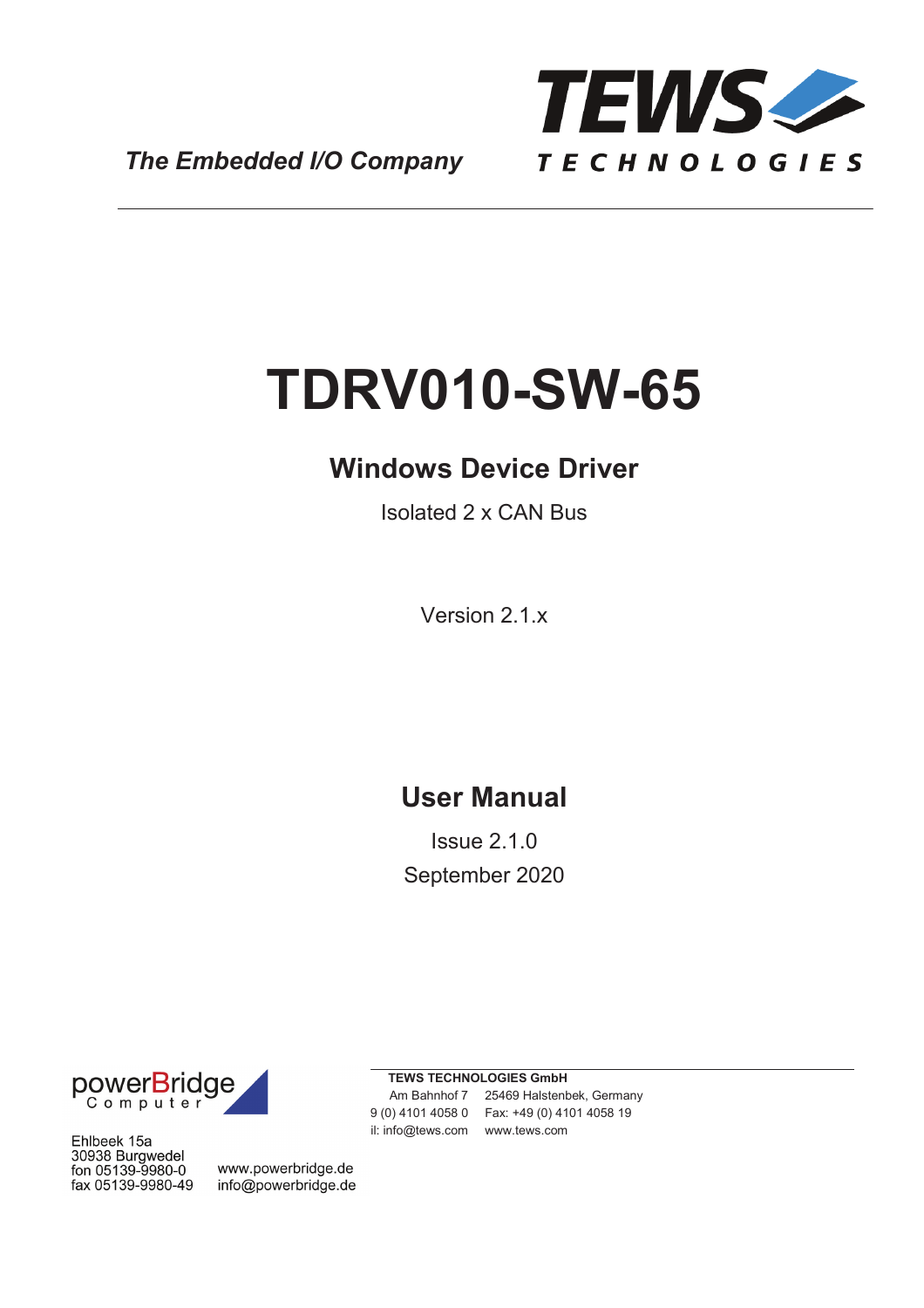

#### **TDRV010-SW-65**

Windows Device Driver

Isolated 2 x CAN Bus

Supported Modules: TPMC310 TPMC810

This document contains information, which is proprietary to TEWS TECHNOLOGIES GmbH. Any reproduction without written permission is forbidden.

TEWS TECHNOLOGIES GmbH has made any effort to ensure that this manual is accurate and complete. However TEWS TECHNOLOGIES GmbH reserves the right to change the product described in this document at any time without notice.

TEWS TECHNOLOGIES GmbH is not liable for any damage arising out of the application or use of the device described herein.

©2005-2020 by TEWS TECHNOLOGIES GmbH

| <b>Issue</b> | <b>Description</b>                                                                                                                             | Date               |
|--------------|------------------------------------------------------------------------------------------------------------------------------------------------|--------------------|
| 1.0.0        | First Issue                                                                                                                                    | January 1, 2005    |
| 1.0.1        | IOCTL TDRV010 READ function description added                                                                                                  | February 14, 2006  |
| 1.0.2        | New Address TEWS LLC                                                                                                                           | February 28, 2007  |
| 1.0.3        | General Revision, Return value of CloseHandle() corrected                                                                                      | April 7, 2008      |
| 1.0.4        | Files moved to subdirectory                                                                                                                    | June 23, 2008      |
| 2.0.0        | Windows 7, 64-bit support added, API added,<br>Address TFWS I I C removed                                                                      | January 11, 2011   |
| 2.1.0        | Description of installation extracted to separate manual,<br>Chapter Device Driver Programming removed.<br><b>General Revision of document</b> | September 15, 2020 |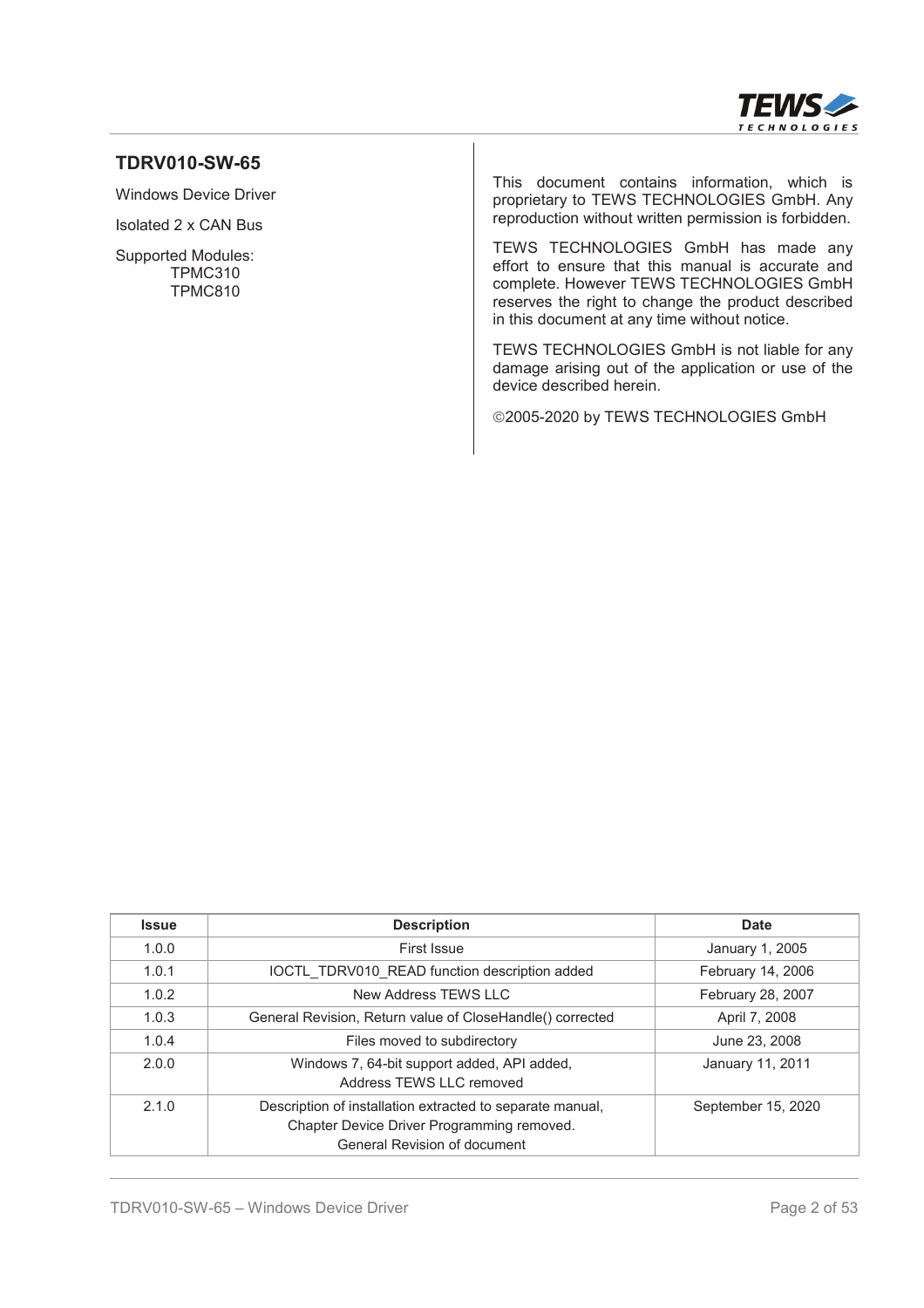

# **Table of Contents**

| 1              |        |  |
|----------------|--------|--|
| $\overline{2}$ |        |  |
| 3              |        |  |
|                |        |  |
| 4              |        |  |
|                |        |  |
|                | 4.1.1  |  |
|                | 412    |  |
|                |        |  |
|                | 4.2.1  |  |
|                | 422    |  |
|                | 4.2.3  |  |
|                | 4.2.4  |  |
|                | 4.2.5  |  |
|                | 4.26   |  |
|                | 4.2.7  |  |
|                | 4.2.8  |  |
|                | 4.2.9  |  |
|                | 4.2.10 |  |
|                | 4.2.11 |  |
|                | 4.2.12 |  |
|                | 4.2.13 |  |
|                | 4.2.14 |  |
|                | 4.2.15 |  |
|                | 4.2.16 |  |
|                | 4.2.17 |  |
|                | 4.2.18 |  |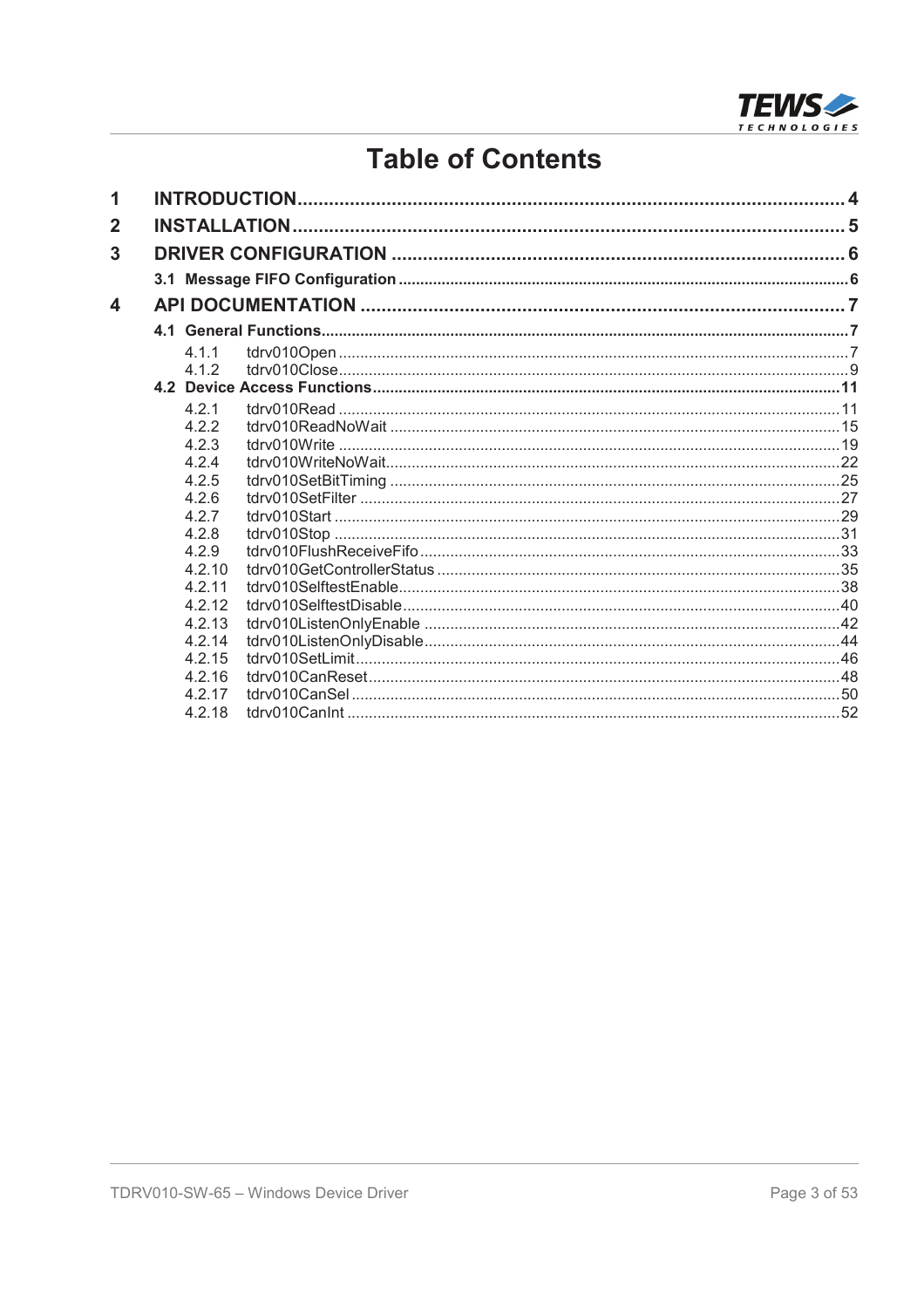

# **1 Introduction**

The TDRV010-SW-65 Windows device driver is a kernel mode driver which allows the operation of the supported hardware module on an Intel or Intel-compatible Windows operating system.

The TDRV010-SW-65 device driver supports the following features:

- $\triangleright$  Read received messages from input FIFO
- $\triangleright$  Send a message
- ¾ Set channel Bus On/Off
- ¾ Configure Listen-Only mode On/Off
- ¾ Configure Selftest mode On/Off
- $\triangleright$  Extended and Standard Identifiers
- ¾ Configure Bitrate
- ▶ Configure Receive Mask
- ¾ Flush receive FIFO
- $\triangleright$  Read CAN status
- ¾ PLD Functions (external CAN Controller Reset, Silent Mode and Interrupt Control)(TPMC310 only)

The TDRV010-SW-65 device driver supports the modules listed below:

| TPMC310 | Isolated 2 x CAN Bus (Conduction Cooled)<br>(64 pin connector for Back-IO)                                | (PMC) |
|---------|-----------------------------------------------------------------------------------------------------------|-------|
| TPMC810 | Isolated 2 x CAN Bus<br>(2x SUBD 9 pin connectors for Front-Panel I/O)<br>(64 pin connector for Back-I/O) | (PMC) |

**In this document all supported modules and devices will be called TDRV010. Specials for certain devices will be advised.**

To get more information about the features and use of TDRV010 devices it is recommended to read the manuals listed below.

TPMC310/TPMC810 User manual

SJA1000 Product Specification

Installation-Guide on Distribution Media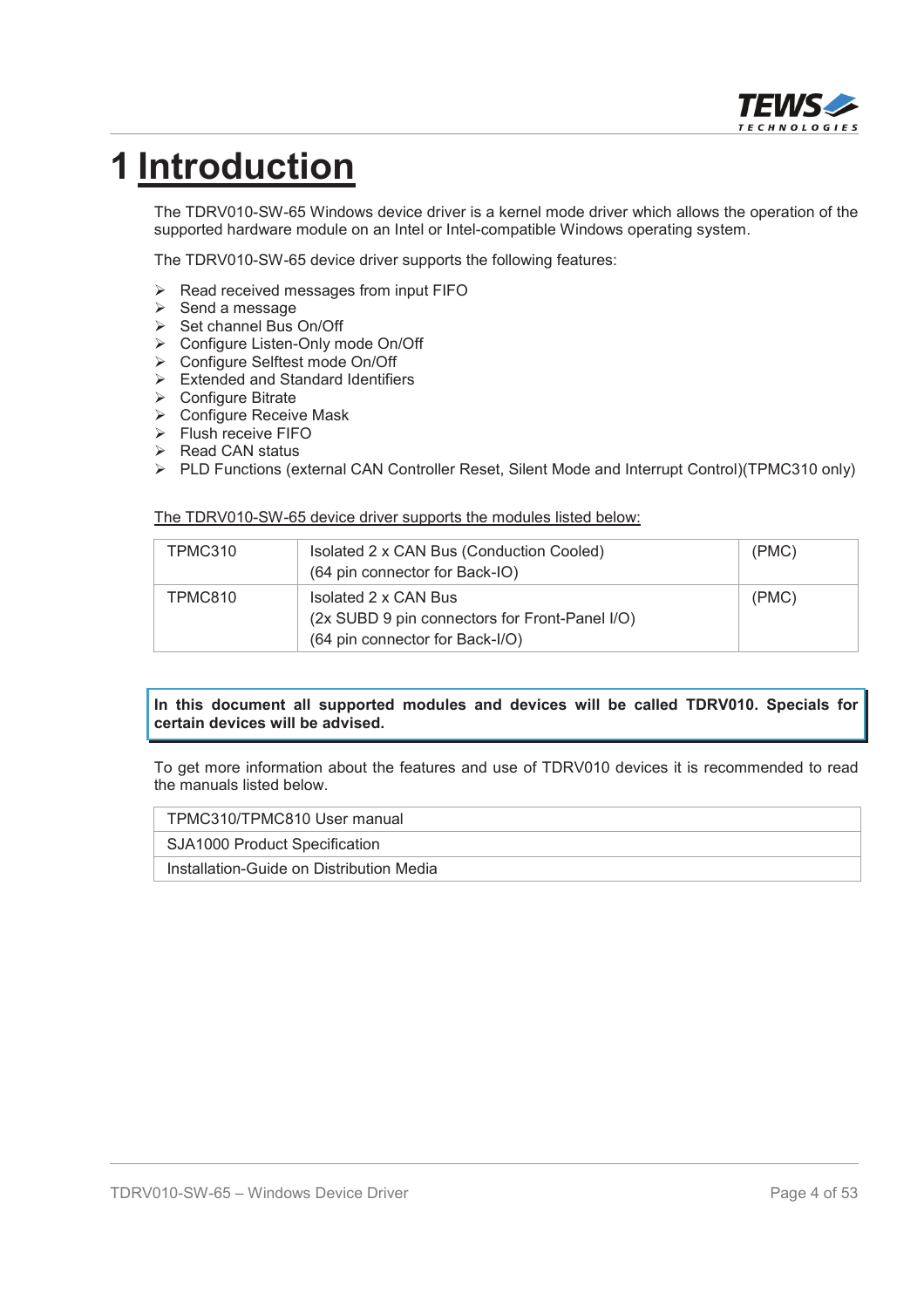

# **2 Installation**

Following files are located in directory TDRV010-SW-65 on the distribution media:

TDRV010-SW-65-2.1.0.pdf This document ChangeLog.txt Release history

driver\\* The Directory containing driver files example\tdrv010exa.c Example application source Application Programming Interface header Release.txt **Information about the Device Driver Release** tdrv010exa.exe Example application (executable for quick start)

Copy all required Header and API files into your desired project directory.

For device driver installation execute the application "Setup" on the distribution media. For more information refer to the Installation-Guide, which is also part of the distribution media.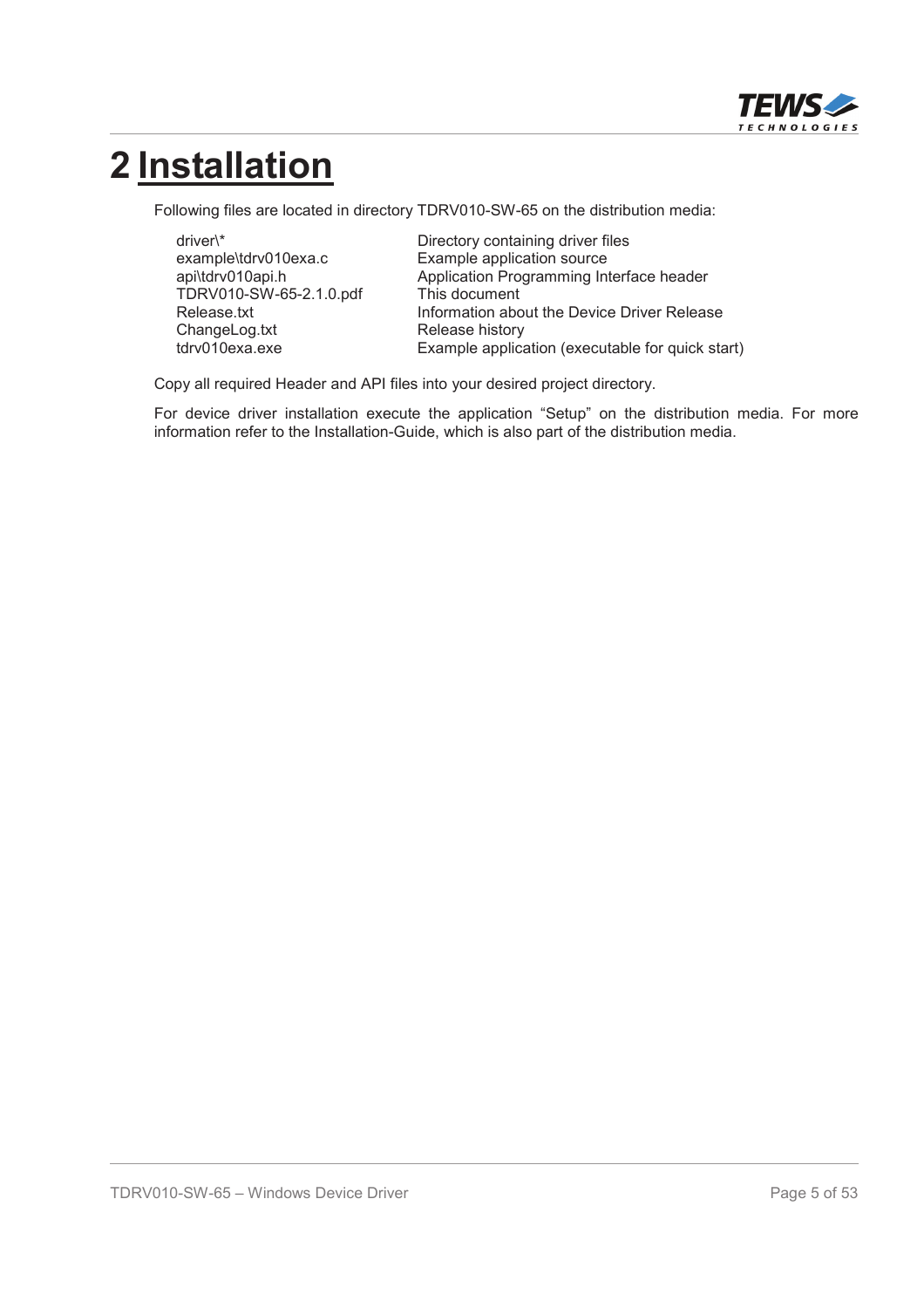

# **3 Driver Configuration**

## **3.1 Message FIFO Configuration**

After Installation of the TDRV010 Device Driver the number of sequential CAN Messages is limited to 100 without the need to read from the certain device.

If the default values are not suitable the configuration can be changed by modifying the registry, for instance with regedit.

To change the number of queue entries the following value must be modified.

*HKEY\_LOCAL\_MACHINE\System\CurrentControlSet\Services\tdrv010\Parameters\FIFODepth*

Valid values are in range between 1 … 1024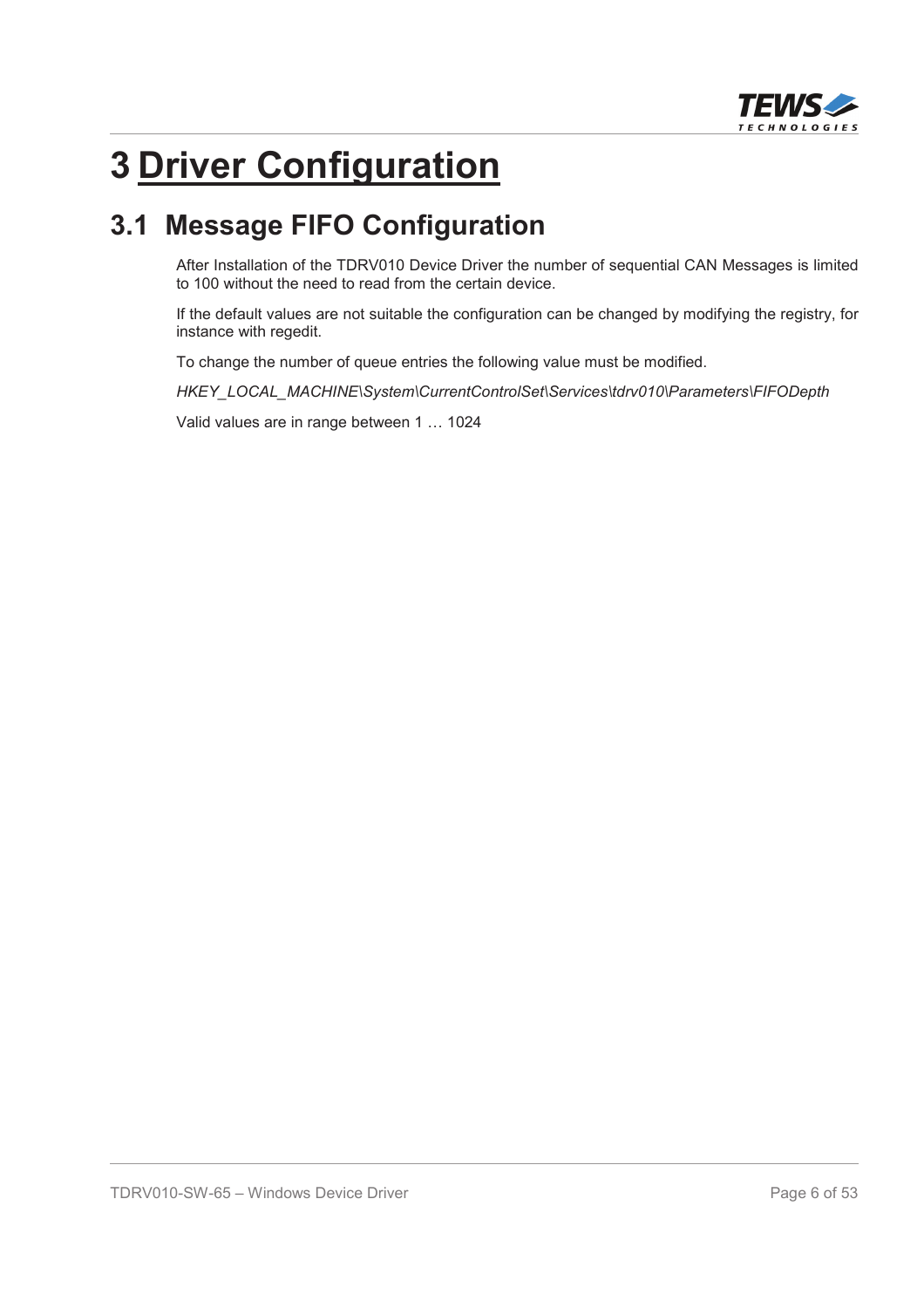

# **4 API Documentation**

## **4.1 General Functions**

## **4.1.1 tdrv010Open**

## **NAME**

tdrv010Open – opens a device

## **SYNOPSIS**

TDRV010\_HANDLE tdrv010Open ( char \*DeviceName )

## **DESCRIPTION**

Before I/O can be performed to a device, a file descriptor must be opened by a call to this function.

#### **PARAMETERS**

#### *DeviceName*

This parameter points to a null-terminated string that specifies the name of the device.

## **EXAMPLE**

```
#include "tdrv010api.h"
TDRV010_HANDLE FileDescriptor;
/*
** open file descriptor to device
*/
FileDescriptor = tdrv0100pen("\\\\.\\TDRV010_1");
if (FileDescriptor == NULL)
{
    /* handle open error */
}
```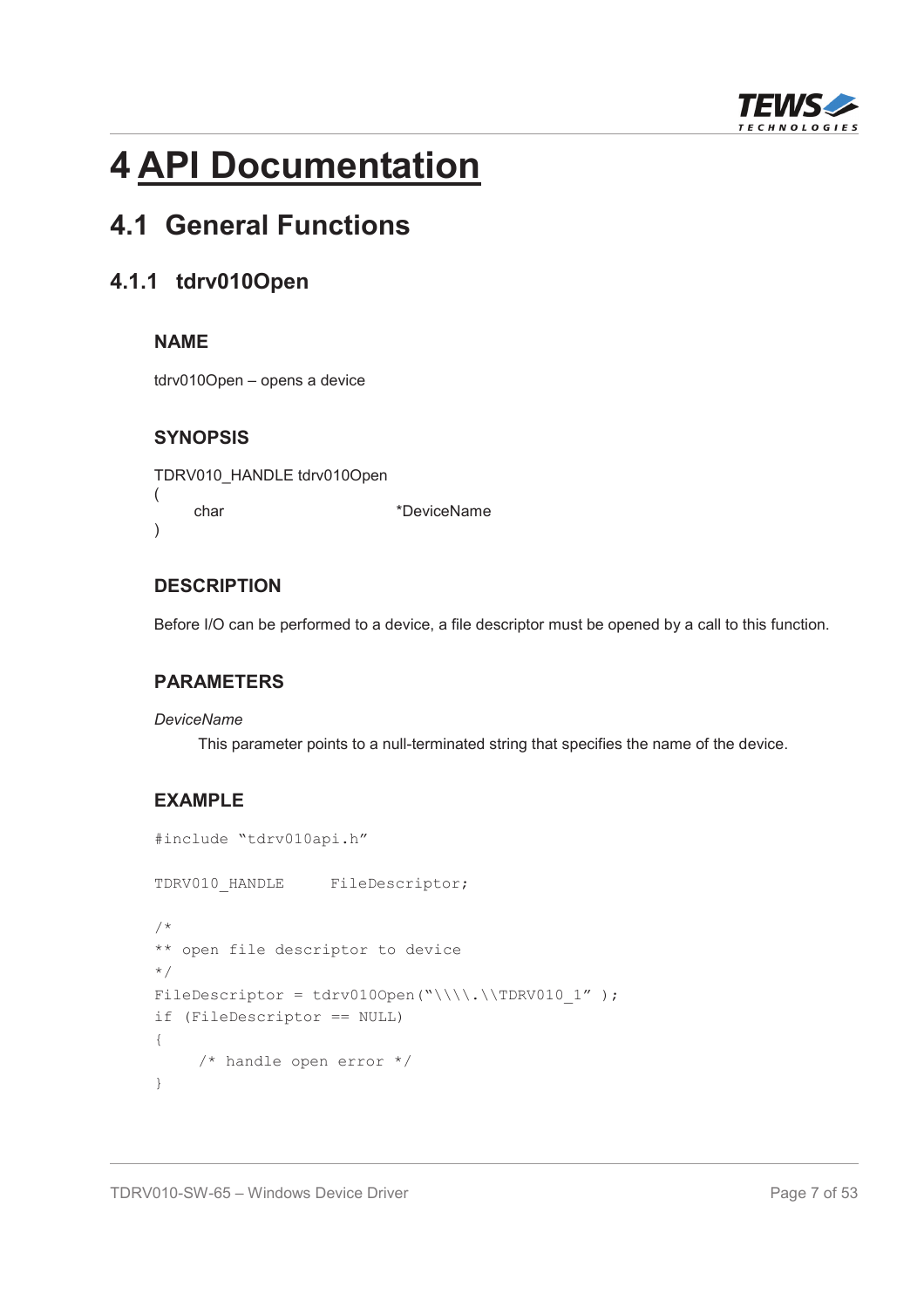

## **RETURNS**

A device handle, or NULL if the function fails. To get extended error information, call *GetLastError*.

## **ERROR CODES**

All error codes are standard error codes set by the I/O system.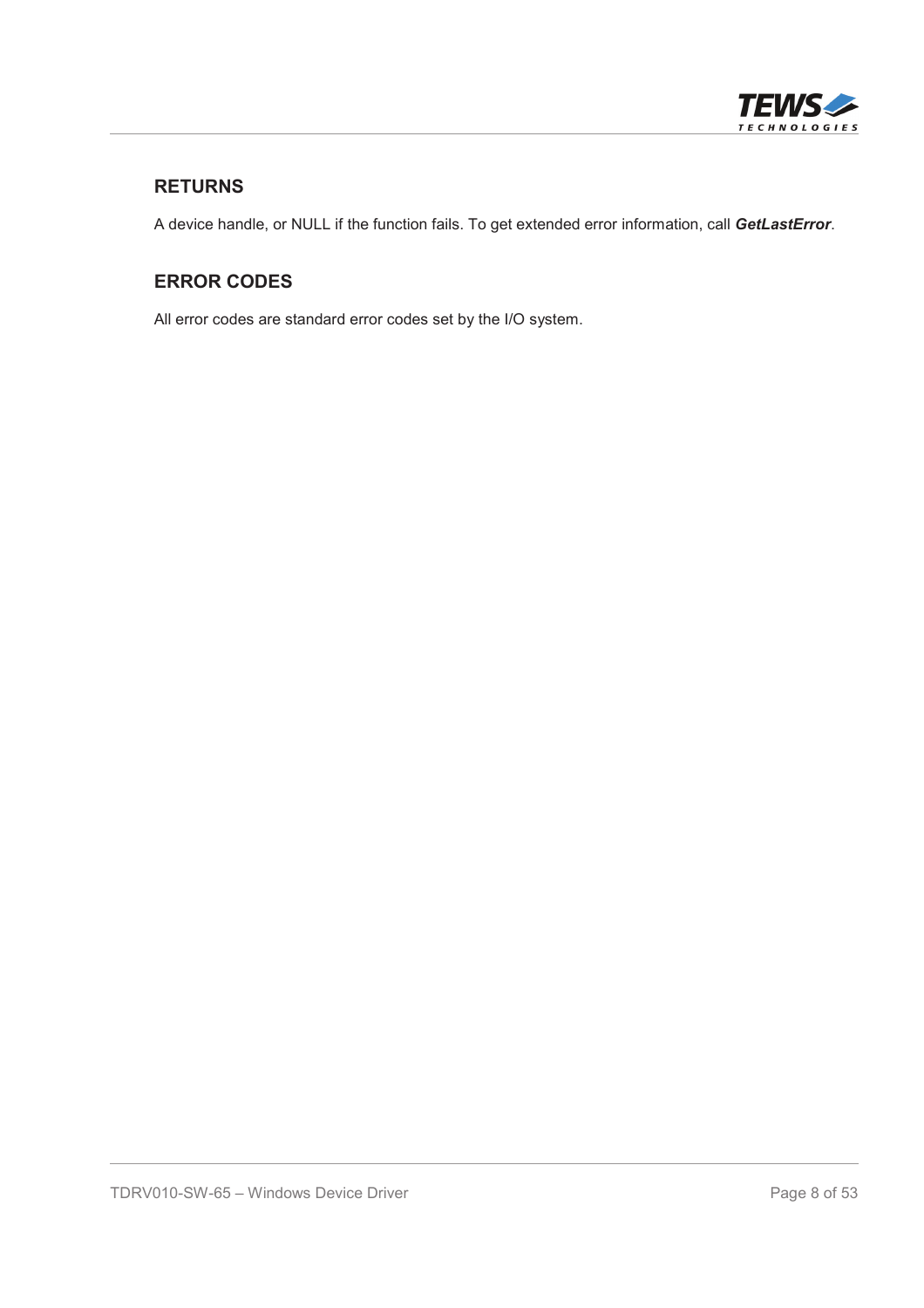

## **4.1.2 tdrv010Close**

## **NAME**

tdrv010Close – closes a device

## **SYNOPSIS**

```
int tdrv010Close
(
    TDRV010_HANDLE FileDescriptor
)
```
## **DESCRIPTION**

This function closes previously opened devices.

#### **PARAMETERS**

#### *FileDescriptor*

This value specifies the file descriptor to the hardware module retrieved by a call to the corresponding open-function.

## **EXAMPLE**

```
#include "tdrv010api.h"
TDRV010 HANDLE FileDescriptor;
int result;
/*
** close file descriptor to device
*/
result = tdrv010Close(FileDescriptor);
if (result \langle 0 \rangle{
    /* handle close error */
}
```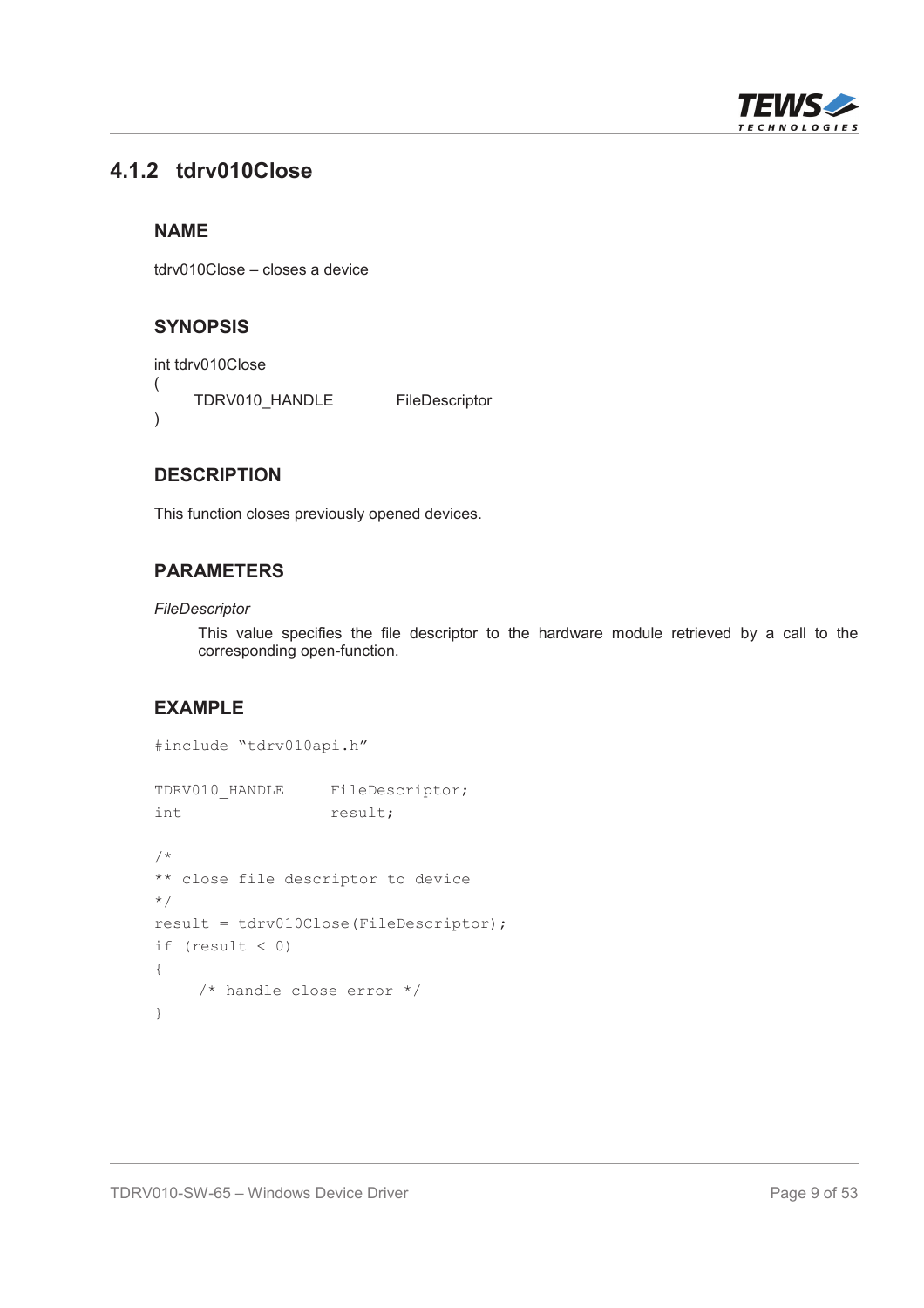

## **RETURNS**

Zero, or a negative error code.

## **ERROR CODES**

The inverted error code is a standard error code set by the I/O system.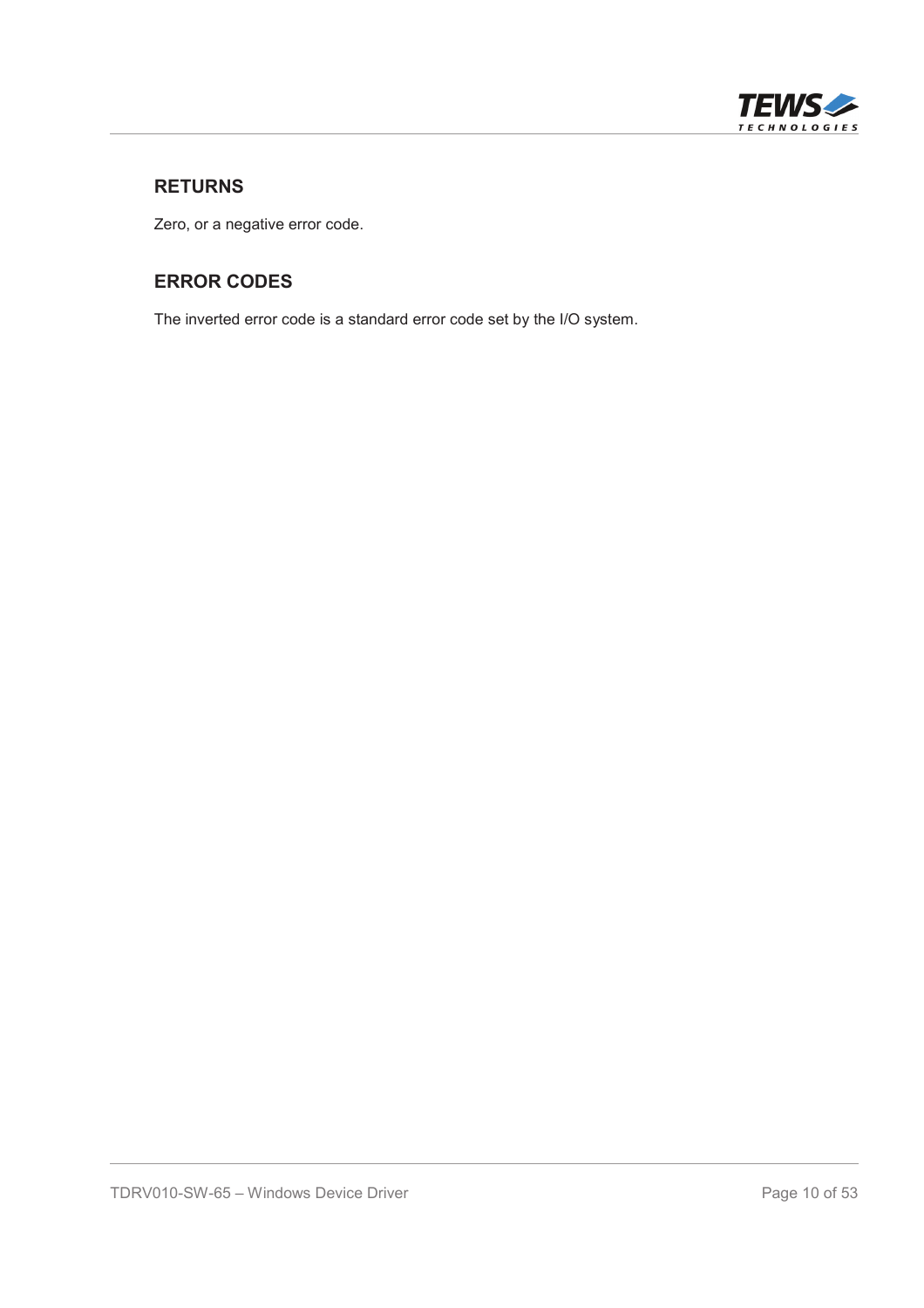

## **4.2 Device Access Functions**

## **4.2.1 tdrv010Read**

#### **NAME**

tdrv010Read – read a CAN message from device

#### **SYNOPSIS**

| int tdrv010Read |                 |
|-----------------|-----------------|
|                 |                 |
| TDRV010_HANDLE  | FileDescriptor, |
| <b>UCHAR</b>    | canChan,        |
| <b>ULONG</b>    | timeout,        |
| <b>ULONG</b>    | *pldentifier,   |
| <b>UCHAR</b>    | *plOFlags,      |
| <b>UCHAR</b>    | *pStatus,       |
| int             | *pLength,       |
| <b>UCHAR</b>    | *pData          |
|                 |                 |

#### **DESCRIPTION**

This function reads a CAN message from a specified device. If no message has been received, the function will wait until a message is received, or the function will timeout after the specified time.

#### **PARAMETERS**

#### *FileDescriptor*

This parameter specifies the device descriptor to the hardware module retrieved by a call to the corresponding open-function.

#### *canChan*

This argument specifies the channel to use. Allowed values are 1 for channel 1 and 2 for channel 2.

#### *timeout*

This argument specifies the maximum time (in seconds) the function is willing to wait for an incoming message. The time is specified in seconds.

#### *pIdentifier*

This parameter points to buffer where the message identifier of the received message will be stored to.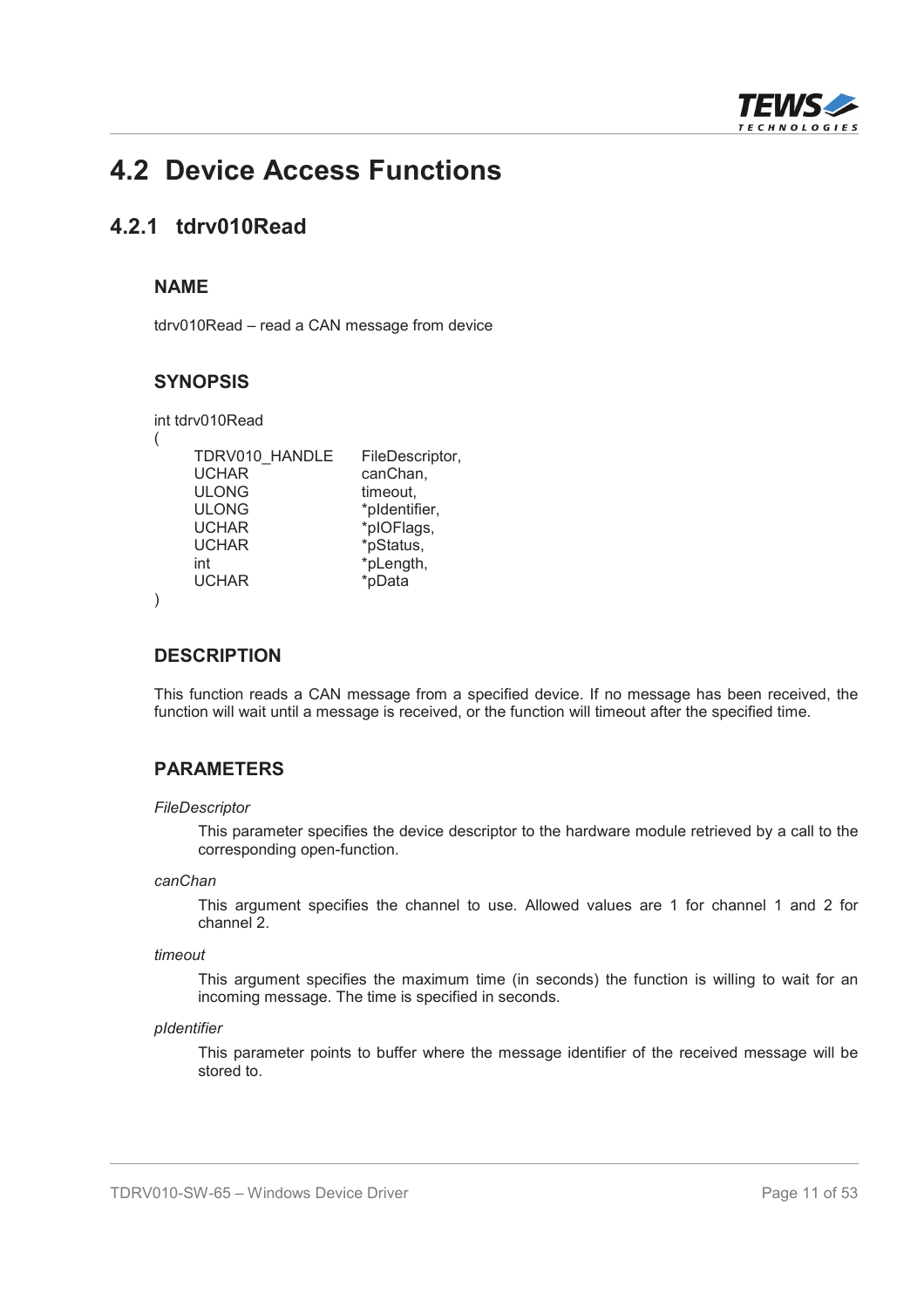

#### *pIOFlags*

This parameter points to buffer where the I/O flag of the received message will be stored to. The following flags may be set:

| <b>Value</b>         | <b>Description</b>                                                                                 |
|----------------------|----------------------------------------------------------------------------------------------------|
| TDRV010 EXTENDED     | Set if the received message is an extended<br>message frame. Reset for standard message<br>frames. |
| TDRV010 REMOTE FRAME | Set if the received message is a remote<br>transmission request (RTR) frame.                       |

#### *pStatus*

This parameter points to buffer where the status information about overrun condition, either in the CAN controller or intermediate software FIFO, will be stored to.

| <b>Value</b>           | <b>Description</b>                                                                                                                                                                      |
|------------------------|-----------------------------------------------------------------------------------------------------------------------------------------------------------------------------------------|
| TDRV010 SUCCESS        | No messages lost                                                                                                                                                                        |
| TDRV010 FIFO OVERRUN   | One or more messages have been overwritten in<br>the receive queue FIFO. This problem occurs if<br>the FIFO is too small for the application read<br>interval.                          |
| TDRV010 MSGOBJ OVERRUN | One or more messages have been overwritten in<br>the CAN controller message FIFO because the<br>interrupt latency is too large. Reduce the CAN bit<br>rate or upgrade the system speed. |

*pLength*

This parameter points to buffer where the data length of the received message data in bytes will be stored to. The returned length will always be 0…8.

#### *pData*

This parameter points to a buffer where the received data bytes will stored to. This buffer must have a length of at least 8 byte. Data[0] receives the first data byte, Data[1] receives the second data byte and so on. The number of valid bytes is specified by *pLength*.

#### **EXAMPLE**

```
#include "tdrv010api.h"
```

| TDRV010 HANDLE | FileDescriptor; |
|----------------|-----------------|
| int            | result, i;      |
| <b>ULONG</b>   | identifier;     |
| UCHAR          | IOFlags;        |
| <b>UCHAR</b>   | msqStatus;      |
| int            | dataLen;        |
| <b>UCHAR</b>   | $dataBuf[8]$ ;  |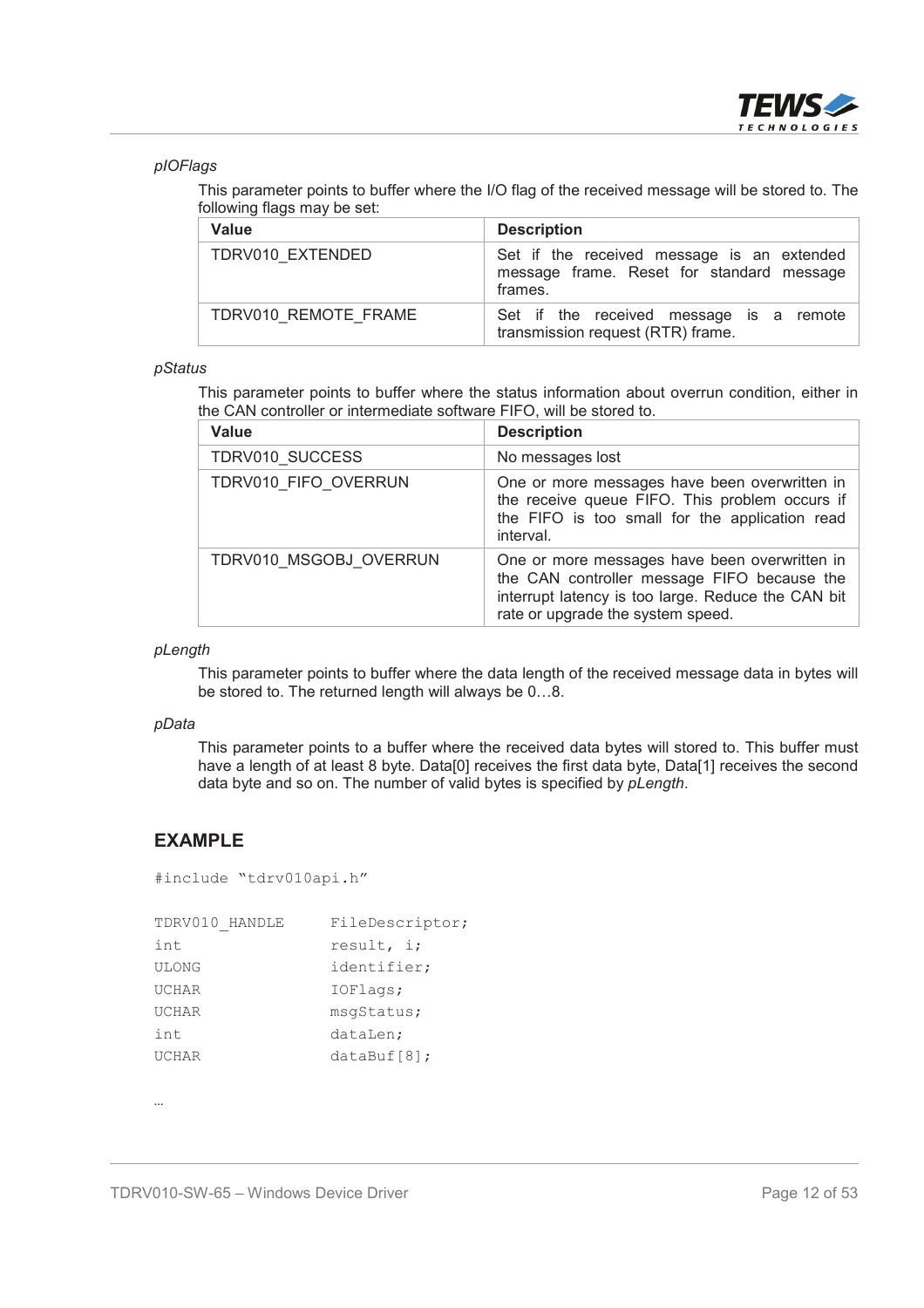

```
…
/*
** Read a CAN message from channel 2
** - timeout after 10 seconds
*/
result = tdrv010Read ( FileDescriptor,
                        2, \qquad \qquad /* channel */
                        10, \frac{1}{\sqrt{2}} /* timeout */
                        &identifier,
                        &IOFlags,
                        &msgStatus,
                        &dataLen,
                        dataBuf);
if (result != 0)
{
    /* handle error */
}
else
{
    /* successful */
    printf("%s %s Identifier = d\ln",
           (IOFlags & TDRV010_EXTENDED) ? "Extd" : "Stnd",
           (IOFlags & TDRV010_REMOTE_FRAME) ? "Remote Msg-": "Msg - ",
           identifier);
    printf("%d data bytes received\n", dataLen);
    for( i = 0; i < dataLen; i++ )
     {
         printf("%02X ", dataBuf[i]);
     }
    printf("\n")
}
```
On success, zero is returned. In the case of an error, the appropriate negative error code is returned by the function.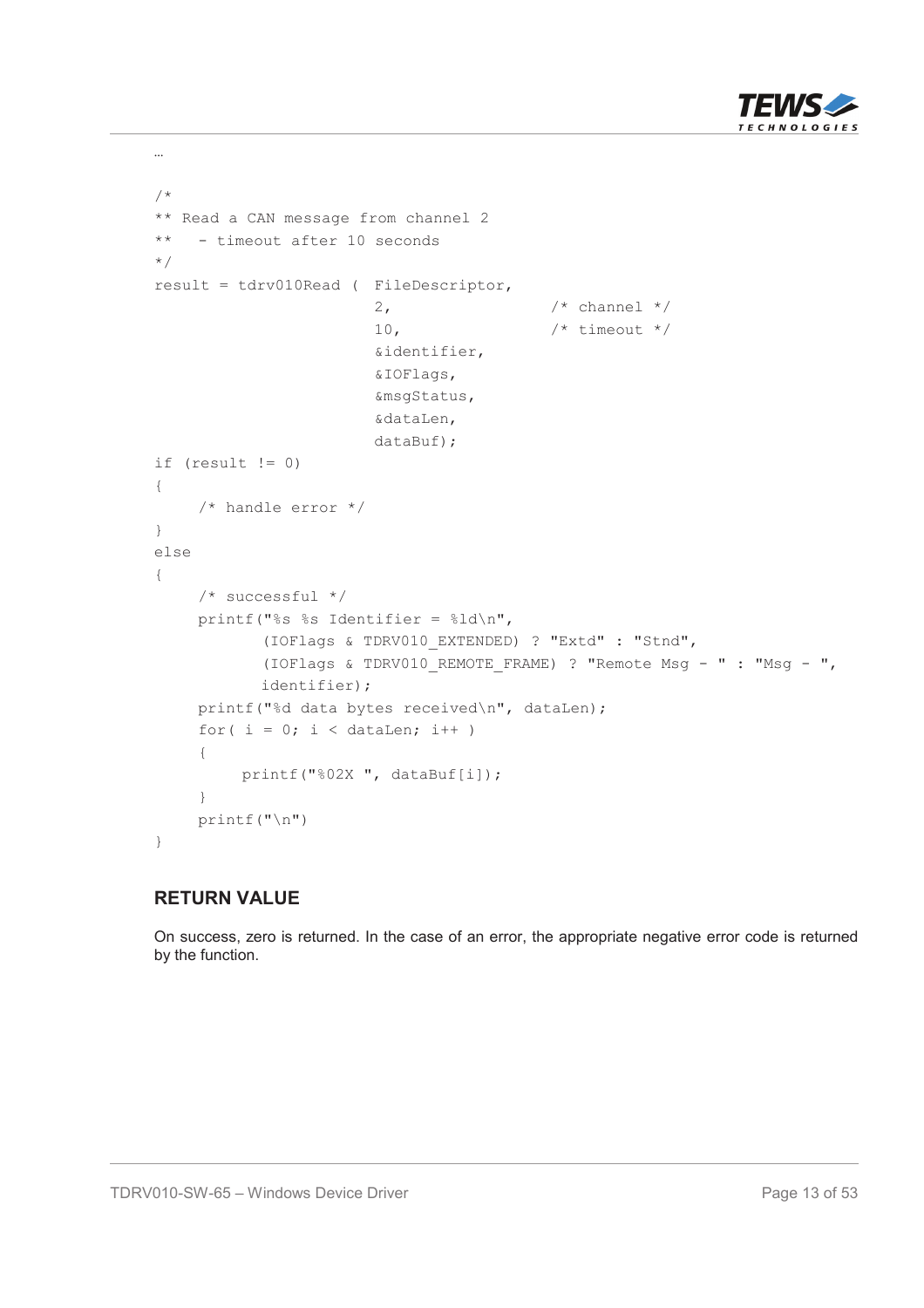

## **ERROR CODES**

| <b>Error code</b>       | <b>Description</b>                                                                                             |
|-------------------------|----------------------------------------------------------------------------------------------------------------|
| ERROR_INVALID_PARAMETER | This error will be returned if the size of the read/write<br>buffer is too small, or a buffer pointer is NULL. |
| ERROR FILE NOT FOUND    | Illegal channel number specified.                                                                              |
| ERROR FILE OFFLINE      | The channel must be in BUS ON state to receive<br>messages.                                                    |
| ERROR NETWORK BUSY      | There is already another job waiting for message<br>reception on this channel.                                 |
| ERROR OPERATION ABORTED | The job has been canceled by Windows.                                                                          |
| ERROR SEM TIMEOUT       | The specified timeout time has expired without<br>receiving a message.                                         |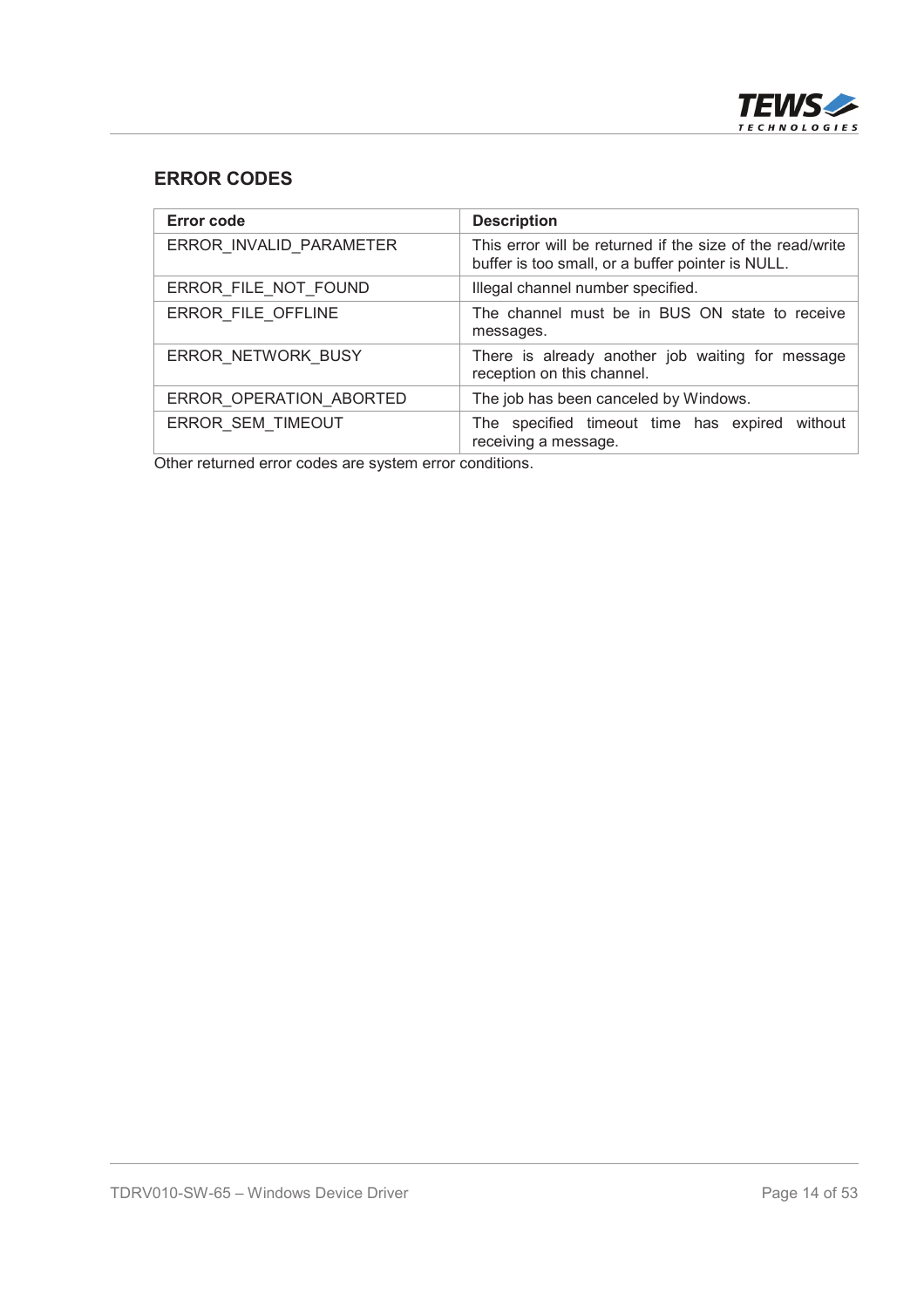

## **4.2.2 tdrv010ReadNoWait**

#### **NAME**

tdrv010ReadNoWait – read a CAN message from device (return immediately)

#### **SYNOPSIS**

```
int tdrv010ReadNoWait
```

```
(
```
)

```
TDRV010_HANDLE FileDescriptor,<br>UCHAR canChan.
UCHAR canChan,<br>ULONG *pldentifie
                     *pIdentifier.
UCHAR *plOFlags,<br>UCHAR *pStatus,
                     *pStatus,
int *pLength,
UCHAR *pData
```
#### **DESCRIPTION**

This function reads a CAN message from a specified device. This function will return immediately, either if a message is available or not. If no message has been received the function will return an error.

#### **PARAMETERS**

#### *FileDescriptor*

This parameter specifies the device descriptor to the hardware module retrieved by a call to the corresponding open-function.

#### *canChan*

This argument specifies the channel to use. Allowed values are 1 for channel 1 and 2 for channel 2.

#### *pIdentifier*

This parameter points to buffer where the message identifier of the received message will be stored to.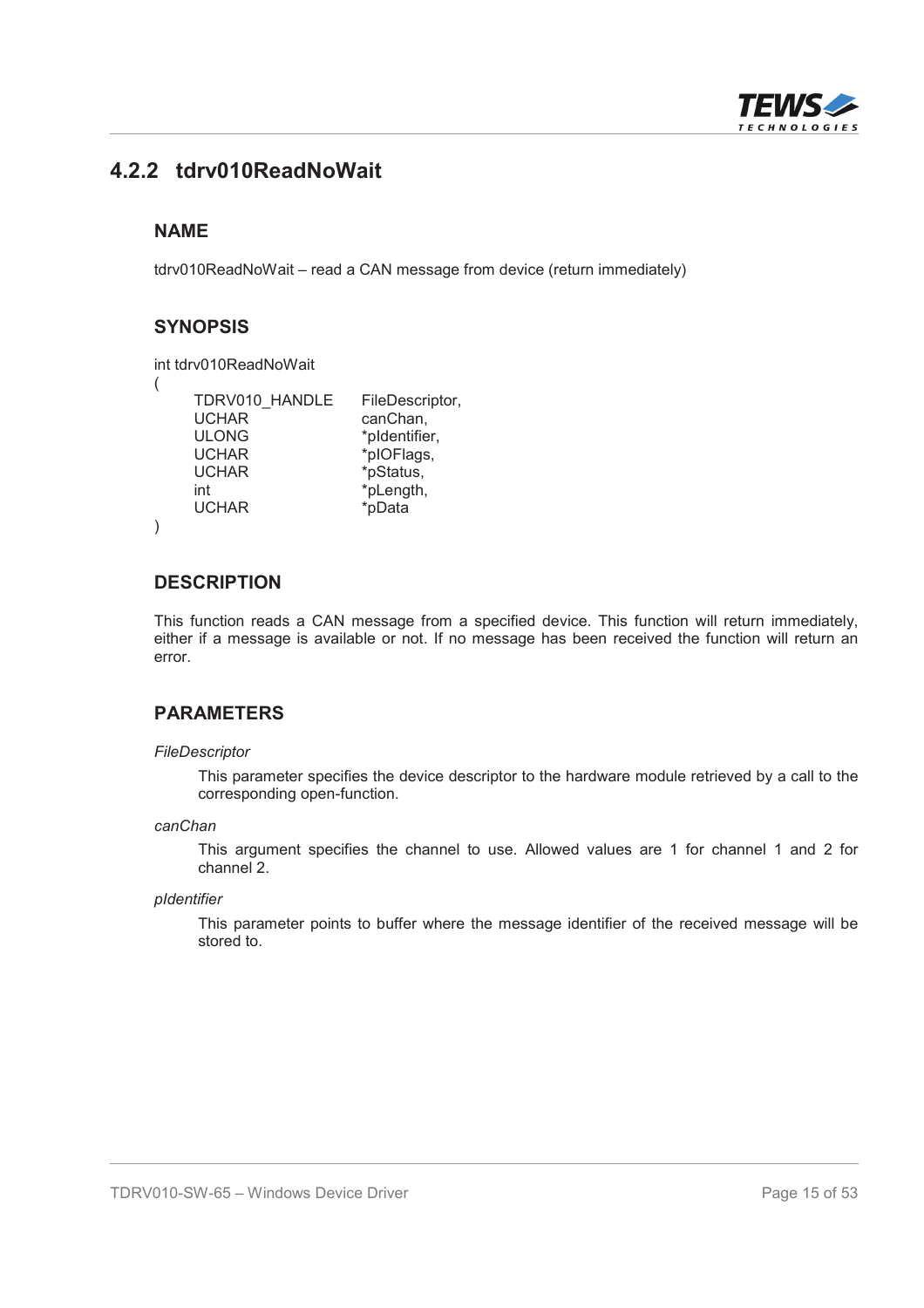

#### *pIOFlags*

This parameter points to buffer where the I/O flag of the received message will be stored to. The following flags may be set:

| <b>Value</b>         | <b>Description</b>                                                                                 |
|----------------------|----------------------------------------------------------------------------------------------------|
| TDRV010 EXTENDED     | Set if the received message is an extended<br>message frame. Reset for standard message<br>frames. |
| TDRV010 REMOTE FRAME | Set if the received message is a remote<br>transmission request (RTR) frame.                       |

#### *pStatus*

This parameter points to buffer where the status information about overrun condition, either in the CAN controller or intermediate software FIFO, will be stored to.

| <b>Value</b>           | <b>Description</b>                                                                                                                                                                 |
|------------------------|------------------------------------------------------------------------------------------------------------------------------------------------------------------------------------|
| TDRV010 SUCCESS        | No messages lost                                                                                                                                                                   |
| TDRV010 FIFO OVERRUN   | One or more messages was overwritten in the<br>receive queue FIFO. This problem occurs if the<br>FIFO is too small for the application read interval.                              |
| TDRV010 MSGOBJ OVERRUN | One or more messages were overwritten in the<br>CAN controller message FIFO because the<br>interrupt latency is too large. Reduce the CAN bit<br>rate or upgrade the system speed. |

#### *pLength*

This parameter points to buffer where the data length of the received message data in bytes will be stored to. The returned length will always be 0…8.

#### *pData*

This parameter points to a buffer where the received data bytes will stored to. This buffer must have a length of at least 8 byte. Data[0] receives the first data byte, Data[1] receives the second data byte and so on. The number of valid bytes is specified by *pLength*.

#### **EXAMPLE**

#include "tdrv010api.h"

| TDRV010 HANDLE | FileDescriptor; |
|----------------|-----------------|
| int            | result, i;      |
| <b>ULONG</b>   | identifier;     |
| <b>UCHAR</b>   | IOFlags;        |
| <b>UCHAR</b>   | msqStatus;      |
| int            | dataLen;        |
| UCHAR          | $dataBuf[8]$ ;  |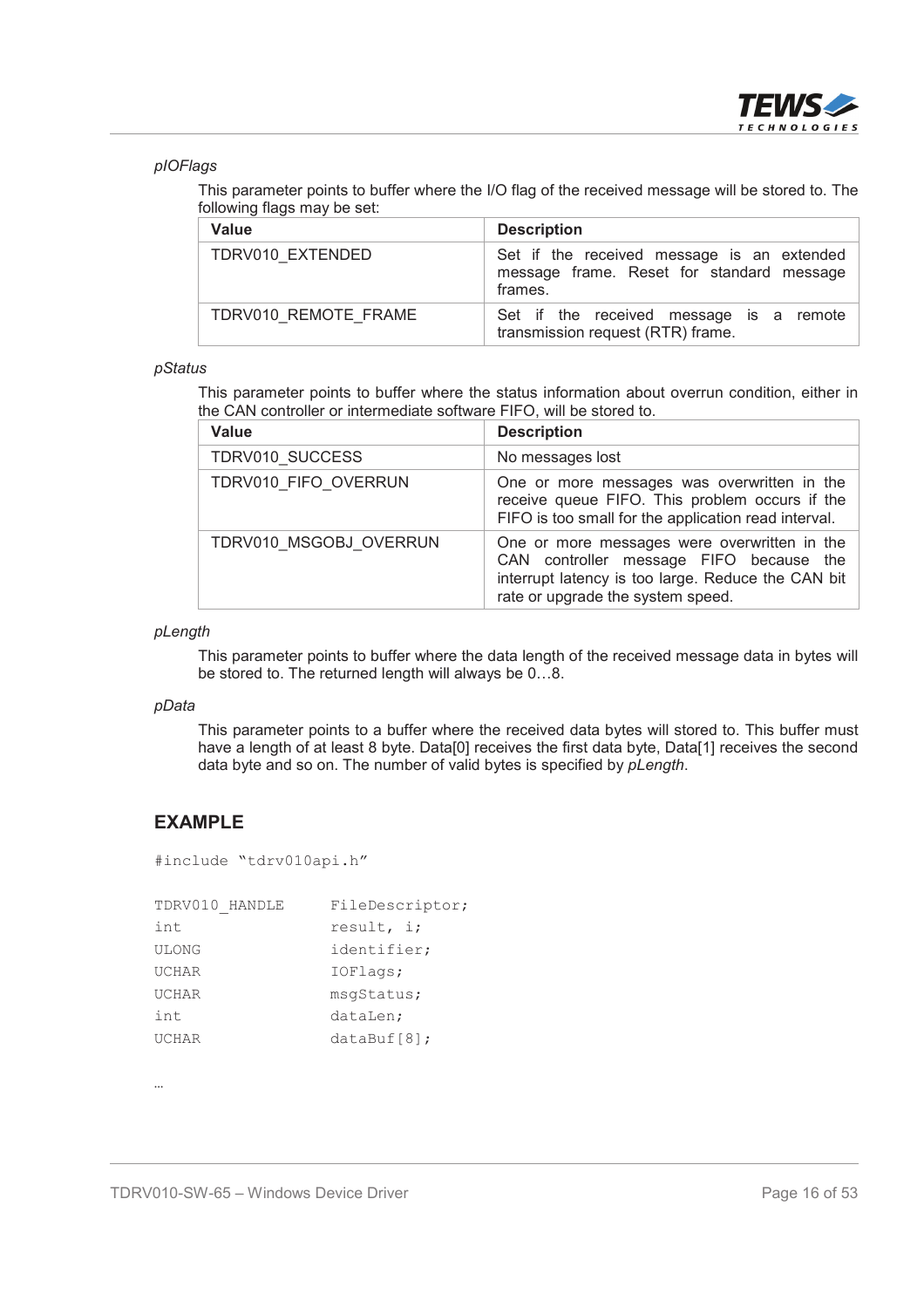

```
/*
** Read a CAN message from channel 2
*/
result = tdrv010ReadNoWait( FileDescriptor,
                            2, \frac{1}{2} /* channel */
                             &identifier,
                             &IOFlags,
                             &msgStatus,
                             &dataLen,
                             dataBuf);
if (result != 0)
{
    /* handle error */
}
else
{
    /* successful */
    printf("%s %s Identifier = %ld\n",
           (IOFlags & TDRV010_EXTENDED) ? "Extd" : "Stnd",
           (IOFlags & TDRV010_REMOTE_FRAME) ? "Remote Msg-": "Msg - ",
           identifier);
    printf("%d data bytes received\n", dataLen);
    for( i = 0; i < dataLen; i++ )
    {
         printf("%02X ", dataBuf[i]);
    }
    print(f("\n')')}
```
…

On success, zero is returned. In the case of an error, the appropriate negative error code is returned by the function.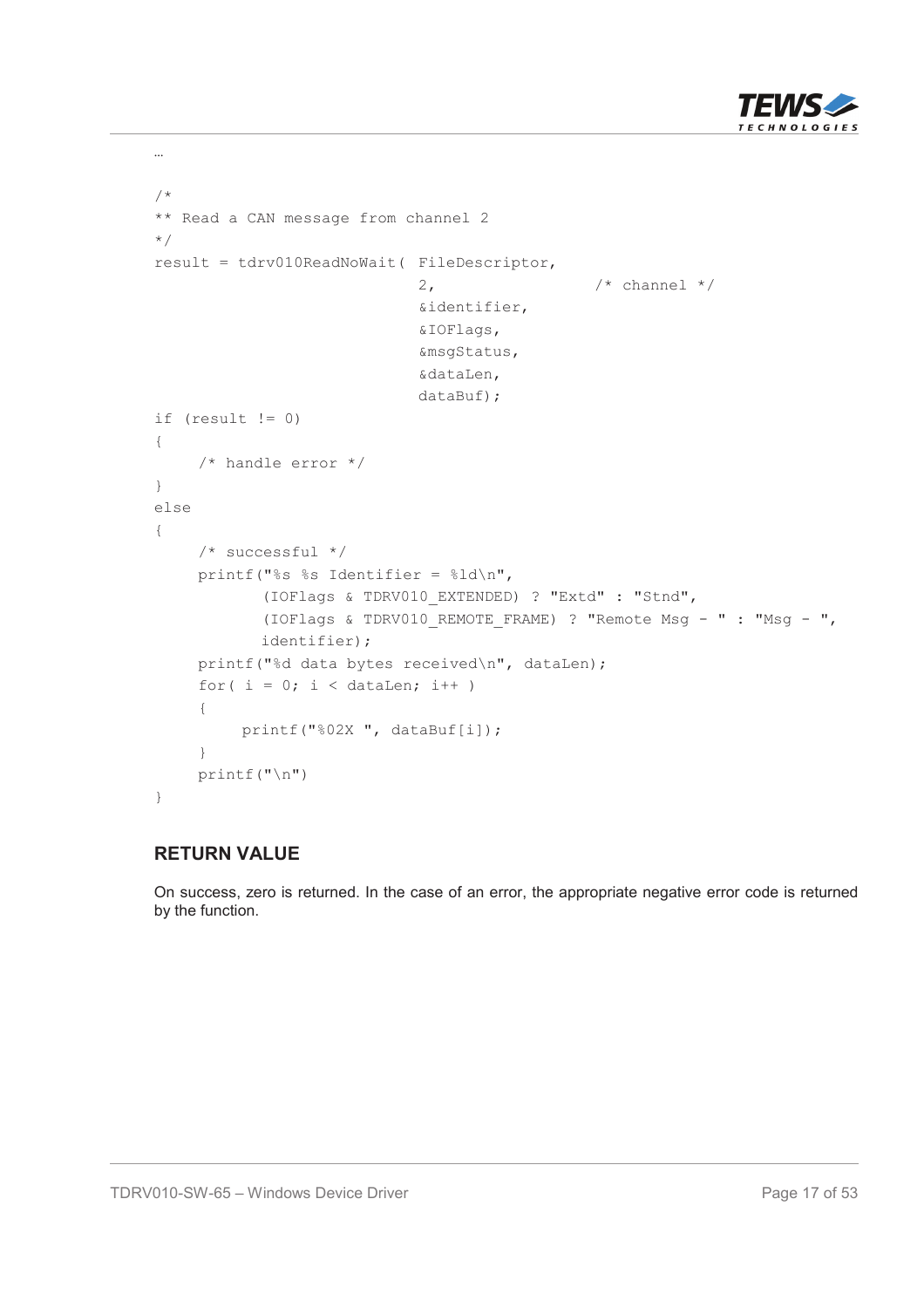

## **ERROR CODES**

| <b>Description</b>                                                                                             |
|----------------------------------------------------------------------------------------------------------------|
| This error will be returned if the size of the read/write<br>buffer is too small, or a buffer pointer is NULL. |
| Illegal channel number specified.                                                                              |
| The channel must be in BUS ON state to receive<br>messages.                                                    |
| There is no message in the FIFO buffer.                                                                        |
| There is already another job waiting for message<br>reception on this channel.                                 |
| The job has been canceled by Windows.                                                                          |
|                                                                                                                |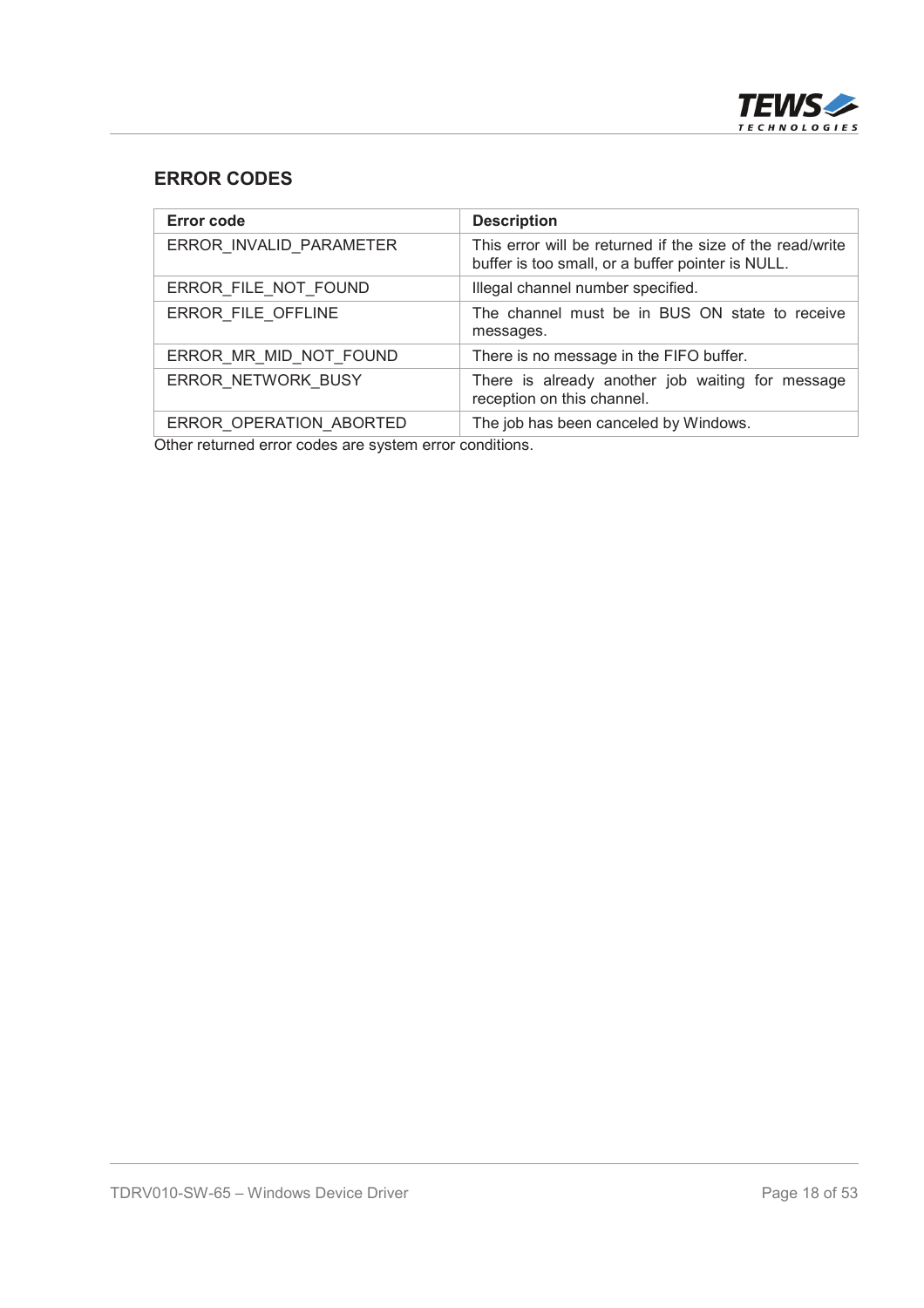

## **4.2.3 tdrv010Write**

#### **NAME**

tdrv010Write – send a CAN message to device

#### **SYNOPSIS**

```
int tdrv010Write
(
    TDRV010_HANDLE FileDescriptor,<br>UCHAR canChan,
                       canChan.
    ULONG timeout.
    ULONG identifier,<br>UCHAR IOFlags
                       IOFlags,
    int length,
    UCHAR *pData
)
```
#### **DESCRIPTION**

This function sends a CAN message to a specified device and waits until it is send. If the message cannot be sent within a specified timeout time, the function will return and indicate an error.

#### **PARAMETERS**

#### *FileDescriptor*

This parameter specifies the device descriptor to the hardware module retrieved by a call to the corresponding open-function.

#### *canChan*

This argument specifies the channel to use. Allowed values are 1 for channel 1 and 2 for channel 2.

#### *timeout*

This argument specifies the maximum time (in seconds) the function is willing to wait for a successful sending (acknowledge) for the sent message.

#### *identifier*

This argument specifies the message identifier of the message.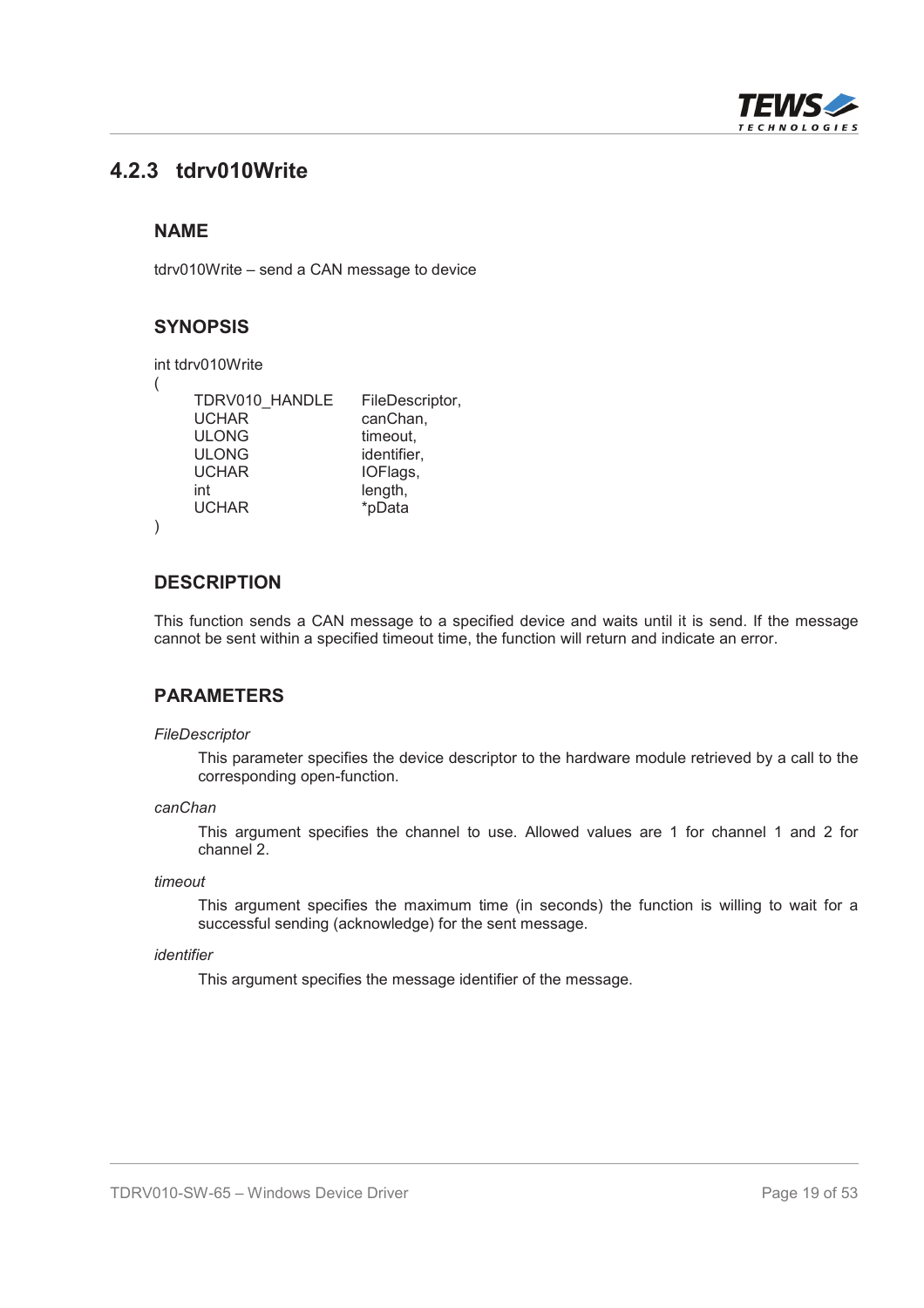

*IOFlags*

This parameter specifies the I/O flags for the message. The following flags may be set:

| <b>Value</b>           | <b>Description</b>                                                                                 |
|------------------------|----------------------------------------------------------------------------------------------------|
| TDRV010 EXTENDED       | Set if the transmit message is an extended<br>message frame. Reset for standard message<br>frames. |
| TDRV010 REMOTE FRAME   | Set if the transmit message is a remote<br>transmission request (RTR) frame.                       |
| TDRV010 SINGLE SHOT    | There will be no retry sending the message                                                         |
| TDRV010 SELF RECEPTION | The message will be able to be received on the<br>sending device.                                  |

#### *length*

This parameter specifies the data length of the message data in bytes. The length of the message can be 0…8 byte.

#### *pData*

…

This parameter points to a buffer where the message data must be stored. The number of used bytes must be specified in *length*.

## **EXAMPLE**

```
#include "tdrv010api.h"
TDRV010 HANDLE FileDescriptor;
```

```
int result;
UCHAR dataBuf[8] = "123456";
```

```
/*
** Send a CAN message on channel 2
** - extended identifier (42)
** - timout after 5 seconds
*/
result = tdrv010Write ( FileDescriptor,
                                                2, \frac{1}{2} \frac{1}{2} \frac{1}{2} \frac{1}{2} \frac{1}{2} \frac{1}{2} \frac{1}{2} \frac{1}{2} \frac{1}{2} \frac{1}{2} \frac{1}{2} \frac{1}{2} \frac{1}{2} \frac{1}{2} \frac{1}{2} \frac{1}{2} \frac{1}{2} \frac{1}{2} \frac{1}{2} \frac{1}{2} \frac{1}{2} \frac{1}{5, \frac{1}{2} /* timeout */
                                                 42,
                                                TDRV010_EXTENDED,
                                                6,
                                                dataBuf);
```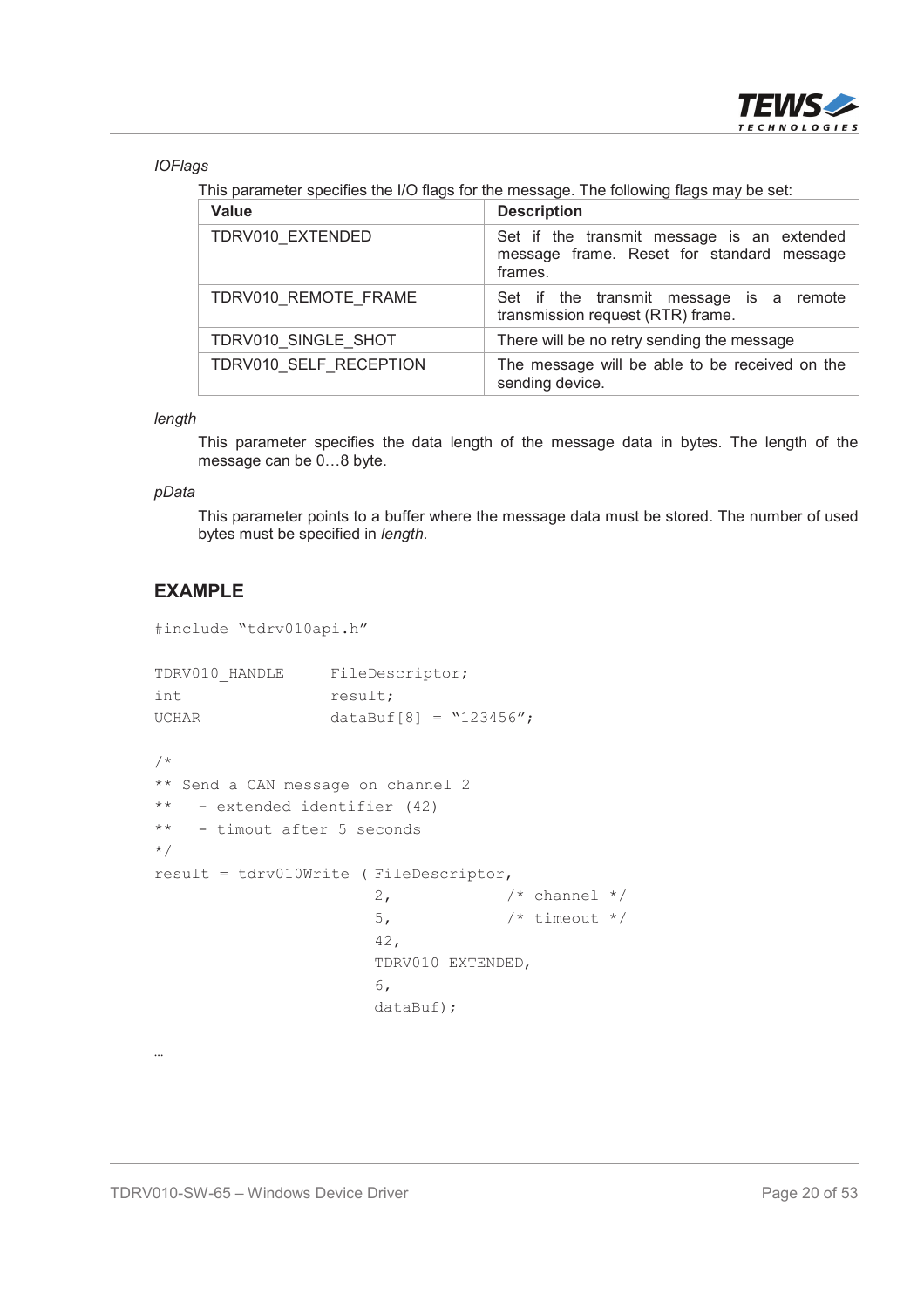

```
if (result != 0)
{
   /* handle error */
}
else
{
   /* successful */
}
```
…

#### **RETURN VALUE**

On success, zero is returned. In the case of an error, the appropriate negative error code is returned by the function.

## **ERROR CODES**

| <b>Error code</b>       | <b>Description</b>                                                                                             |  |
|-------------------------|----------------------------------------------------------------------------------------------------------------|--|
| ERROR INVALID PARAMETER | This error will be returned if the size of the read/write<br>buffer is too small, or a buffer pointer is NULL. |  |
| ERROR FILE NOT FOUND    | Illegal channel number specified.                                                                              |  |
| ERROR FILE OFFLINE      | The channel must be in BUS ON state to receive<br>messages.                                                    |  |
| ERROR NETWORK BUSY      | There is already another job waiting for message<br>reception on this channel.                                 |  |
| ERROR OPERATION ABORTED | The job has been canceled by Windows.                                                                          |  |
| ERROR_SEM_TIMEOUT       | The specified timeout time has expired without<br>receiving a message.                                         |  |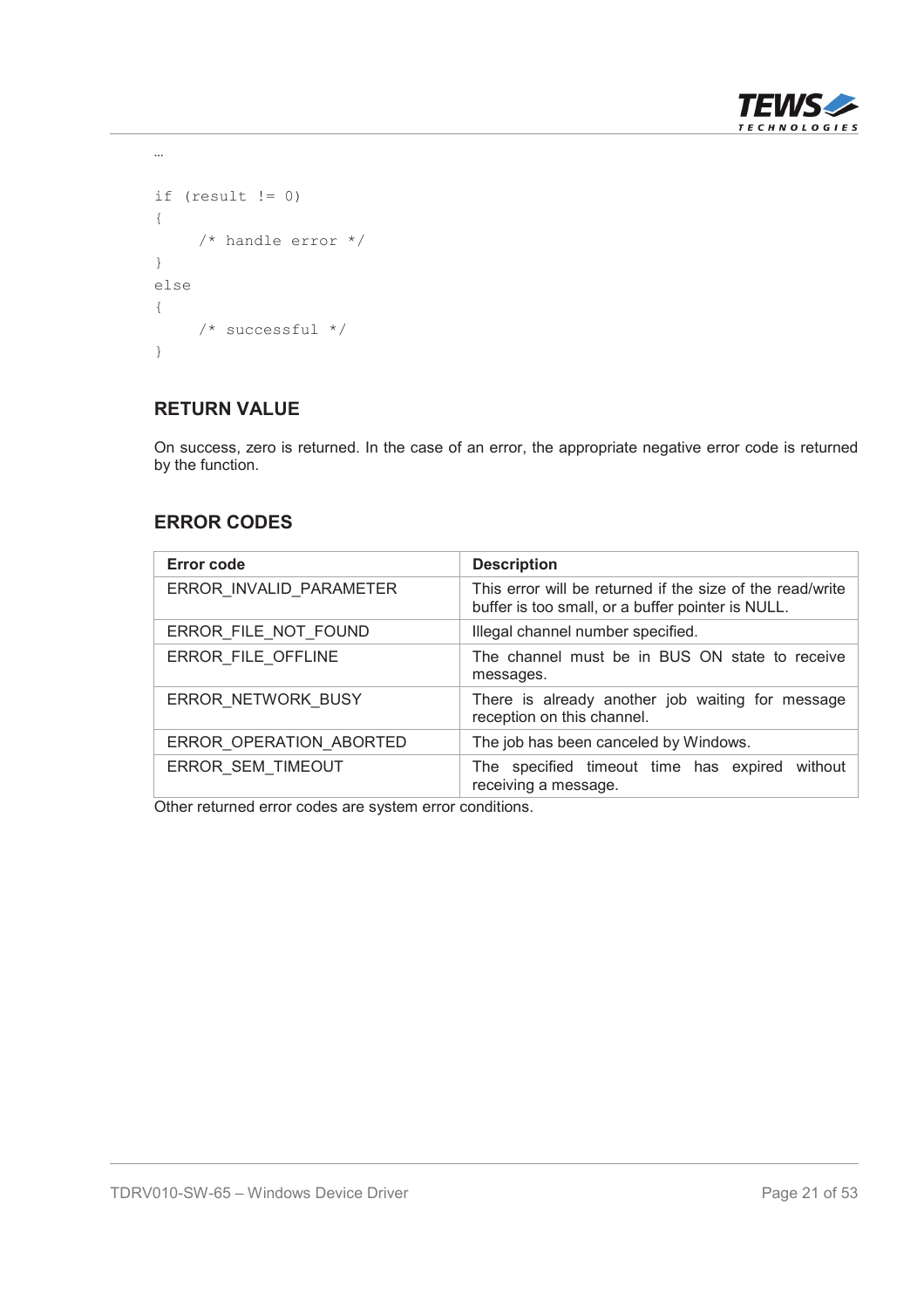

## **4.2.4 tdrv010WriteNoWait**

#### **NAME**

tdrv010WriteNoWait – send a CAN message to device (return immediately)

#### **SYNOPSIS**

```
int tdrv010WriteNoWait
```
(

)

| TDRV010 HANDLE | FileDescriptor, |
|----------------|-----------------|
| <b>UCHAR</b>   | canChan,        |
| <b>ULONG</b>   | identifier,     |
| <b>UCHAR</b>   | IOFlags,        |
| int            | length,         |
| <b>UCHAR</b>   | *pData          |
|                |                 |

#### **DESCRIPTION**

This function starts sending a CAN message to a specified device and returns. The function will return immediately and will not wait until the message is send.

#### **PARAMETERS**

#### *FileDescriptor*

This parameter specifies the device descriptor to the hardware module retrieved by a call to the corresponding open-function.

#### *canChan*

This argument specifies the channel to use. Allowed values are 1 for channel 1 and 2 for channel 2.

#### *identifier*

This argument specifies the message identifier of the message.

#### *IOFlags*

This parameter specifies the I/O flags for the message. The following flags may be set:

| Value                  | <b>Description</b>                                                                              |
|------------------------|-------------------------------------------------------------------------------------------------|
| TDRV010 EXTENDED       | Set if the transmit message is an extended message<br>frame. Reset for standard message frames. |
| TDRV010 REMOTE FRAME   | Set if the transmit message is a remote transmission<br>request (RTR) frame.                    |
| TDRV010 SINGLE SHOT    | There will be no retry sending the message                                                      |
| TDRV010 SELF RECEPTION | The message will be able to be received on the<br>sending device.                               |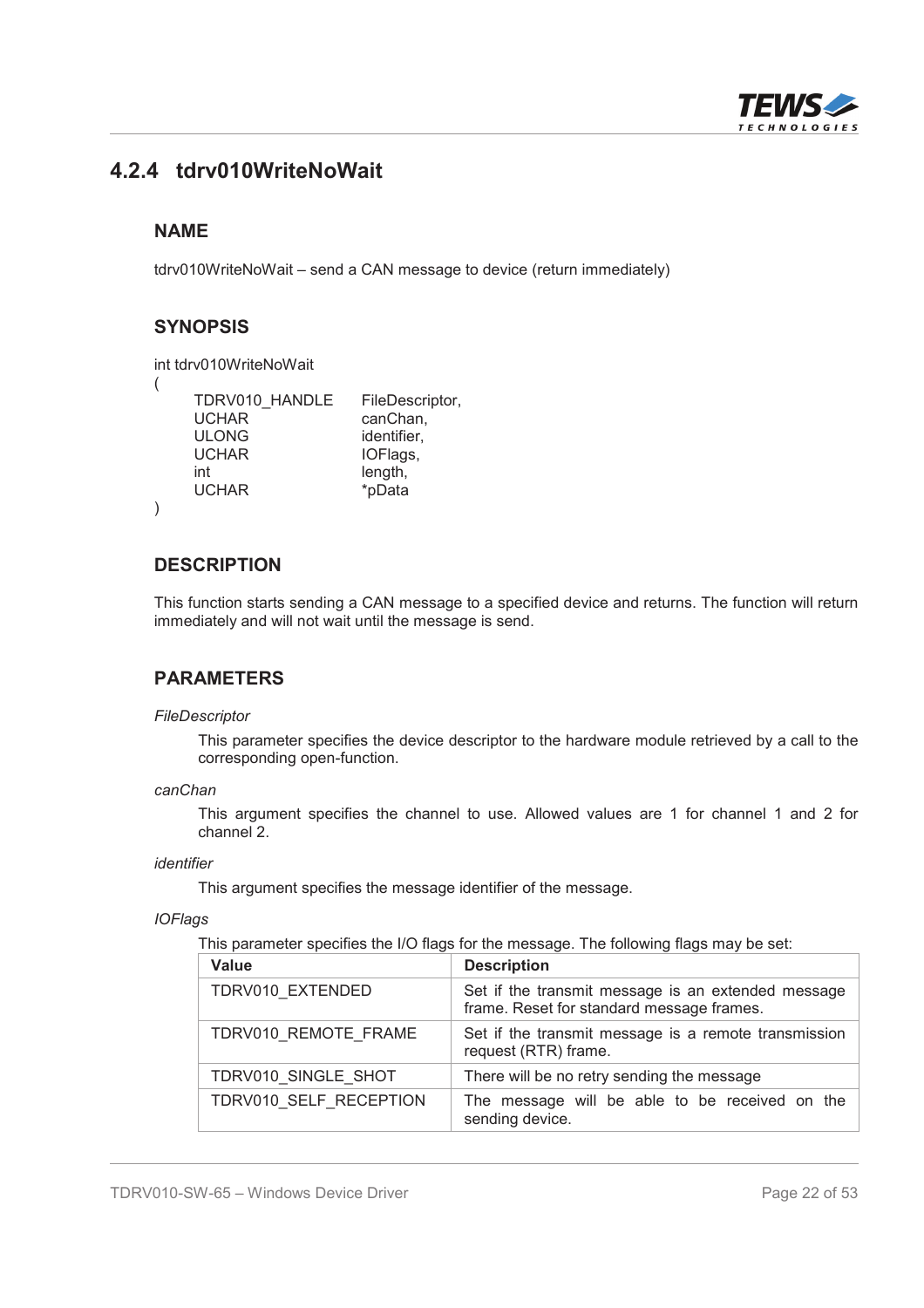

#### *length*

This parameter specifies the data length of the message data in bytes. The length of the message can be 0…8 byte.

#### *pData*

This parameter points to a buffer where the message data must be stored to. The number of used bytes must be specified in *length*.

#### **EXAMPLE**

```
#include "tdrv010api.h"
TDRV010 HANDLE FileDescriptor;
int result;
UCHAR dataBuf[8] = "123456";
/*
** Send a CAN message on channel 1
** - standard identifier (42)
*/
result = tdrv010WriteNoWait( FileDescriptor,
                           1, \frac{1}{x} channel \frac{x}{x}42,
                           TDRV010_STANDARD,
                           6,
                           dataBuf);
if (result != 0)
{
    /* handle error */
}
else
{
    /* successful */
}
```
#### **RETURN VALUE**

On success, zero is returned. In the case of an error, the appropriate negative error code is returned by the function.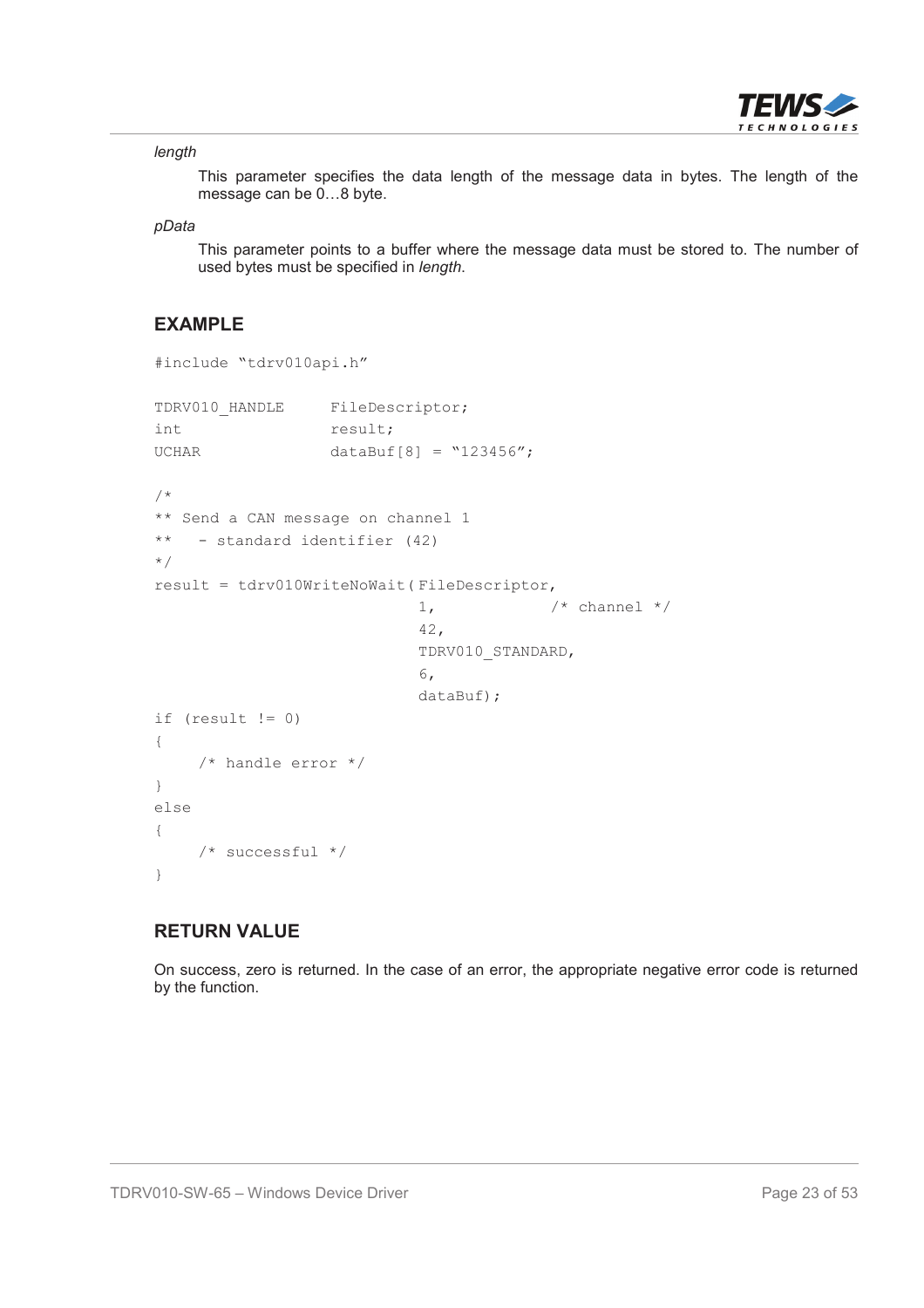

## **ERROR CODES**

| Error code              | <b>Description</b>                                                                                             |
|-------------------------|----------------------------------------------------------------------------------------------------------------|
| ERROR INVALID PARAMETER | This error will be returned if the size of the read/write<br>buffer is too small, or a buffer pointer is NULL. |
| ERROR FILE NOT FOUND    | Illegal channel number specified.                                                                              |
| ERROR FILE OFFLINE      | The channel must be in BUS ON state to receive<br>messages.                                                    |
| ERROR NETWORK BUSY      | There is already another job waiting for message<br>reception on this channel.                                 |
| ERROR OPERATION ABORTED | The job has been canceled by Windows.                                                                          |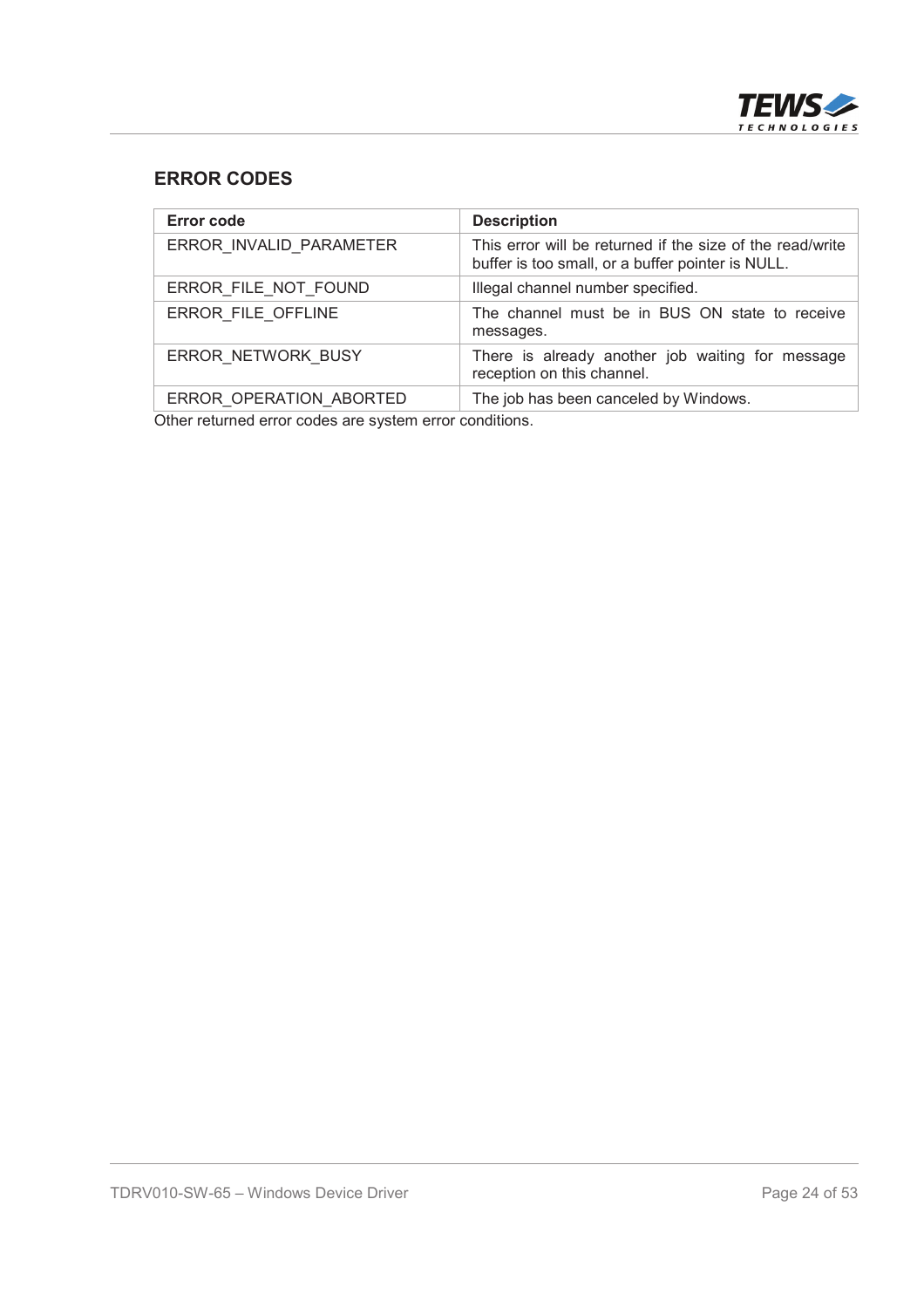

## **4.2.5 tdrv010SetBitTiming**

#### **NAME**

tdrv010SetBitTiming – configure the bit-timing of the specified device

#### **SYNOPSIS**

```
int tdrv010SetBitTiming
(
   TDRV010_HANDLE FileDescriptor,
   UCHAR canChan.
   USHORT timingValue.
   BOOLEAN useThreeSamples
)
```
#### **DESCRIPTION**

This function configures a new bit-timing for the specified CAN channel.

```
This function must be executed in BUS OFF state.
```
#### **PARAMETERS**

#### *FileDescriptor*

This parameter specifies the device descriptor to the hardware module retrieved by a call to the corresponding open-function.

#### *canChan*

This argument specifies the channel to configure. Allowed values are 1 for channel 1 and 2 for channel 2.

#### *timingValue*

This argument specifies the new value for the bit timing register 0 (bit 0...7) and for the bit timing register 1 (bit 8...15). Possible transfer rates are between 60 Kbit per second and 1 Mbit per second. The include file 'tdrv010api.h' contains predefined transfer rate symbols (TDRV010\_100KBIT … TDRV010\_1MBIT).

For other transfer rates please follow the instructions of the *SJA1000 Product Specification*, which is also part of the corresponding hardware engineering documentation.

#### *useThreeSamples*

If this argument is TRUE (1) the CAN bus is sampled three times per bit time instead of once.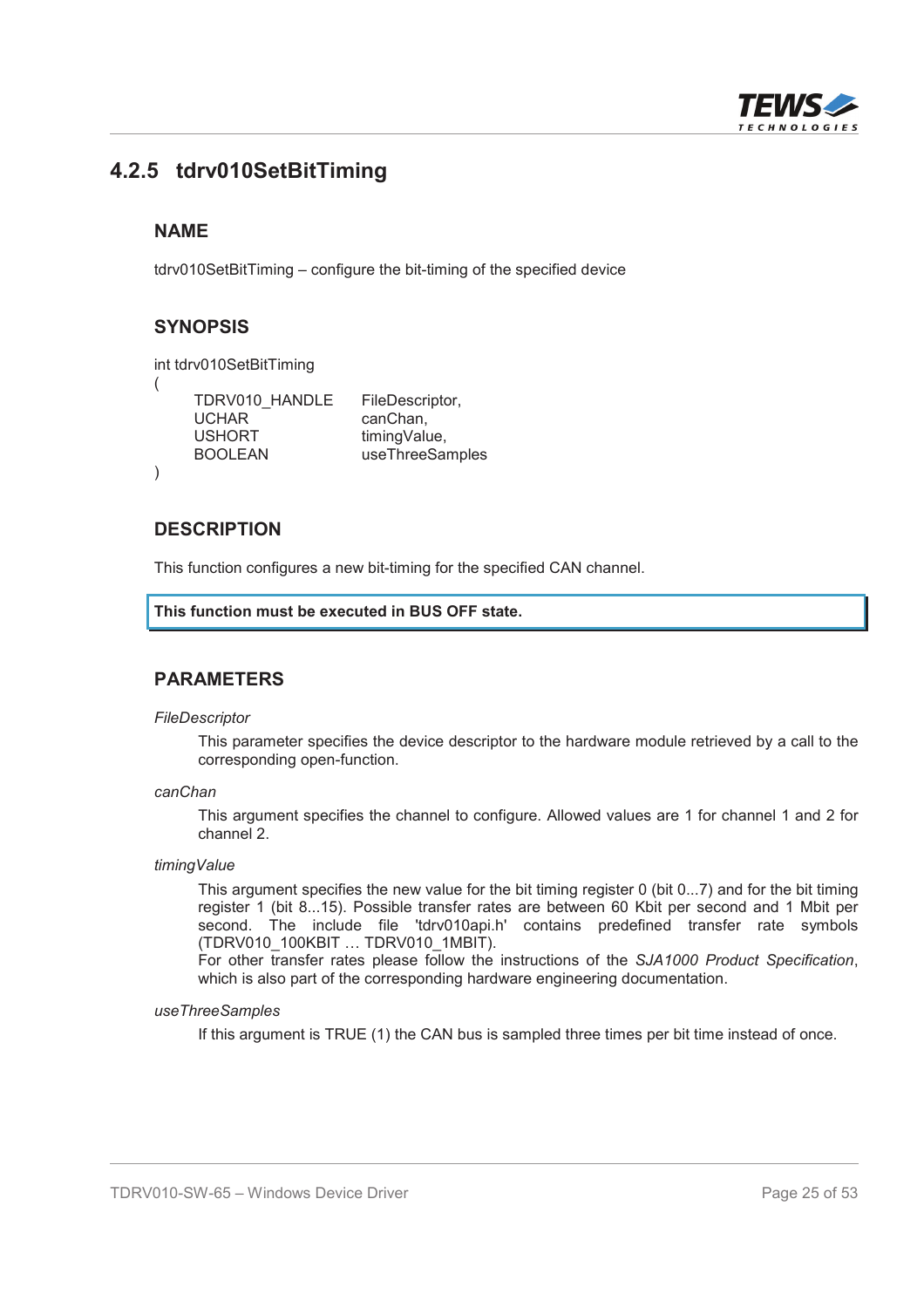

## **EXAMPLE**

```
#include "tdrv010api.h"
TDRV010 HANDLE FileDescriptor;
int result;
/*
** Configure channel 2 for 250Kbit/s
*/
result = tdrv010SetBitTiming ( FileDescriptor,
                               2, \frac{1}{2} /* channel */
                               TDRV010_250KBIT,
                               FALSE);
if (result != 0)
{
    /* handle error */
}
else
{
    /* successful */
}
```
#### **RETURN VALUE**

On success, zero is returned. In the case of an error, the appropriate negative error code is returned by the function.

## **ERROR CODES**

| Error code              | <b>Description</b>                                                          |
|-------------------------|-----------------------------------------------------------------------------|
| ERROR INVALID PARAMETER | This error will be returned if the size of the user buffer<br>is too small. |
| ERROR FILE NOT FOUND    | Illegal channel number specified.                                           |
| ERROR OPEN FILES        | The channel must be in BUS OFF state to execute this<br>function.           |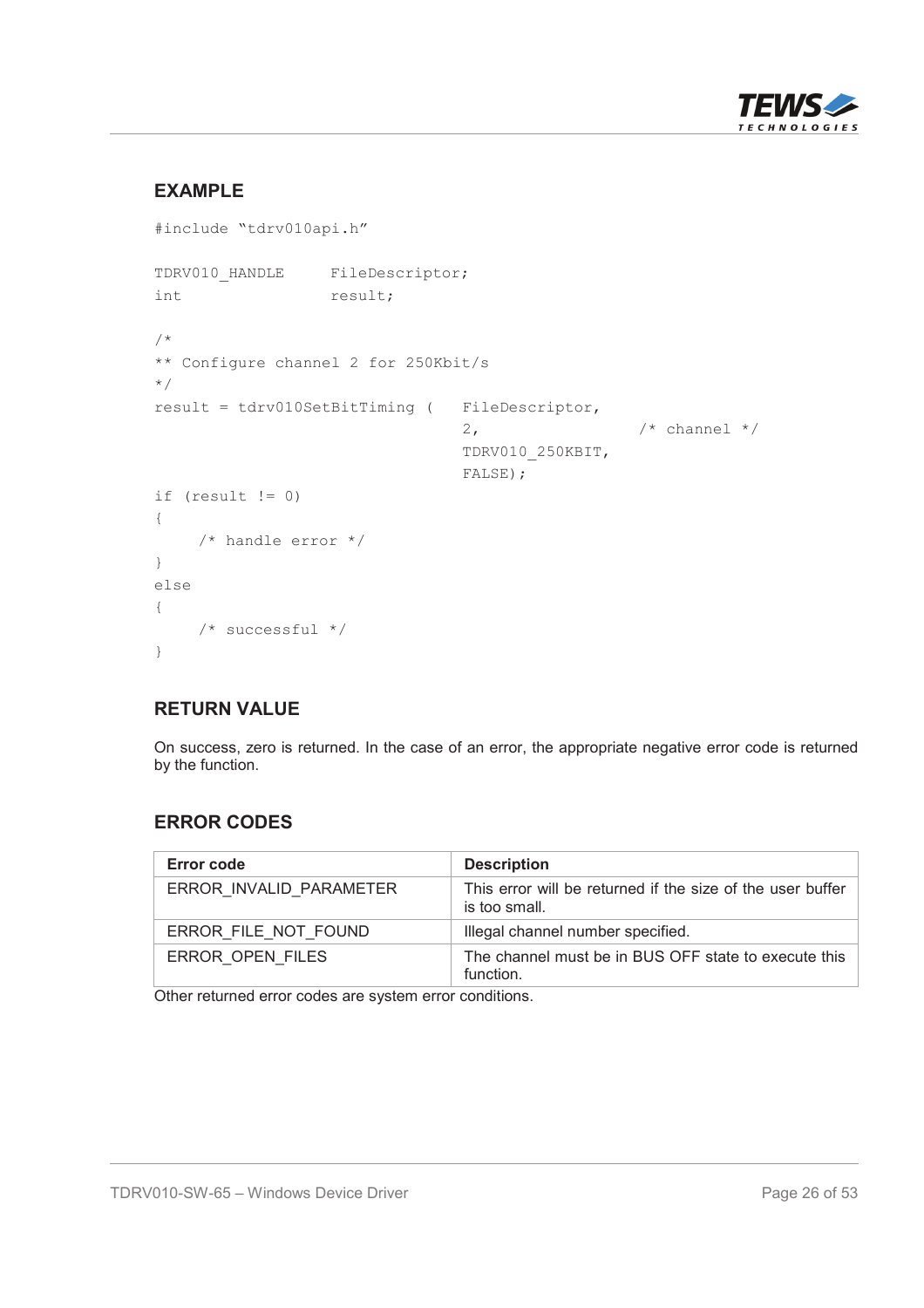

## **4.2.6 tdrv010SetFilter**

#### **NAME**

tdrv010SetFilter – configure the acceptance filter

## **SYNOPSIS**

```
int tdrv010SetFilter
```

```
(
```
)

```
UCHAR canChan.
BOOLEAN singleFilter,
```
TDRV010\_HANDLE FileDescriptor, ULONG acceptanceCode, ULONG acceptanceMask

## **DESCRIPTION**

This function configures the acceptance filtering of the specified CAN channel.

The acceptance filter compares the received identifier with the acceptance filter and decides whether a message should be accepted or not. If a message passes the acceptance filter it is stored in the receive FIFO.

The acceptance filter is defined by the acceptance code registers and the acceptance mask registers. The bit patterns of messages to be received are defined in the acceptance code register.

The corresponding acceptance mask registers allow defining certain bit positions to be "don't care" (a 1 at a bit position means "don't care").

**A detailed description of the acceptance filter and possible filter modes can be found in the SJA1000 Product Specification Manual.**

**This function must be executed in BUS OFF state.**

#### **PARAMETERS**

*FileDescriptor*

This parameter specifies the device descriptor to the hardware module retrieved by a call to the corresponding open-function.

*canChan*

This argument specifies the channel to configure. Allowed values are 1 for channel 1 and 2 for channel 2.

#### *singleFilter*

Set TRUE (1) for single filter mode, set FALSE (0) for dual filter mode.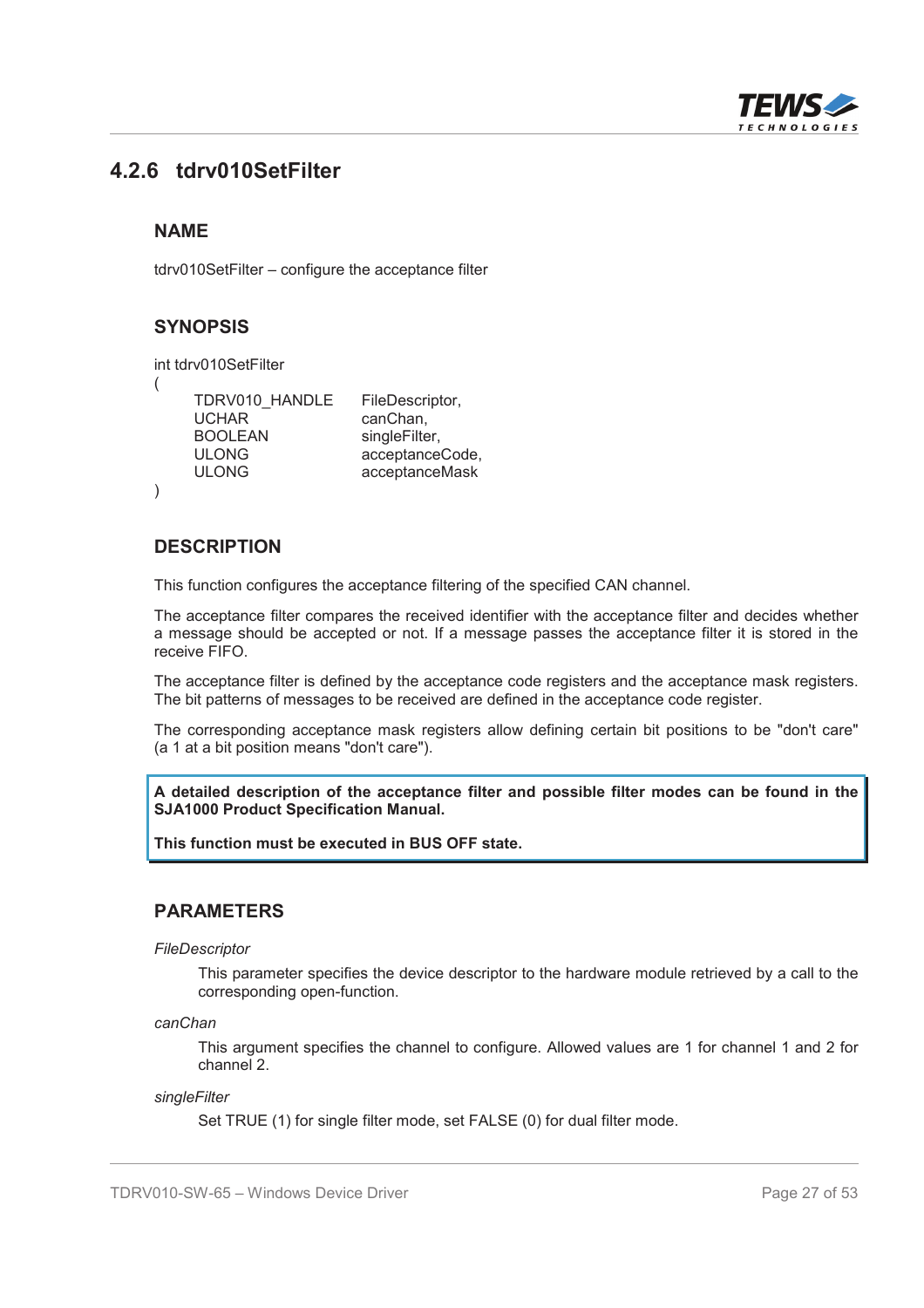

*acceptanceCode*

The contents of this parameter will be written to acceptance code register of the controller

#### *acceptanceMask*

The contents of this parameter will be written to the acceptance mask register of the controller.

## **EXAMPLE**

```
#include "tdrv010api.h"
TDRV010 HANDLE FileDescriptor;
int result;
/*
** Configure channel 2 to accept all incoming messages
*/
result = tdrv010SetFilter ( FileDescriptor,
                                                2, \frac{1}{2} \frac{1}{2} \frac{1}{2} \frac{1}{2} \frac{1}{2} \frac{1}{2} \frac{1}{2} \frac{1}{2} \frac{1}{2} \frac{1}{2} \frac{1}{2} \frac{1}{2} \frac{1}{2} \frac{1}{2} \frac{1}{2} \frac{1}{2} \frac{1}{2} \frac{1}{2} \frac{1}{2} \frac{1}{2} \frac{1}{2} \frac{1}{FALSE,
                                                0x00000000,
                                                0xFFFFFFFF);
if (result != 0)
{
       /* handle error */
}
else
{
       /* successful */
}
```
## **RETURN VALUE**

On success, zero is returned. In the case of an error, the appropriate negative error code is returned by the function.

## **ERROR CODES**

| Error code              | <b>Description</b>                                                          |
|-------------------------|-----------------------------------------------------------------------------|
| ERROR INVALID PARAMETER | This error will be returned if the size of the user buffer<br>is too small. |
| ERROR FILE NOT FOUND    | Illegal channel number specified.                                           |
| ERROR OPEN FILES        | The channel must be in BUS OFF state to execute<br>this function.           |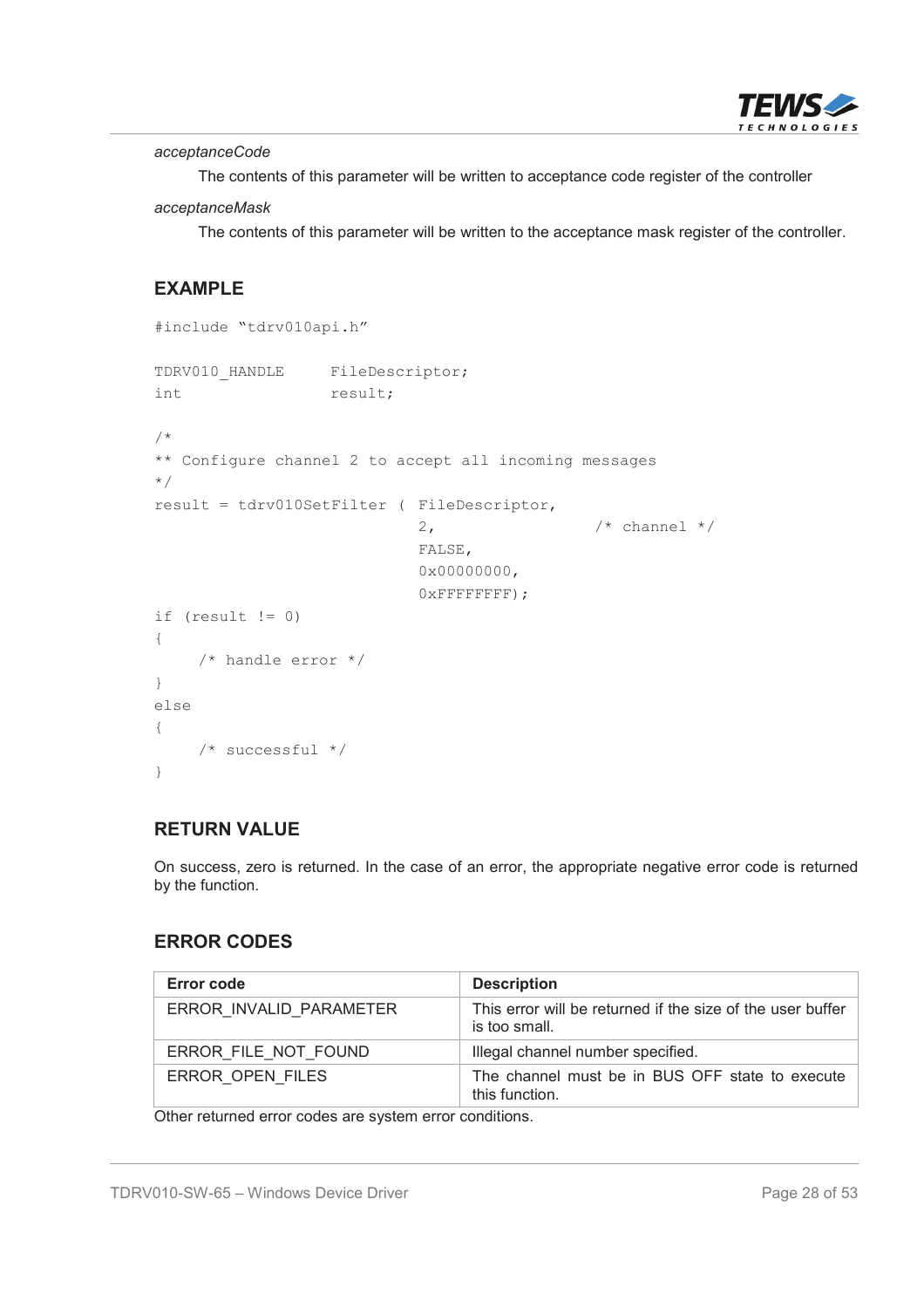

## **4.2.7 tdrv010Start**

#### **NAME**

tdrv010Start – sets the CAN channel to bus on mode

## **SYNOPSIS**

```
int tdrv010Start
(
    TDRV010_HANDLE FileDescriptor,
    UCHAR canChan
)
```
#### **DESCRIPTION**

This function starts the specified CAN channel and set it to bus on mode.

After an abnormal rate of occurrences of errors on the CAN bus or after driver startup, the CAN controller enters the Bus OFF state. This function resets the "reset mode" bit in the mode register. The CAN controller begins the BUS OFF recovery sequence and resets the transmit and receive error counters. If the CAN controller counts 128 packets of 11 consecutive recessive bits on the CAN bus, the Bus Off state is exited.

**Before the driver is able to communicate over the CAN bus after driver startup, this control function must be executed.**

#### **PARAMETERS**

#### *FileDescriptor*

This parameter specifies the device descriptor to the hardware module retrieved by a call to the corresponding open-function.

#### *canChan*

This argument specifies the channel to start. Allowed values are 1 for channel 1 and 2 for channel 2.

#### **EXAMPLE**

```
#include "tdrv010api.h"
TDRV010_HANDLE FileDescriptor;
int result;
```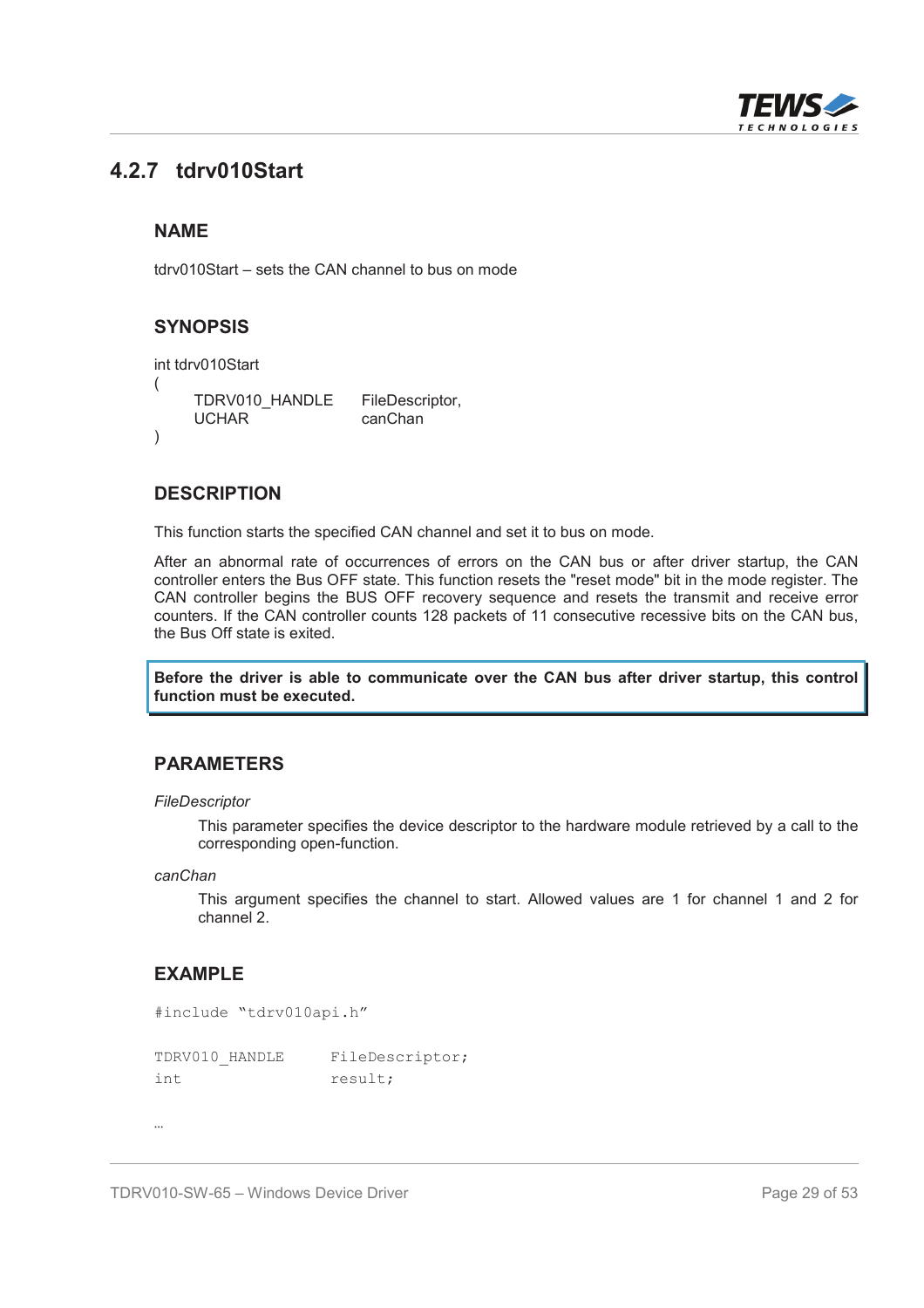

```
/*
** Start up channel 2
*/
result = tdrv010Start ( FileDescriptor,
                      2); /* channel * /if (result != 0)
{
    /* handle error */
}
else
{
   /* successful */
}
```
…

On success, zero is returned. In the case of an error, the appropriate negative error code is returned by the function.

## **ERROR CODES**

| Error code              | <b>Description</b>                                                          |
|-------------------------|-----------------------------------------------------------------------------|
| ERROR INVALID PARAMETER | This error will be returned if the size of the user buffer<br>is too small. |
| ERROR FILE NOT FOUND    | Illegal channel number specified.                                           |
| ERROR IO DEVICE         | Error during Bus On sequence.                                               |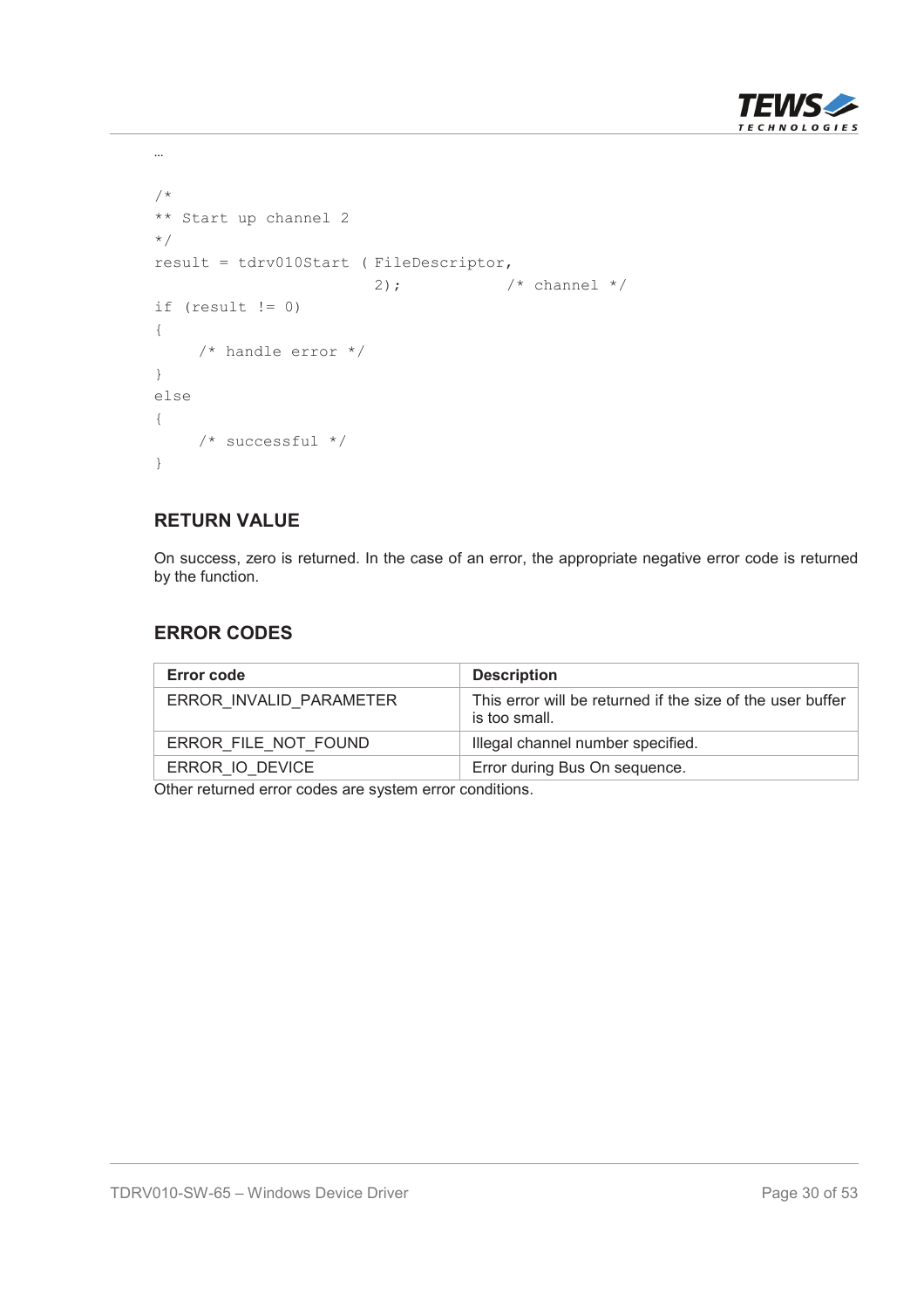

## **4.2.8 tdrv010Stop**

#### **NAME**

tdrv010Stop – sets the CAN channel to bus off mode

## **SYNOPSIS**

```
int tdrv010Stop
(
    TDRV010_HANDLE FileDescriptor,
    UCHAR canChan
)
```
## **DESCRIPTION**

This function stops the specified CAN channel and set it to bus off mode.

After execution of this function the CAN controller is completely removed from the CAN bus and cannot communicate until the function tdrv010Start() is executed.

#### **PARAMETERS**

*FileDescriptor*

This parameter specifies the device descriptor to the hardware module retrieved by a call to the corresponding open-function.

#### *canChan*

This argument specifies the channel to stop. Allowed values are 1 for channel 1 and 2 for channel 2.

## **EXAMPLE**

#include "tdrv010api.h"

TDRV010 HANDLE FileDescriptor; int result;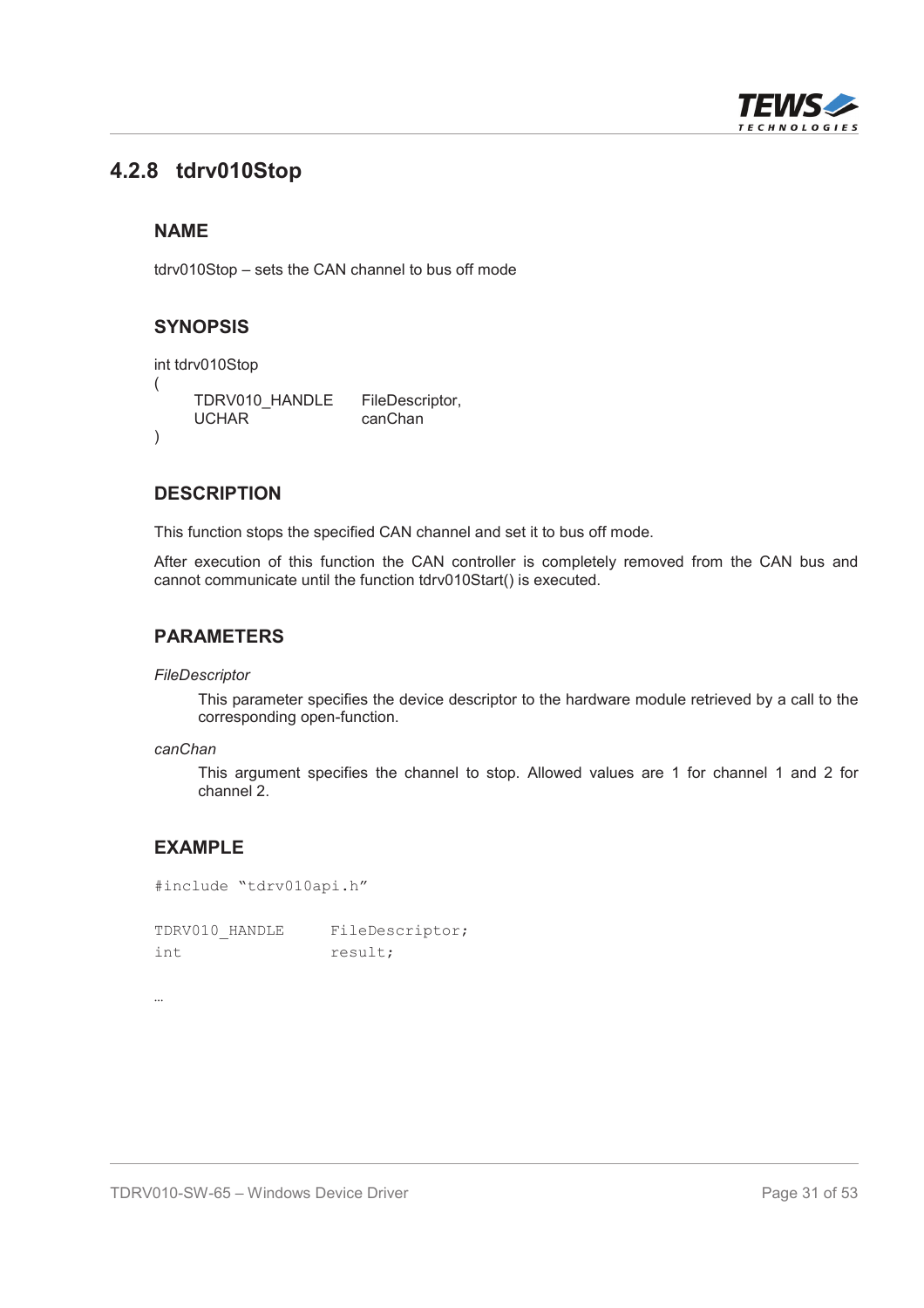

```
/*
** Stop channel 2
*/
result = tdrv010Stop ( FileDescriptor,
                      2); /* channel * /if (result != 0)
{
    /* handle error */
}
else
{
   /* successful */
}
```
…

On success, zero is returned. In the case of an error, the appropriate negative error code is returned by the function.

## **ERROR CODES**

| Error code              | <b>Description</b>                                                          |
|-------------------------|-----------------------------------------------------------------------------|
| ERROR INVALID PARAMETER | This error will be returned if the size of the user buffer<br>is too small. |
| ERROR FILE NOT FOUND    | Illegal channel number specified.                                           |
| ERROR IO DEVICE         | Error during Bus Off sequence.                                              |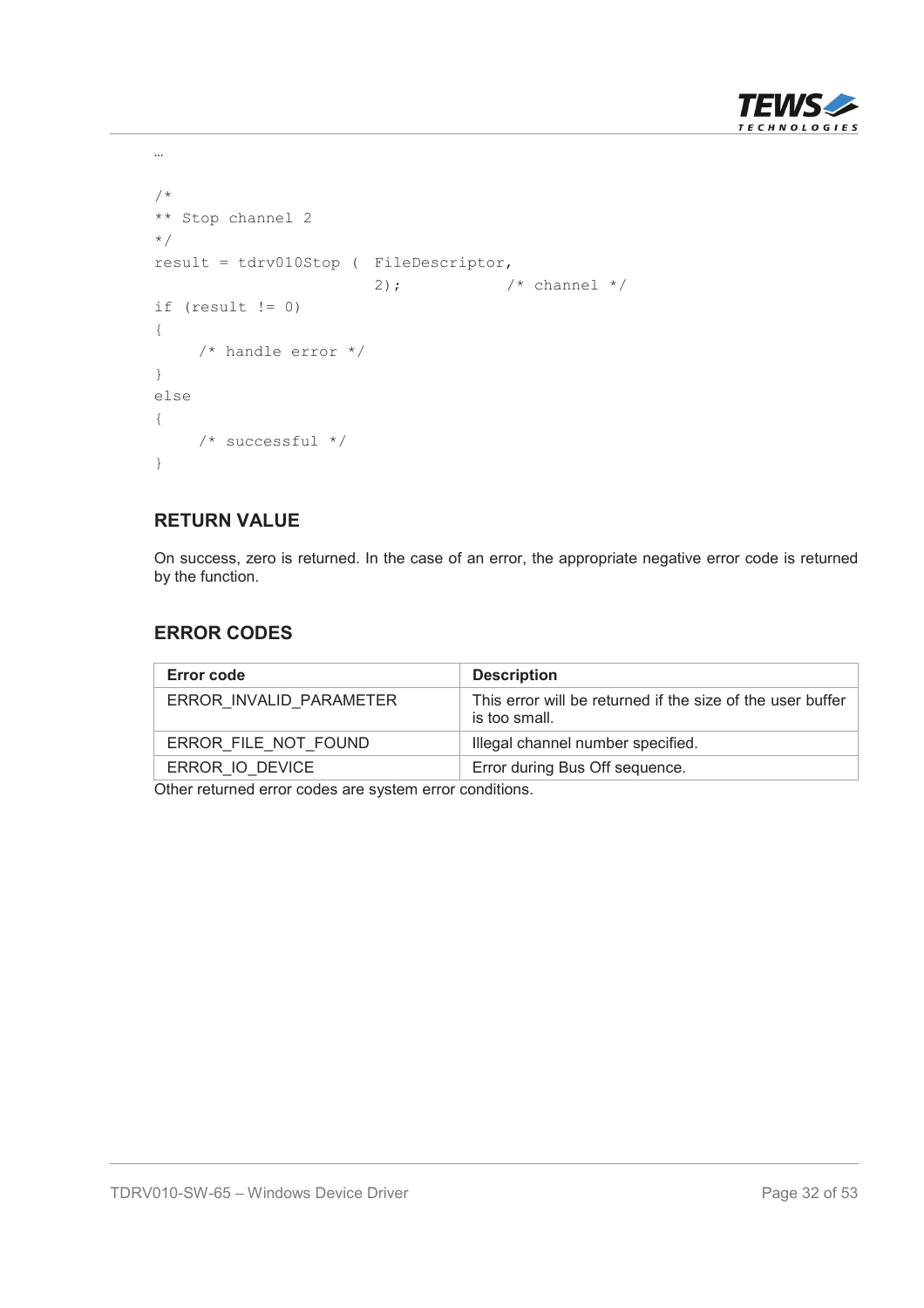

## **4.2.9 tdrv010FlushReceiveFifo**

#### **NAME**

tdrv010FlushReceiveFifo – flush receive buffer of CAN channel

#### **SYNOPSIS**

int tdrv010FlushReceiveFifo

```
(
      TDRV010_HANDLE FileDescriptor,<br>UCHAR canChan
                                canChan
)
```
#### **DESCRIPTION**

This function flushes the receive buffer of the specified channel, and removes all previously received messages from the FIFO.

#### **PARAMETERS**

#### *FileDescriptor*

This parameter specifies the device descriptor to the hardware module retrieved by a call to the corresponding open-function.

#### *canChan*

This argument specifies the channel to stop. Allowed values are 1 for channel 1 and 2 for channel 2.

## **EXAMPLE**

#include "tdrv010api.h"

TDRV010 HANDLE FileDescriptor; int result;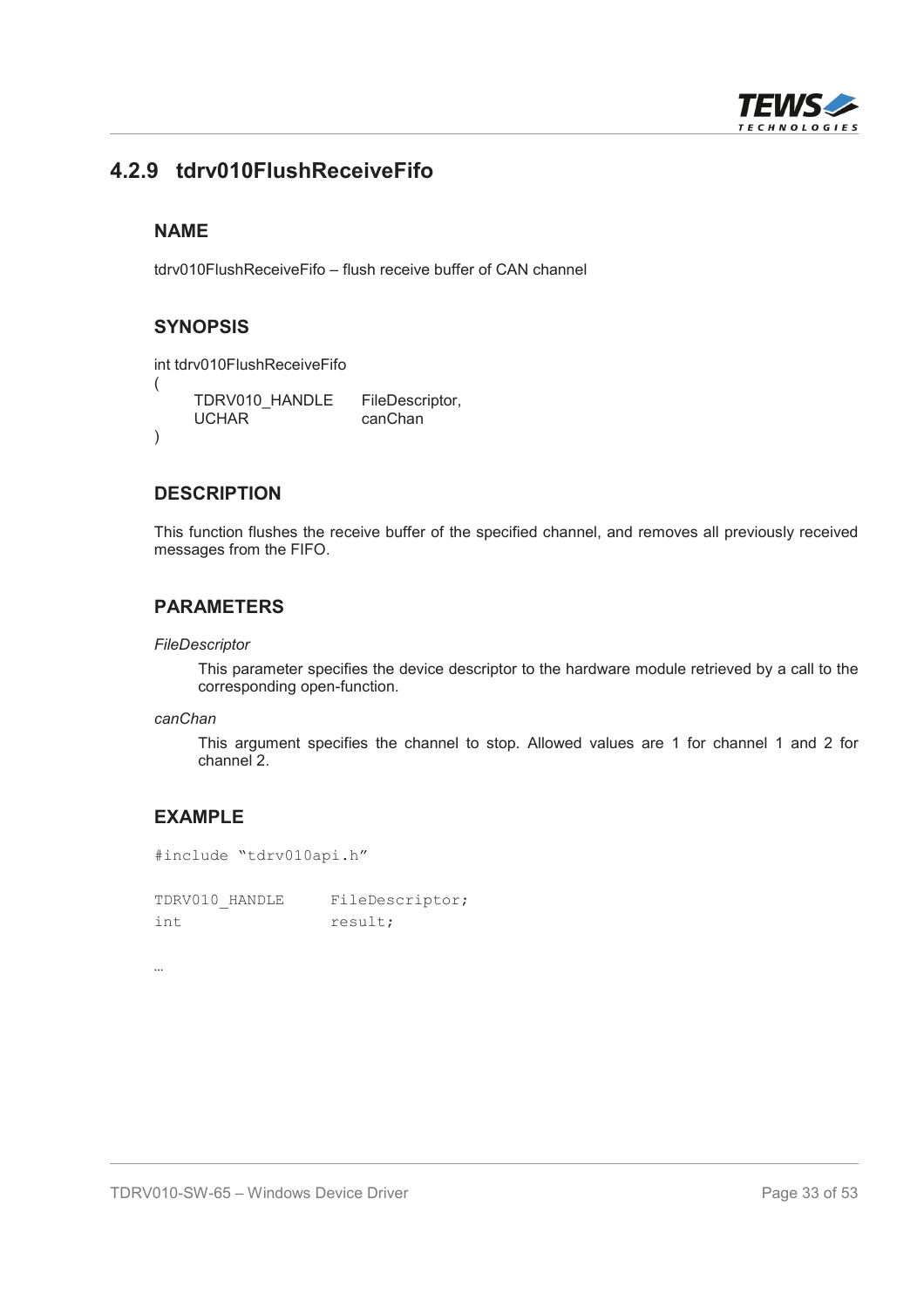

```
/*
** Flush receive FIFO of channel 2
*/
result = tdrv010FlushReceiveFifo(FileDescriptor,
                                  2); \frac{1}{2} /* channel */
if (result != 0)
{
    /* handle error */
}
else
{
   /* successful */
}
```
…

On success, zero is returned. In the case of an error, the appropriate negative error code is returned by the function.

## **ERROR CODES**

| <b>Description</b>                                                          |
|-----------------------------------------------------------------------------|
| This error will be returned if the size of the user buffer<br>is too small. |
| Illegal channel number specified.                                           |
|                                                                             |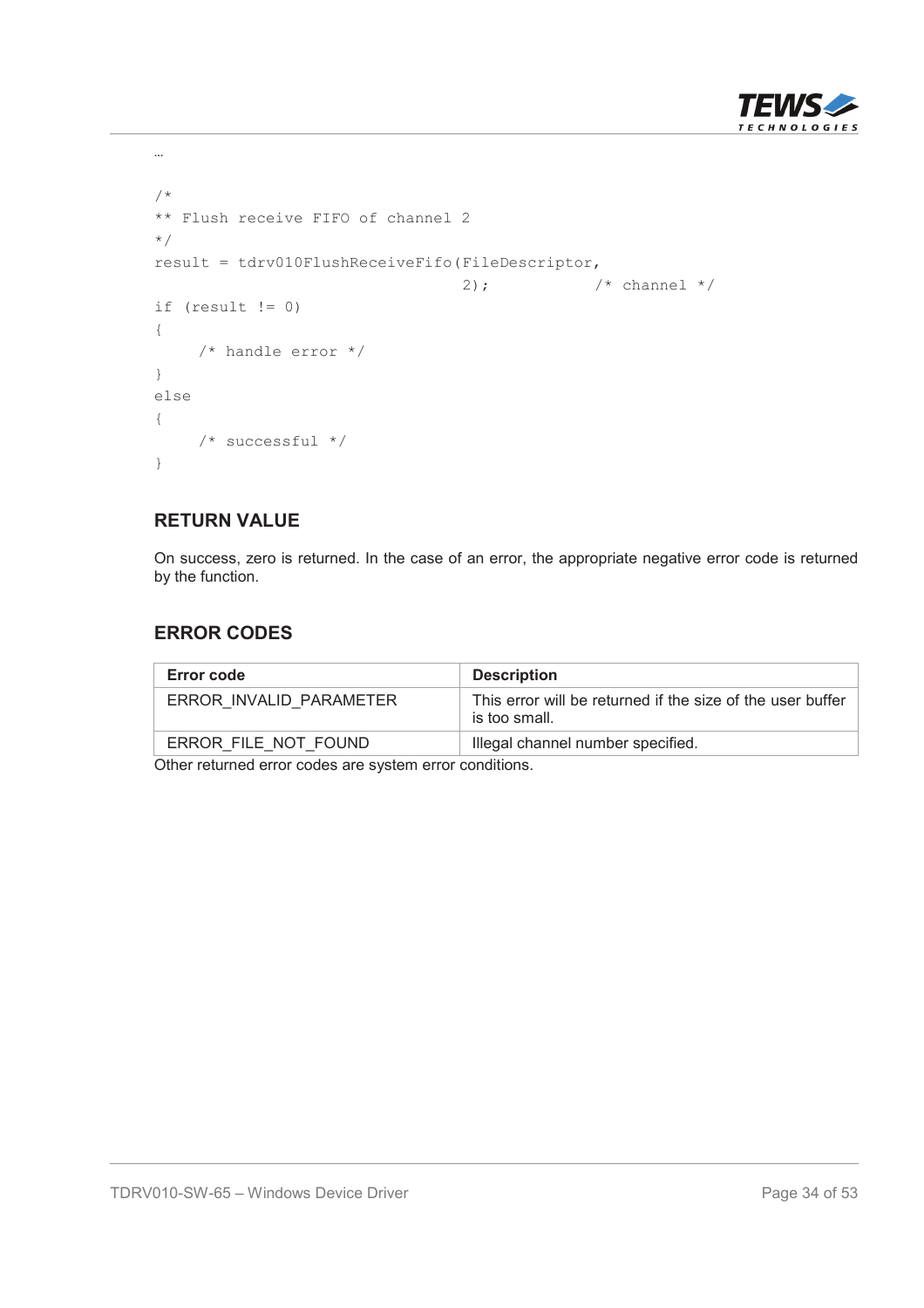

## **4.2.10 tdrv010GetControllerStatus**

#### **NAME**

(

)

tdrv010GetControllerStatus – returns the CAN controller state

#### **SYNOPSIS**

int tdrv010GetControllerStatus

TDRV010\_HANDLE FileDescriptor, UCHAR canChan, TDRV010\_STATUS \*pCANStatus

#### **DESCRIPTION**

This function returns the actual contents of several CAN controller registers for diagnostic purposes in an application supplied buffer (*TDRV010\_STATUS*).

#### **PARAMETERS**

*FileDescriptor*

This parameter specifies the device descriptor to the hardware module retrieved by a call to the corresponding open-function.

#### *canChan*

This argument specifies the channel to use. Allowed values are 1 for channel 1 and 2 for channel 2.

#### *pCANStatus*

This argument points to a buffer (*TDRV010\_STATUS*) where the current status will be filled in.

#### typedef struct

{

UCHAR channel; UCHAR ArbitrationLostCapture; UCHAR ErrorCodeCapture; UCHAR TxErrorCounter; UCHAR RxErrorCounter; UCHAR ErrorWarningLimit; UCHAR StatusRegister; UCHAR ModeRegister; UCHAR RxMessageCounterMax; } TDRV010\_STATUS, \*PTDRV010\_STATUS;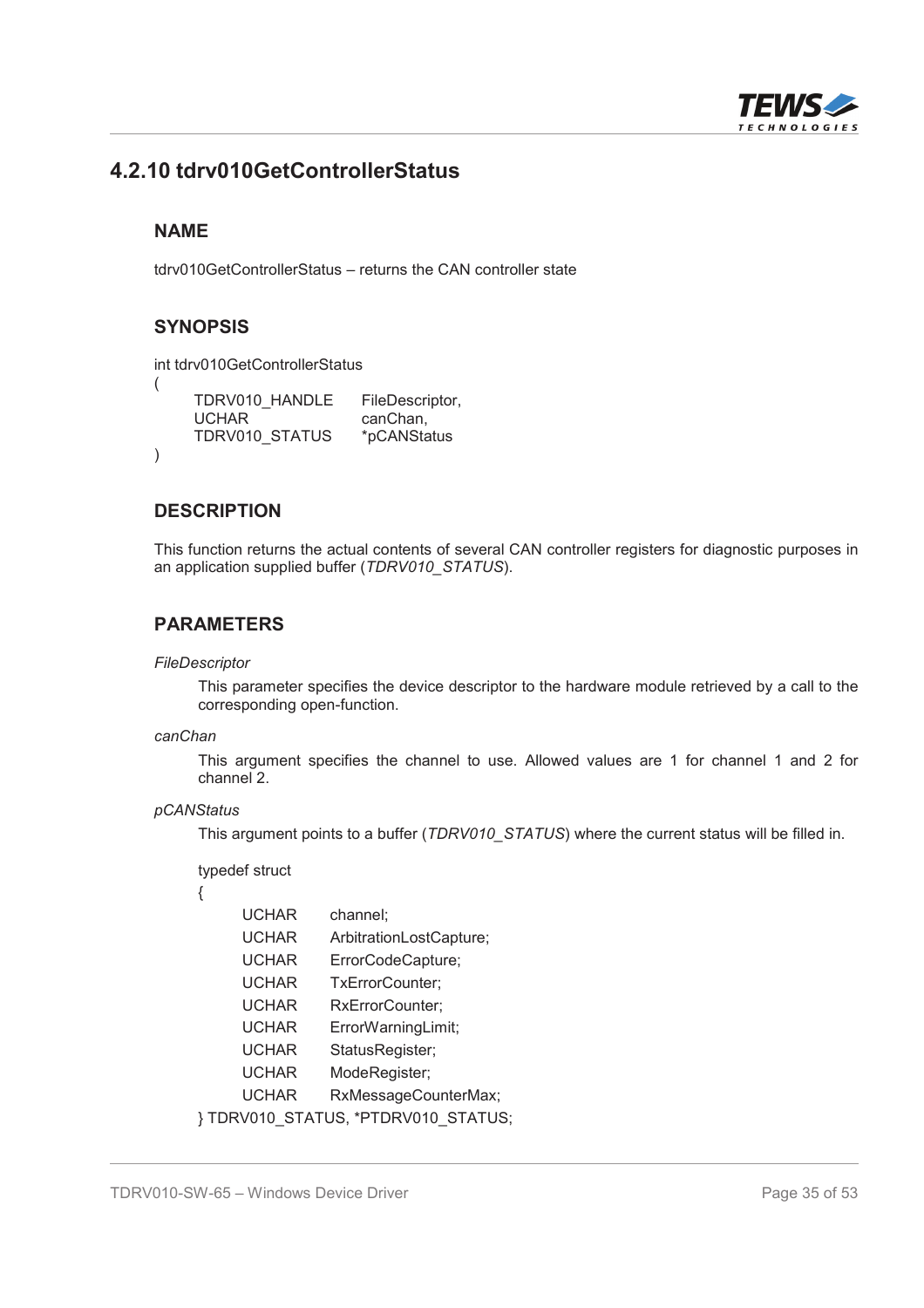

#### *channel*

This parameter is not used by this function. Set to same value as *canChan*.

#### *ArbitrationLostCapture*

Contents of the arbitration lost capture register. This register contains information about the bit position of losing arbitration.

#### *ErrorCodeCapture*

Contents of the error code capture register. This register contains information about the type and location of errors on the bus.

#### *TxErrorCounter*

Contents of the TX error counter register. This register contains the current value of the transmit error counter.

#### *RxErrorCounter*

Contents of the RX error counter register. This register contains the current value of the receive error counter.

#### *ErrorWarningLimit*

Contents of the error warning limit register.

#### *StatusRegister*

Contents of the status register.

#### *ModeRegister*

Contents of the mode register.

#### *RxMessageCounterMax*

Contains the peak value of messages in the software receive FIFO. This internal counter value will be reset to 0 after reading.

#### **EXAMPLE**

#include "tdrv010api.h"

| TDRV010 HANDLE | FileDescriptor; |
|----------------|-----------------|
| int.           | result;         |
| TDRV010 STATUS | statusBuf;      |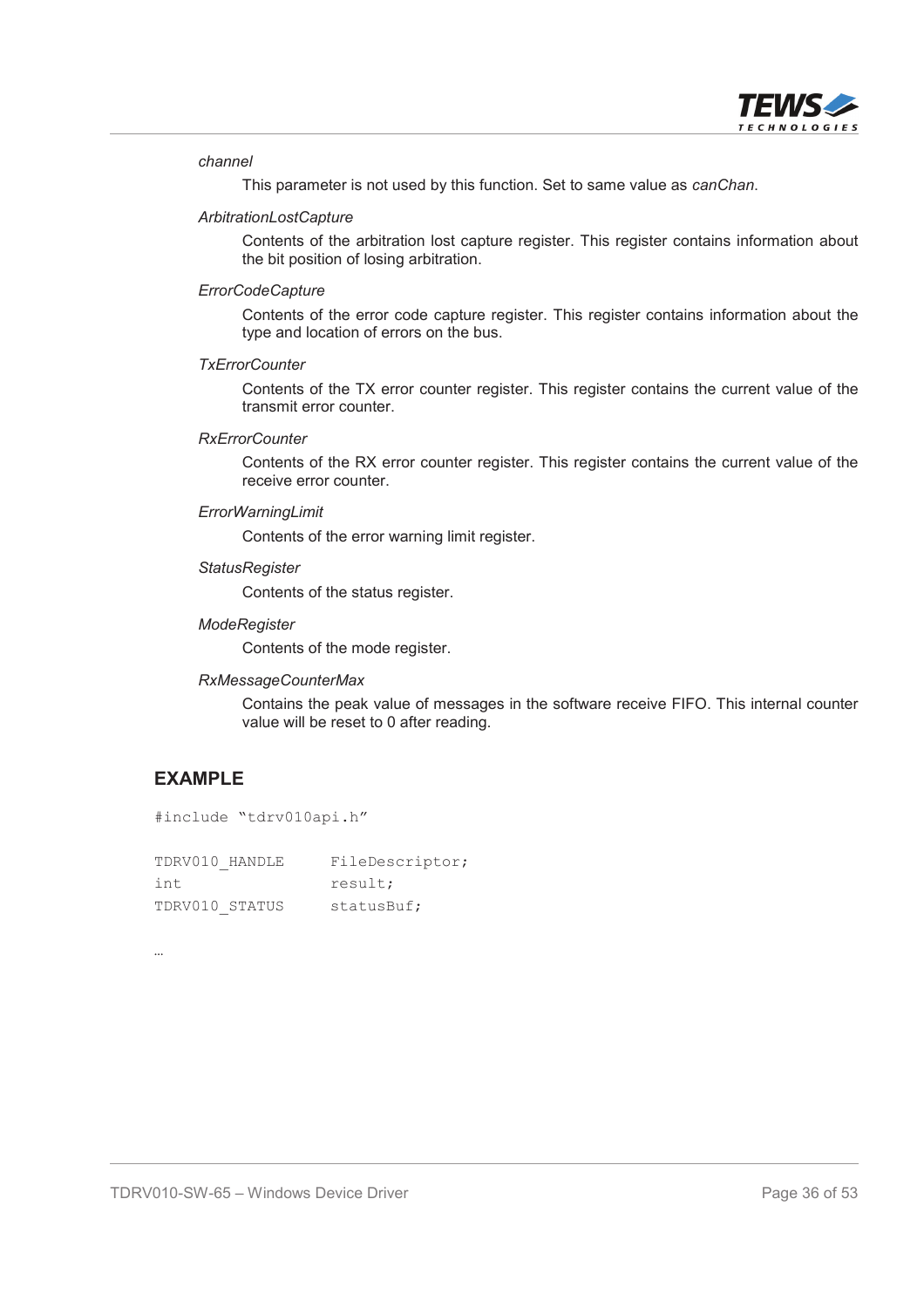

```
/*
** Read a CAN controller status of channel 2
*/
result = tdrv010GetControllerStatus ( FileDescriptor,
                                     channel,
                                     &statusBuf);
if (result != 0)
{
    /* handle error */
}
else
{
    /* successful */
    printf ( "\nArbitration lost capture register = 0x\cdot02X\n",
             statusBuf.ArbitrationLostCapture);
    printf ( "Error code capture register = 0x\frac{802X}{n},
             statusBuf.ErrorCodeCapture);
    printf ( "TX error counter register = 0x\frac{2}{\lambda}n",
             statusBuf.TxErrorCounter);
    printf ( "RX error counter register = 0x\frac{2}{\alpha}",
             statusBuf.RxErrorCounter);
    printf ( "Error warning limit register = 0x\frac{2}{\lambda}n",
             statusBuf.ErrorWarningLimit);
    printf ( "Status register = 0x\frac{2}{\lambda}n",
             statusBuf.StatusRegister);
    printf ( "Mode register = 0x\frac{2}{\lambda}n",
             statusBuf.ModeRegister);
    printf ( "Peak value RX message counter = \frac{1}{6}d\pi",
             statusBuf.RxMessageCounterMax);
```
}

…

#### **RETURN VALUE**

On success, zero is returned. In the case of an error, the appropriate negative error code is returned by the function.

## **ERROR CODES**

| <b>Error code</b>                                         | <b>Description</b>                                                                                             |
|-----------------------------------------------------------|----------------------------------------------------------------------------------------------------------------|
| ERROR INVALID PARAMETER                                   | This error will be returned if the size of the read/write<br>buffer is too small, or a buffer pointer is NULL. |
| ERROR FILE NOT FOUND<br>Illegal channel number specified. |                                                                                                                |
| Other returned error codes are system error conditions.   |                                                                                                                |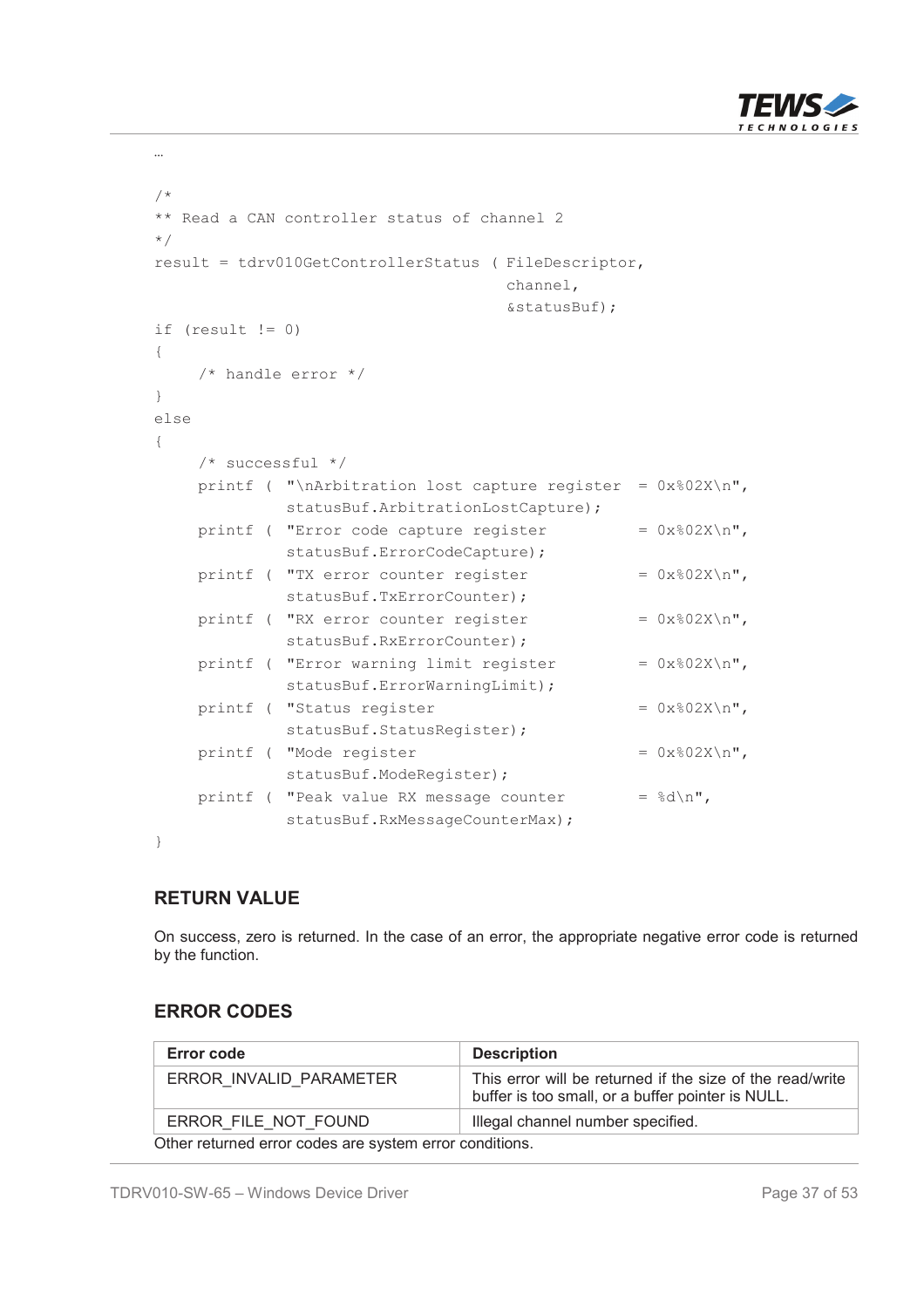

## **4.2.11 tdrv010SelftestEnable**

#### **NAME**

tdrv010SelftestEnable – enable the self-test facility of CAN channel

## **SYNOPSIS**

```
int tdrv010SelftestEnable
(
    TDRV010_HANDLE FileDescriptor,
    UCHAR canChan
)
```
#### **DESCRIPTION**

This function enables the self-test facility of the SJA1000 CAN controller for the specified channel.

In this mode a full node test is possible without any other active node on the bus using the selfreception facility. The CAN controller will perform a successful transmission even if there is no acknowledge received.

Also in self-test mode the normal functionality is given, that means the CAN controller is able to receive messages from other nodes and can transmit message to other nodes if any connected.

#### **PARAMETERS**

#### *FileDescriptor*

This parameter specifies the device descriptor to the hardware module retrieved by a call to the corresponding open-function.

*canChan*

This argument specifies the channel to use. Allowed values are 1 for channel 1 and 2 for channel 2.

#### **EXAMPLE**

```
#include "tdrv010api.h"
```

| TDRV010 HANDLE |  | FileDescriptor; |
|----------------|--|-----------------|
| int.           |  | result;         |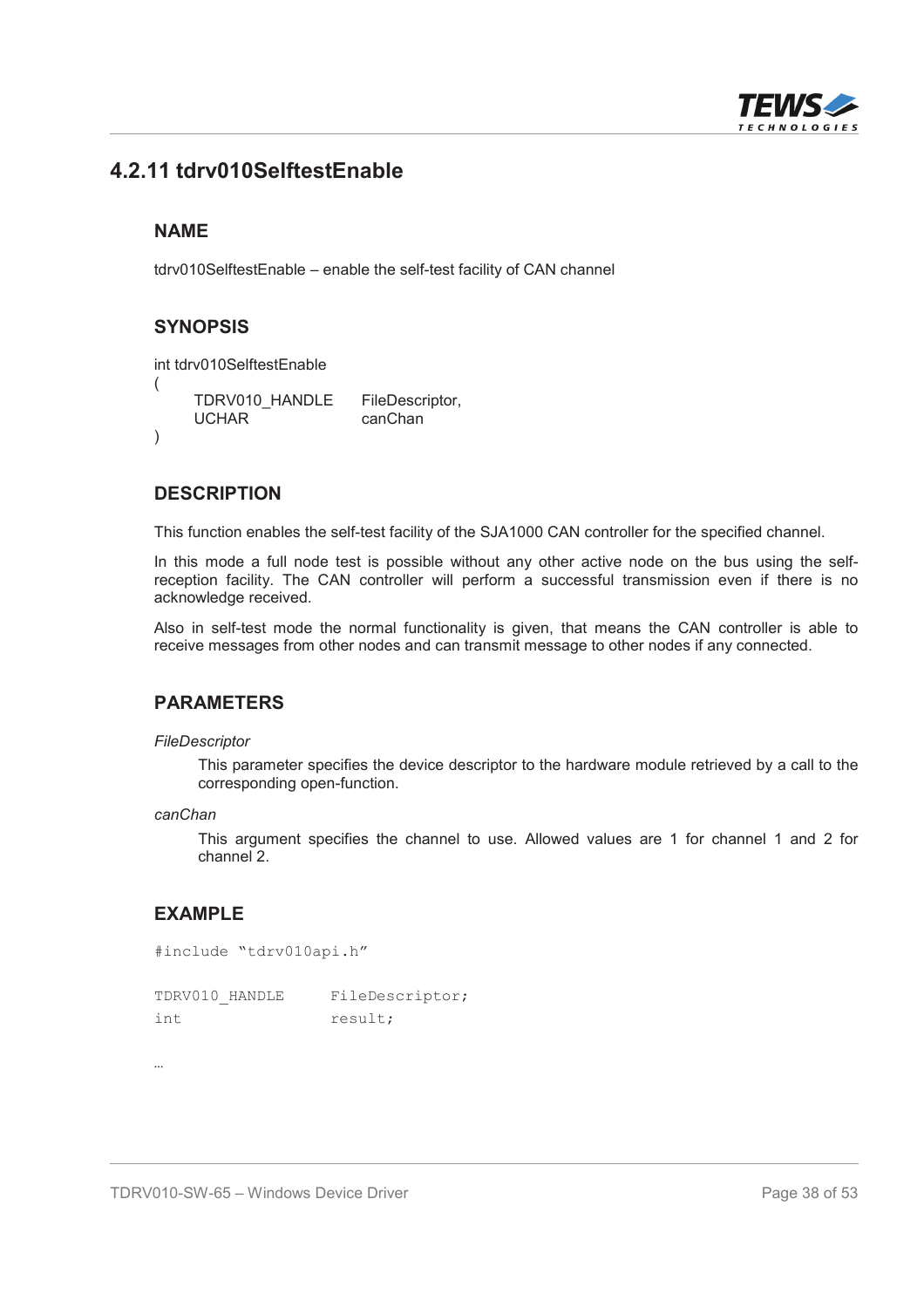

```
/*
** Enable self-test for channel 2
*/
result = tdrv010SelftestEnable ( FileDescriptor,
                                  2); \frac{1}{2} /* channel */
if (result != 0)
{
    /* handle error */
}
else
{
   /* successful */
}
```
…

On success, zero is returned. In the case of an error, the appropriate negative error code is returned by the function.

## **ERROR CODES**

| Error code              | <b>Description</b>                                                          |
|-------------------------|-----------------------------------------------------------------------------|
| ERROR INVALID PARAMETER | This error will be returned if the size of the user buffer<br>is too small. |
| ERROR FILE NOT FOUND    | Illegal channel number specified.                                           |
| ERROR OPEN FILES        | The channel must be in BUS OFF state to execute<br>this function.           |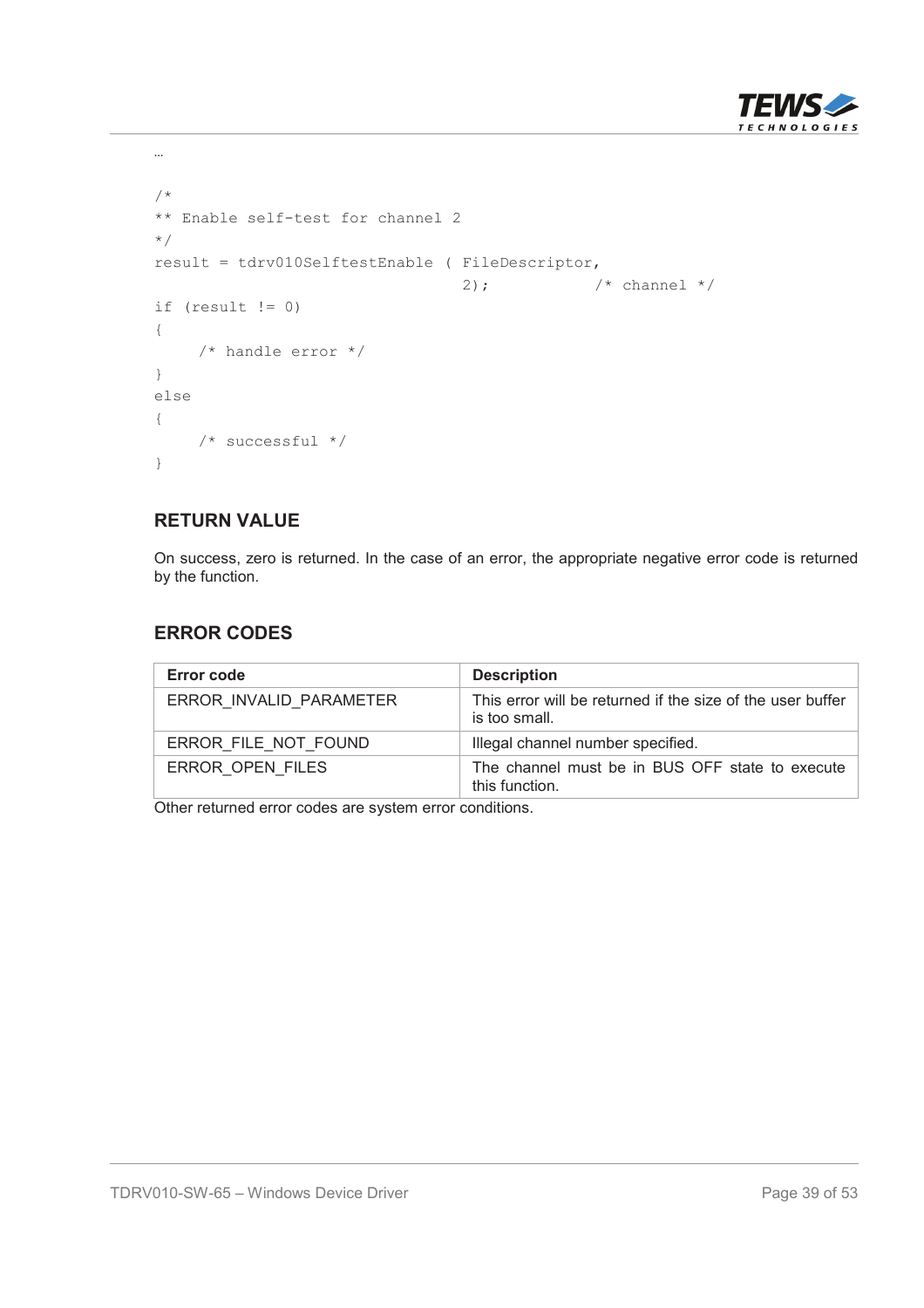

## **4.2.12 tdrv010SelftestDisable**

#### **NAME**

tdrv010SelftestDisable – disable the self-test facility of CAN channel

## **SYNOPSIS**

int tdrv010SelftestDisable

```
(
      TDRV010_HANDLE FileDescriptor,<br>UCHAR canChan
                                canChan
)
```
## **DESCRIPTION**

This function disables the self-test facility of the SJA1000 CAN controller for the specified channel.

## **PARAMETERS**

*FileDescriptor*

This parameter specifies the device descriptor to the hardware module retrieved by a call to the corresponding open-function.

*canChan*

This argument specifies the channel to use. Allowed values are 1 for channel 1 and 2 for channel 2.

## **EXAMPLE**

```
#include "tdrv010api.h"
```
TDRV010 HANDLE FileDescriptor; int result;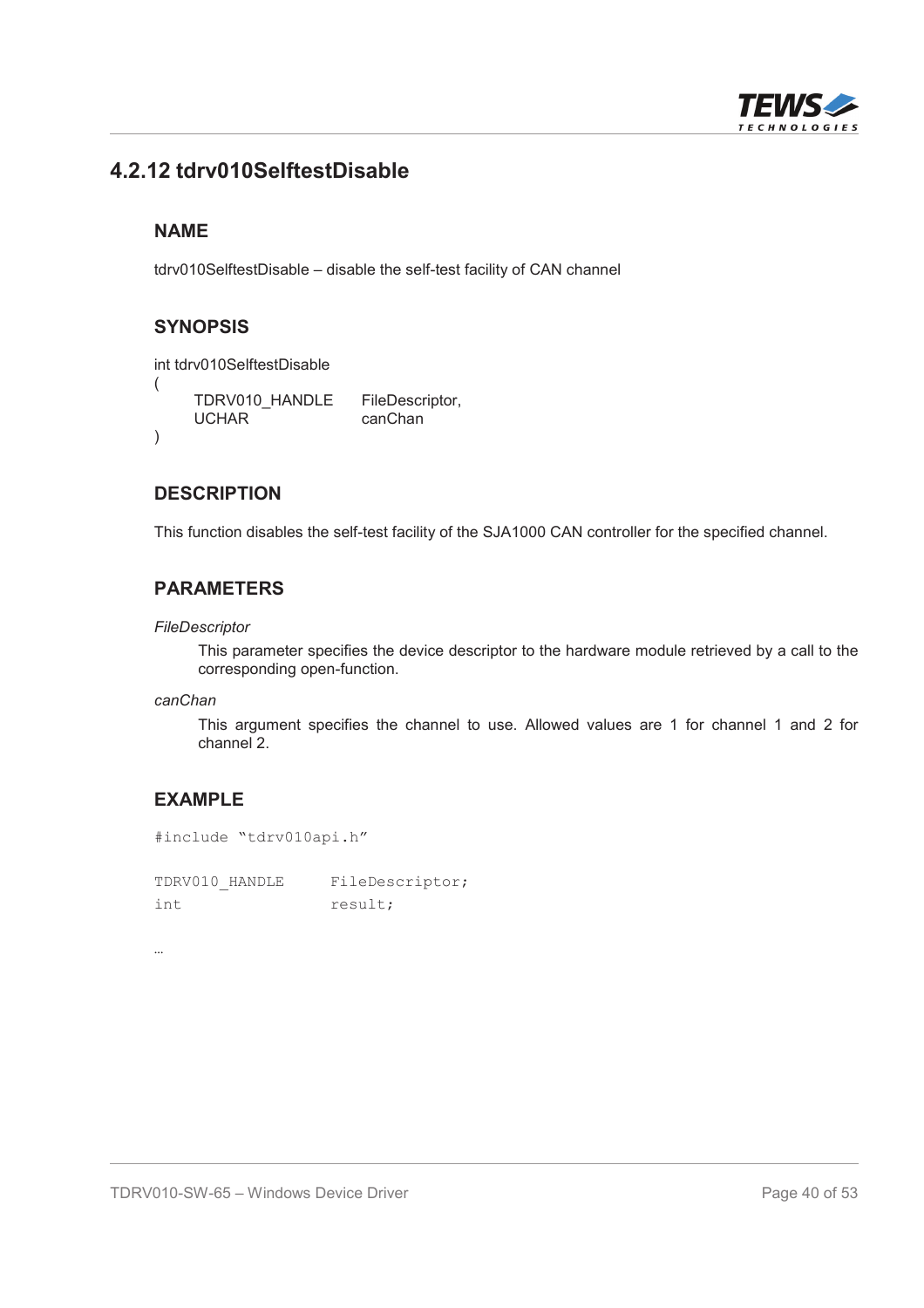

```
/*
** Disable self-test for channel 2
*/
result = tdrv010SelftestDisable (FileDescriptor,
                                 2); \frac{1}{2} /* channel */
if (result != 0)
{
    /* handle error */
}
else
{
   /* successful */
}
```
…

On success, zero is returned. In the case of an error, the appropriate negative error code is returned by the function.

## **ERROR CODES**

| Error code              | <b>Description</b>                                                          |
|-------------------------|-----------------------------------------------------------------------------|
| ERROR INVALID PARAMETER | This error will be returned if the size of the user buffer<br>is too small. |
| ERROR FILE NOT FOUND    | Illegal channel number specified.                                           |
| ERROR OPEN FILES        | The channel must be in BUS OFF state to execute<br>this function.           |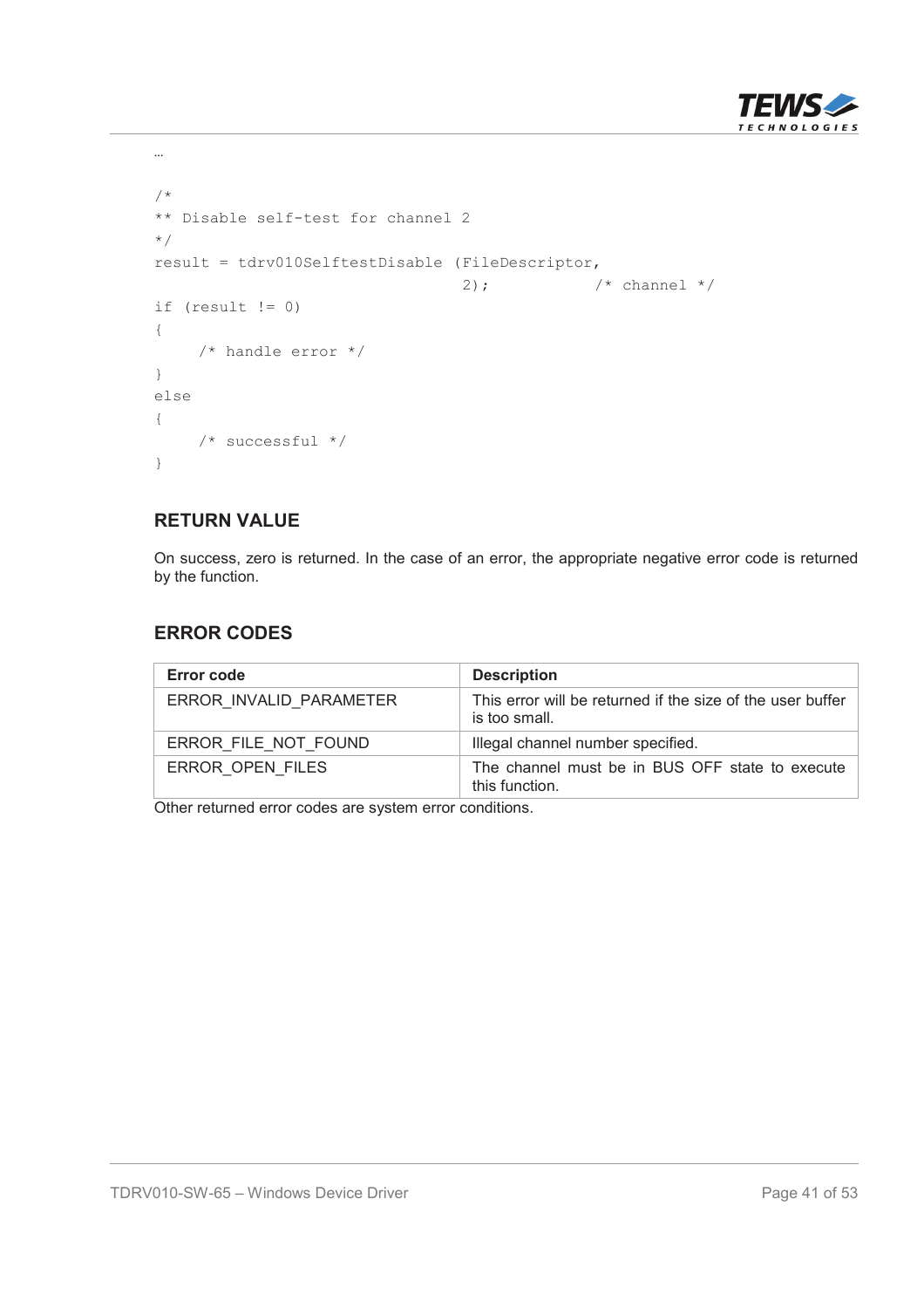

## **4.2.13 tdrv010ListenOnlyEnable**

#### **NAME**

tdrv010ListenOnlyEnable – enable the listen only facility of CAN channel

## **SYNOPSIS**

int tdrv010ListenOnlyEnable (

TDRV010\_HANDLE FileDescriptor, UCHAR canChan );

## **DESCRIPTION**

This function enables the listen-only facility of the SJA1000 CAN controller for the specified channel.

In this mode the CAN controller would give no acknowledge to the CAN-bus, even if a message is received successfully. Message transmission is not possible. All other functions can be used like in normal mode.

This mode can be used for software driver bit rate detection and 'hot-plugging'.

#### **PARAMETERS**

#### *FileDescriptor*

This parameter specifies the device descriptor to the hardware module retrieved by a call to the corresponding open-function.

```
canChan
```
This argument specifies the channel to use. Allowed values are 1 for channel 1 and 2 for channel 2.

## **EXAMPLE**

```
#include "tdrv010api.h"
```
TDRV010 HANDLE FileDescriptor; int result;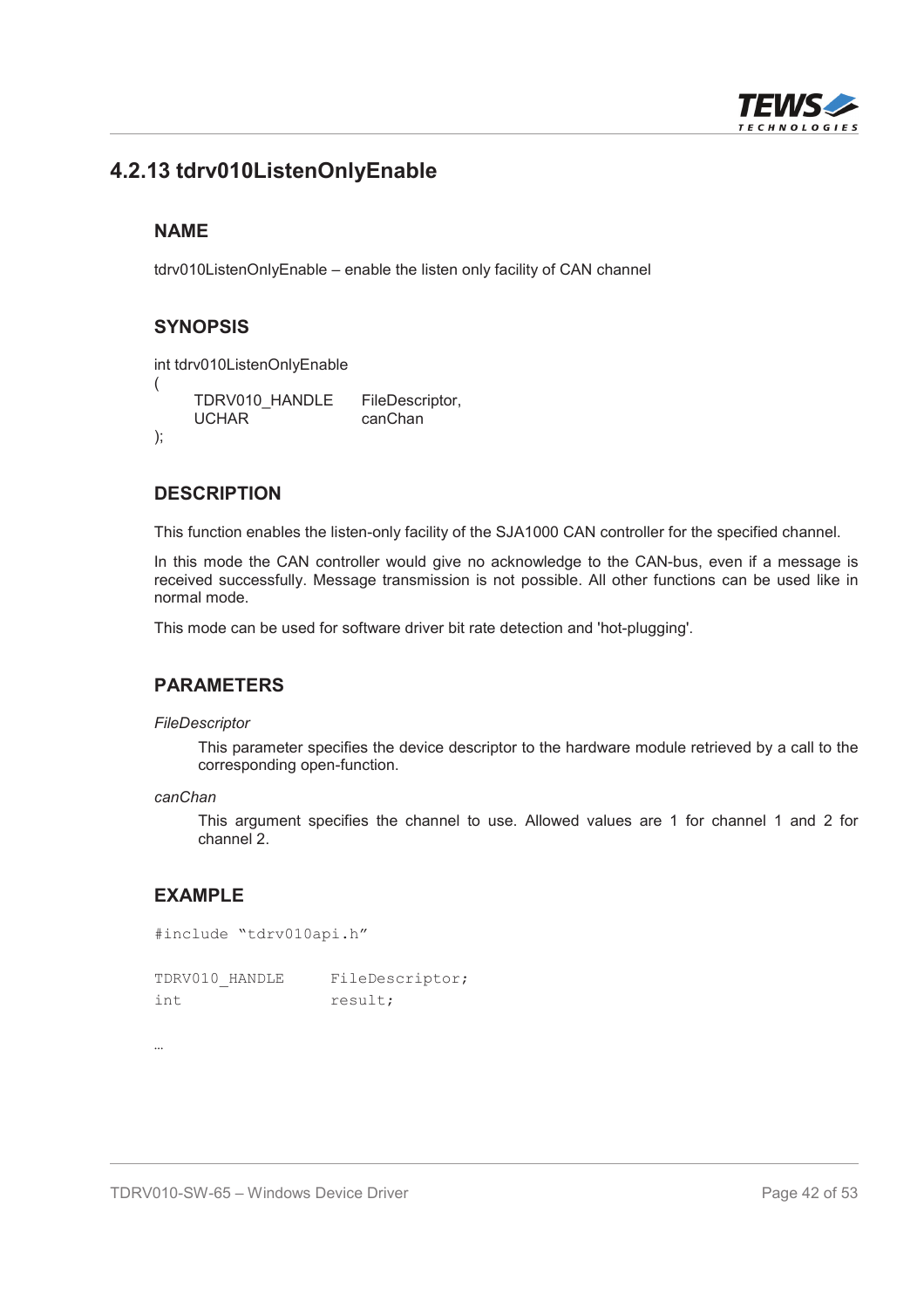

```
/*
** Enable listen-only for channel 2
*/
result = tdrv010ListenOnlyEnable(FileDescriptor,
                                  2); \frac{1}{2} /* channel */
if (result != 0)
{
    /* handle error */
}
else
{
   /* successful */
}
```
…

On success, zero is returned. In the case of an error, the appropriate negative error code is returned by the function.

## **ERROR CODES**

| Error code              | <b>Description</b>                                                          |
|-------------------------|-----------------------------------------------------------------------------|
| ERROR INVALID PARAMETER | This error will be returned if the size of the user buffer<br>is too small. |
| ERROR FILE NOT FOUND    | Illegal channel number specified.                                           |
| ERROR OPEN FILES        | The channel must be in BUS OFF state to execute<br>this function.           |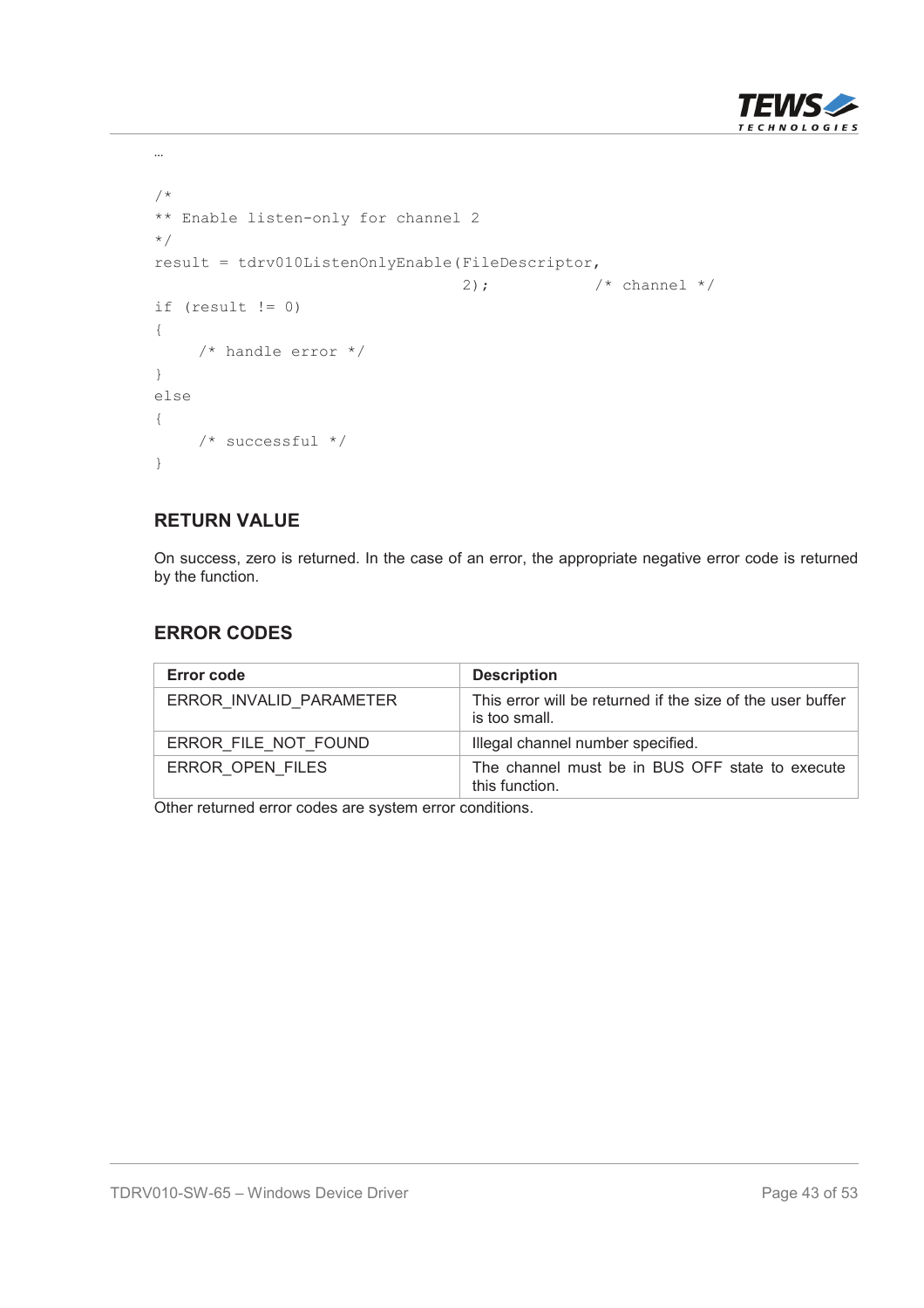

## **4.2.14 tdrv010ListenOnlyDisable**

#### **NAME**

tdrv010ListenOnlyDisable – disable the listen-only facility of CAN channel

## **SYNOPSIS**

int tdrv010ListenOnlyDisable

```
(
   TDRV010_HANDLE FileDescriptor,
   UCHAR canChan
)
```
## **DESCRIPTION**

This function disables the listen-only facility of the SJA1000 CAN controller for the specified channel.

## **PARAMETERS**

*FileDescriptor*

This parameter specifies the device descriptor to the hardware module retrieved by a call to the corresponding open-function.

*canChan*

This argument specifies the channel to use. Allowed values are 1 for channel 1 and 2 for channel 2.

## **EXAMPLE**

```
#include "tdrv010api.h"
```
TDRV010 HANDLE FileDescriptor; int result;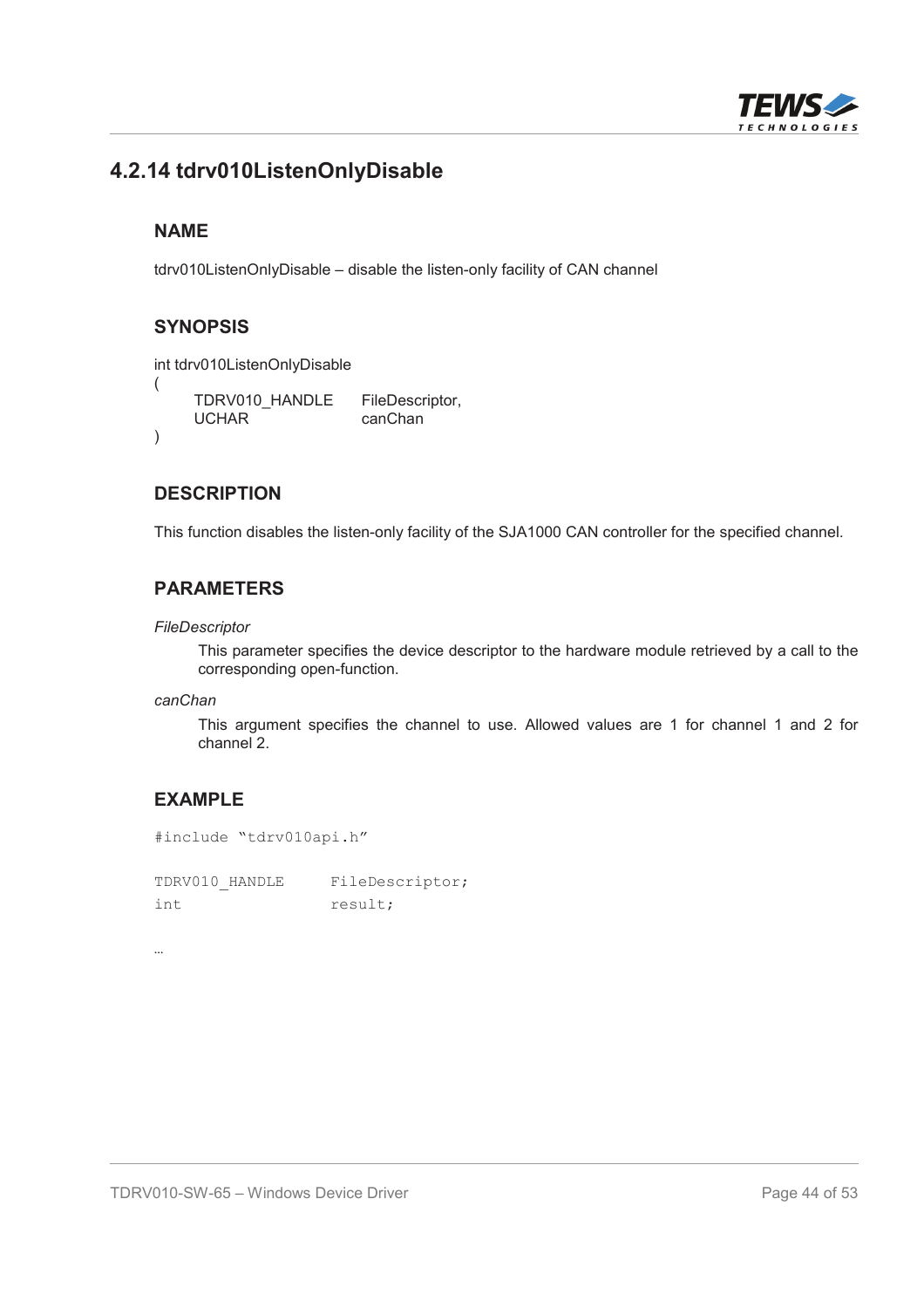

```
/*
** Disable listen-only for channel 2
*/
result = tdrv010ListenOnlyDisable ( FileDescriptor,
                                      2); \frac{1}{2} /* channel */
if (result != 0)
{
    /* handle error */
}
else
{
   /* successful */
}
```
…

On success, zero is returned. In the case of an error, the appropriate negative error code is returned by the function.

## **ERROR CODES**

| Error code              | <b>Description</b>                                                          |
|-------------------------|-----------------------------------------------------------------------------|
| ERROR INVALID PARAMETER | This error will be returned if the size of the user buffer<br>is too small. |
| ERROR FILE NOT FOUND    | Illegal channel number specified.                                           |
| ERROR OPEN FILES        | The channel must be in BUS OFF state to execute<br>this function.           |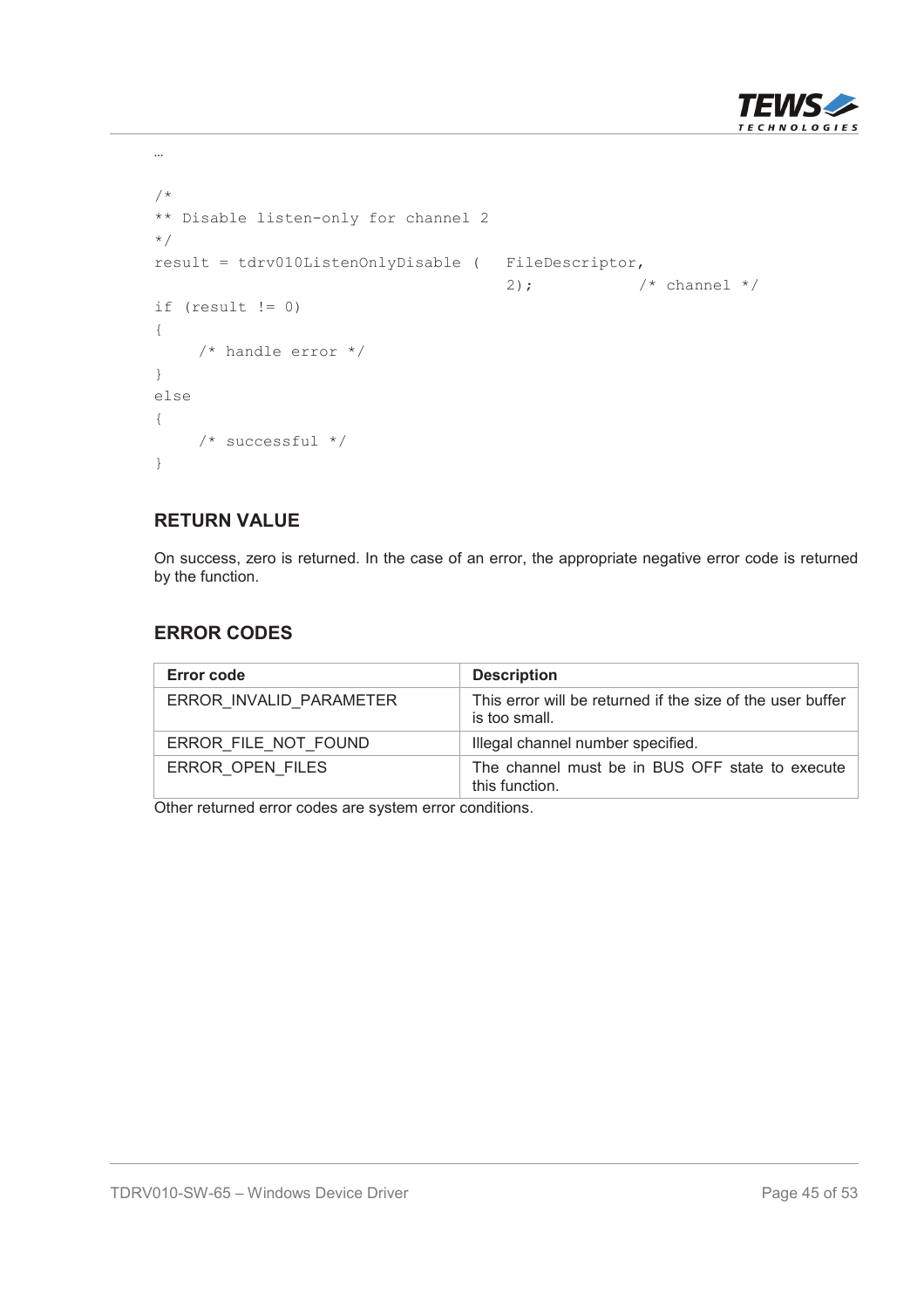

## **4.2.15 tdrv010SetLimit**

#### **NAME**

tdrv010SetLimit – configure error warning limit of the specified device

#### **SYNOPSIS**

```
int tdrv010SetLimit
(
      TDRV010_HANDLE FileDescriptor,<br>UCHAR canChan.
      UCHAR canChan,<br>UCHAR errorLimit
                                 errorLimit
)
```
#### **DESCRIPTION**

This function sets a new error warning limit in the corresponding CAN controller register of the specified CAN channel.

#### **This function must be executed in BUS OFF state.**

#### **PARAMETERS**

#### *FileDescriptor*

This parameter specifies the device descriptor to the hardware module retrieved by a call to the corresponding open-function.

#### *canChan*

This argument specifies the channel to configure. Allowed values are 1 for channel 1 and 2 for channel 2.

*errorLimit*

This parameter specifies the new warning limit. Allowed values are between 0 and 255.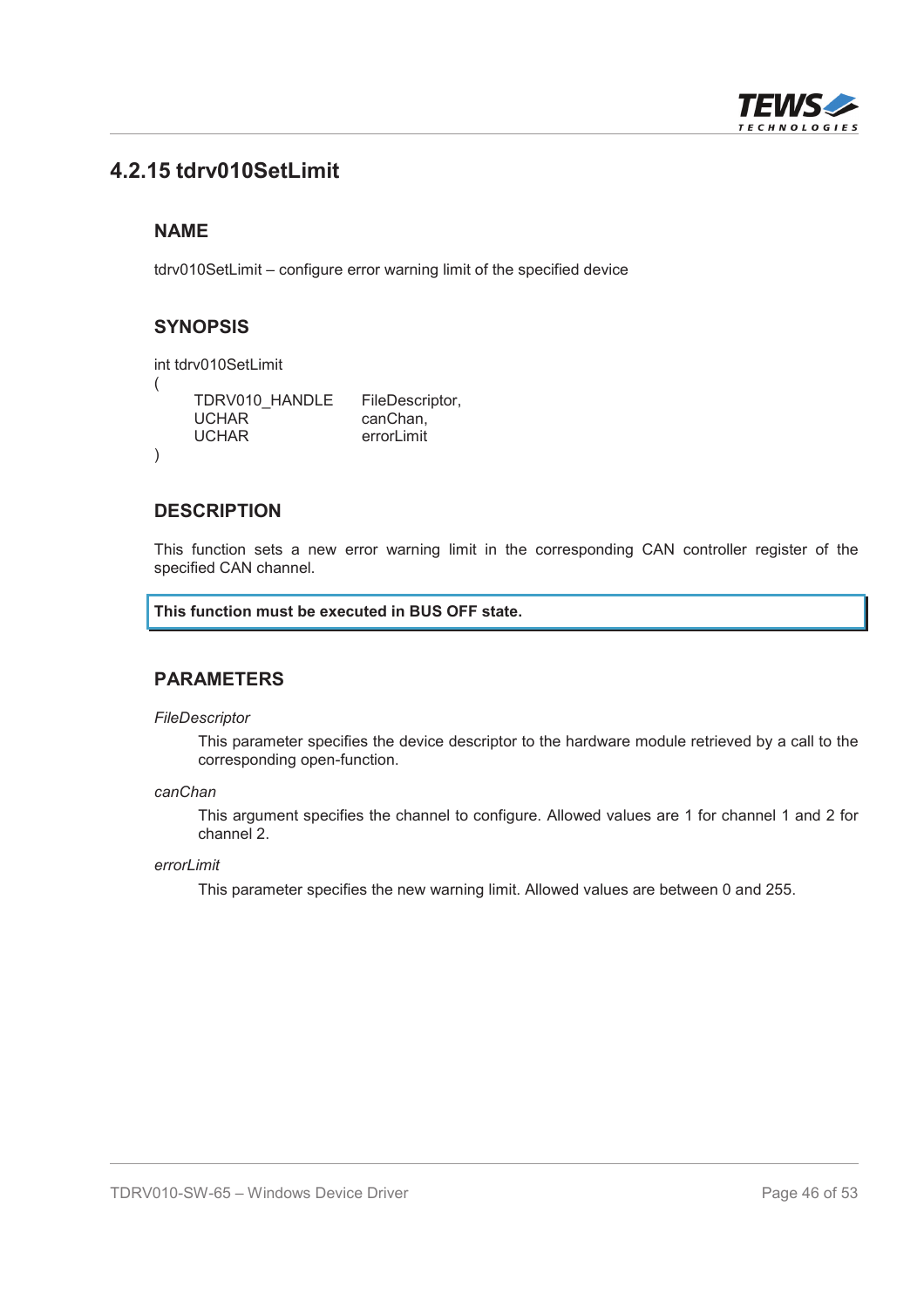

## **EXAMPLE**

```
#include "tdrv010api.h"
TDRV010 HANDLE FileDescriptor;
int result;
/*
** Set error warning limit to 100 for channel 2
*/
result = tdrv010SetLimit ( FileDescriptor,
                                                  2, \frac{1}{2} \frac{1}{2} \frac{1}{2} \frac{1}{2} \frac{1}{2} \frac{1}{2} \frac{1}{2} \frac{1}{2} \frac{1}{2} \frac{1}{2} \frac{1}{2} \frac{1}{2} \frac{1}{2} \frac{1}{2} \frac{1}{2} \frac{1}{2} \frac{1}{2} \frac{1}{2} \frac{1}{2} \frac{1}{2} \frac{1}{2} \frac{1}{100);
if (result != 0)
{
      /* handle error */
}
else
{
      /* successful */
}
```
#### **RETURN VALUE**

On success, zero is returned. In the case of an error, the appropriate negative error code is returned by the function.

## **ERROR CODES**

| Error code              | <b>Description</b>                                                          |
|-------------------------|-----------------------------------------------------------------------------|
| ERROR INVALID PARAMETER | This error will be returned if the size of the user buffer<br>is too small. |
| ERROR FILE NOT FOUND    | Illegal channel number specified.                                           |
| ERROR OPEN FILES        | The channel must be in BUS OFF state to execute<br>this function.           |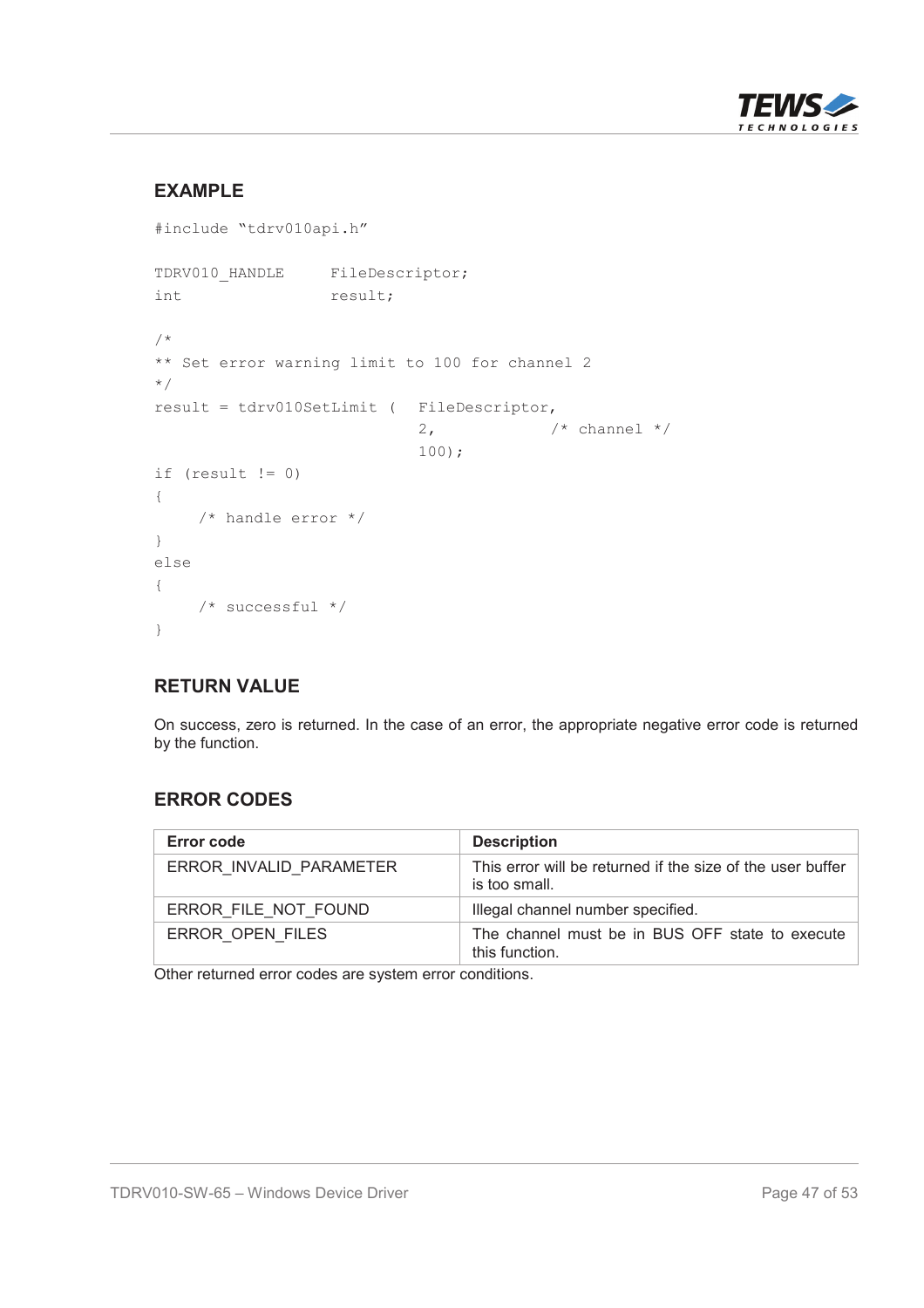

## **4.2.16 tdrv010CanReset**

#### **NAME**

tdrv010CanReset – set CAN channel to reset / operating mode

## **SYNOPSIS**

```
int tdrv010CanReset
(
      TDRV010_HANDLE FileDescriptor,<br>UCHAR canChan.
                                  canChan,<br>canReset
      BOOLEAN
)
```
#### **DESCRIPTION**

This function sets the specified CAN controller in reset or operating mode by controlling the external controller reset pin of the specified CAN channel.

#### **This function is only available for TPMC310.**

#### **PARAMETERS**

#### *FileDescriptor*

This parameter specifies the device descriptor to the hardware module retrieved by a call to the corresponding open-function.

```
canChan
```
This argument specifies the channel to configure. Allowed values are 1 for channel 1 and 2 for channel 2.

```
canReset
```
This parameter specifies if controller shall be set in reset (TRUE) or in operating mode (FALSE).

#### **EXAMPLE**

```
#include "tdrv010api.h"
```

| TDRV010 HANDLE | FileDescriptor; |
|----------------|-----------------|
| int            | result;         |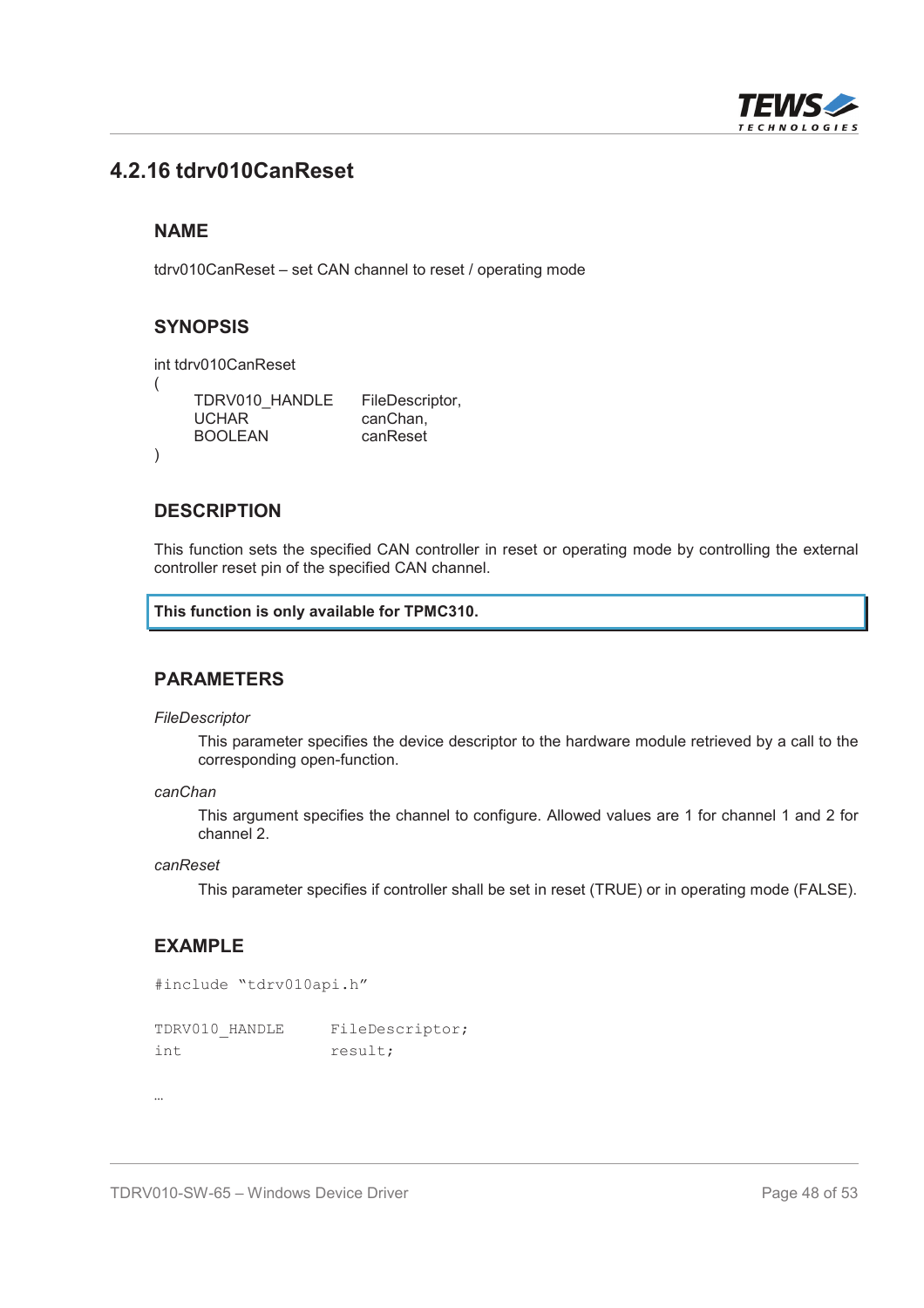

```
/*
** Set channel 1 to operating mode and channel 2 into reset
*/
result = tdrv010CanReset ( FileDescriptor,
                                                                      1, \frac{1}{\sqrt{2}} \frac{1}{\sqrt{2}} \frac{1}{\sqrt{2}} \frac{1}{\sqrt{2}} \frac{1}{\sqrt{2}} \frac{1}{\sqrt{2}} \frac{1}{\sqrt{2}} \frac{1}{\sqrt{2}} \frac{1}{\sqrt{2}} \frac{1}{\sqrt{2}} \frac{1}{\sqrt{2}} \frac{1}{\sqrt{2}} \frac{1}{\sqrt{2}} \frac{1}{\sqrt{2}} \frac{1}{\sqrt{2}} \frac{1}{\sqrt{2}} \frac{1}{\sqrtFALSE);
if (result != 0)
{
           /* handle error */
}
else
{
           /* successful */
}
result = tdrv010CanReset ( FileDescriptor,
                                                                      2, \frac{1}{2} \frac{1}{2} \frac{1}{2} \frac{1}{2} \frac{1}{2} \frac{1}{2} \frac{1}{2} \frac{1}{2} \frac{1}{2} \frac{1}{2} \frac{1}{2} \frac{1}{2} \frac{1}{2} \frac{1}{2} \frac{1}{2} \frac{1}{2} \frac{1}{2} \frac{1}{2} \frac{1}{2} \frac{1}{2} \frac{1}{2} \frac{1}{TRUE);
if (result != 0)
{
        /* handle error */
}
else
{
        /* successful */
}
```
…

On success, zero is returned. In the case of an error, the appropriate negative error code is returned by the function.

#### **ERROR CODES**

| <b>Error code</b>       | <b>Description</b>                                                          |
|-------------------------|-----------------------------------------------------------------------------|
| ERROR INVALID PARAMETER | This error will be returned if the size of the user buffer<br>is too small. |
| ERROR FILE NOT FOUND    | Illegal channel number specified.                                           |
| ERROR IO DEVICE         | Unable to reinitialize the certain CAN controller.                          |
| ERROR INVALID FUNCTION  | This function is only supported by TPMC310 modules                          |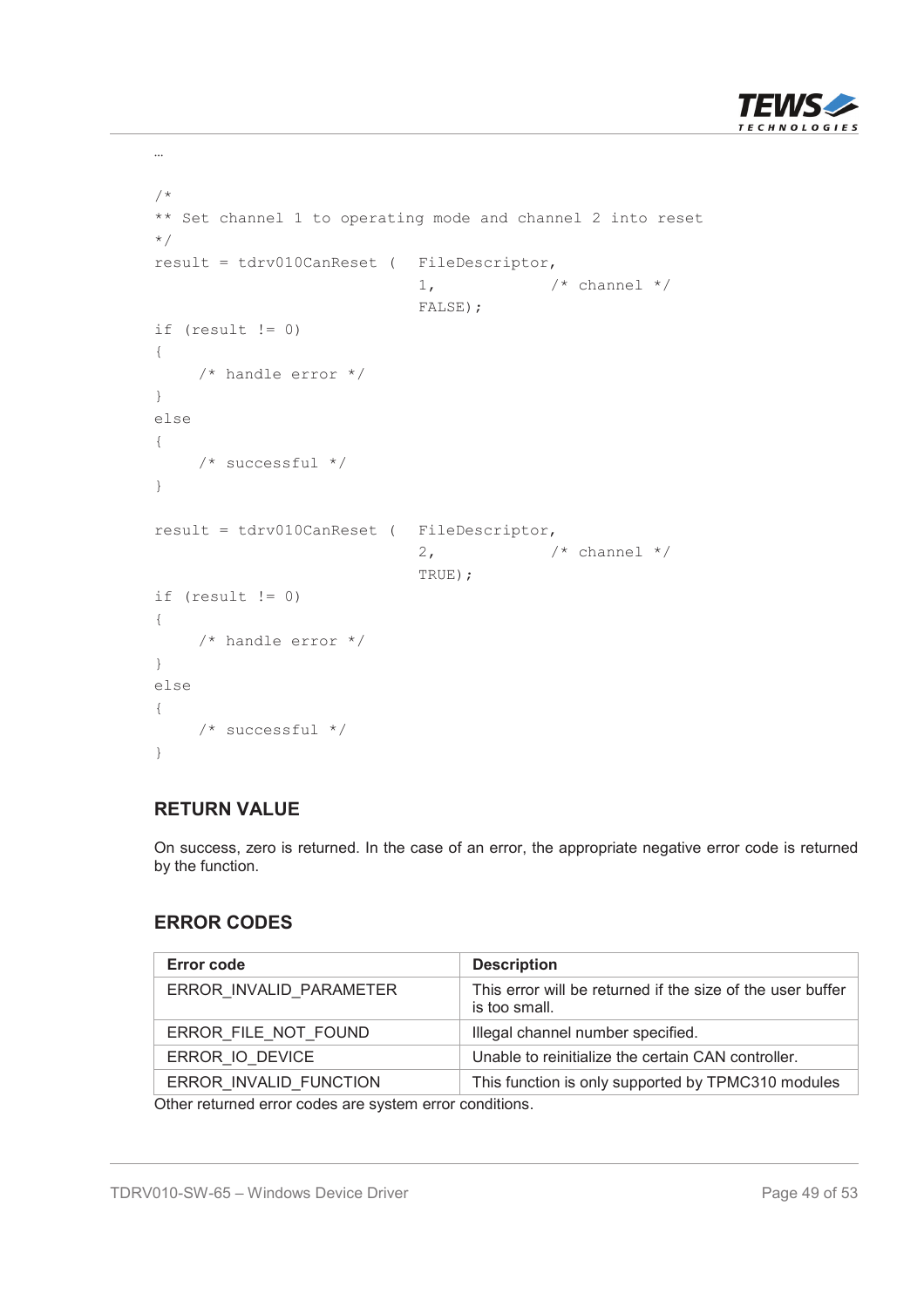

## **4.2.17 tdrv010CanSel**

## **NAME**

tdrv010CanSel – set CAN channel to silent mode

## **SYNOPSIS**

```
int tdrv010CanSel
(
      TDRV010_HANDLE FileDescriptor,<br>UCHAR canChan.
                                  canChan,<br>canSel
      BOOLEAN
)
```
#### **DESCRIPTION**

This function sets the specified CAN channel in silent or operating mode.

```
This function is only available for TPMC310.
```
#### **PARAMETERS**

*FileDescriptor*

This parameter specifies the device descriptor to the hardware module retrieved by a call to the corresponding open-function.

*canChan*

This argument specifies the channel to configure. Allowed values are 1 for channel 1 and 2 for channel 2.

*canSel*

This parameter specifies if controller shall be in silent mode (TRUE) or in operating mode (FALSE).

## **EXAMPLE**

```
#include "tdrv010api.h"
```

| TDRV010 HANDLE | FileDescriptor; |
|----------------|-----------------|
| int.           | result;         |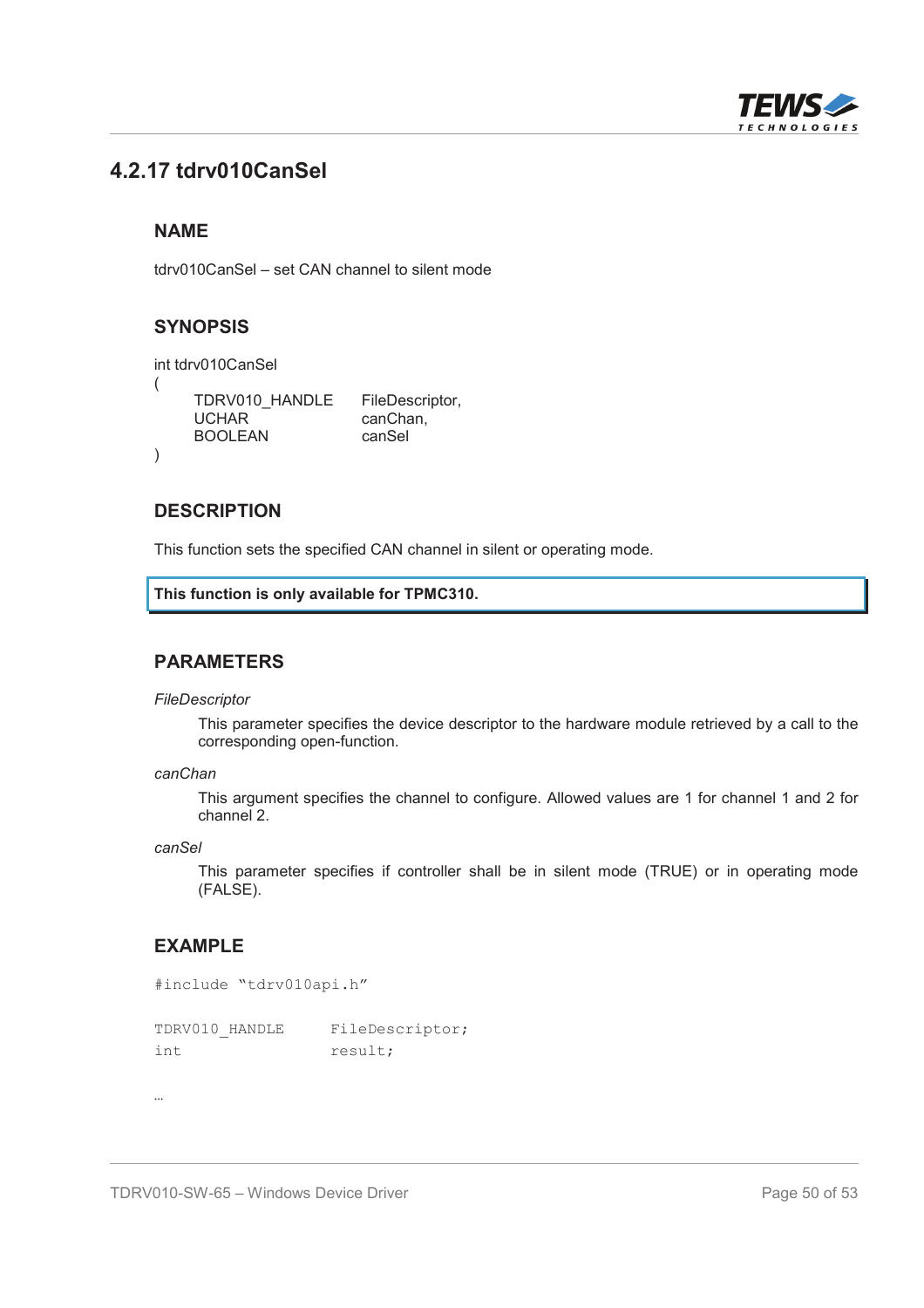

```
/*
** Set channel 1 to silent mode
*/
result = tdrv010CanSel( FileDescriptor,
                       1, \qquad \qquad /* channel */
                       TRUE);
if (result != 0)
{
    /* handle error */
}
else
{
   /* successful */
}
```
…

On success, zero is returned. In the case of an error, the appropriate negative error code is returned by the function.

#### **ERROR CODES**

| Error code              | <b>Description</b>                                                          |
|-------------------------|-----------------------------------------------------------------------------|
| ERROR INVALID PARAMETER | This error will be returned if the size of the user buffer<br>is too small. |
| ERROR FILE NOT FOUND    | Illegal channel number specified.                                           |
| ERROR INVALID FUNCTION  | This function is only supported by TPMC310 modules                          |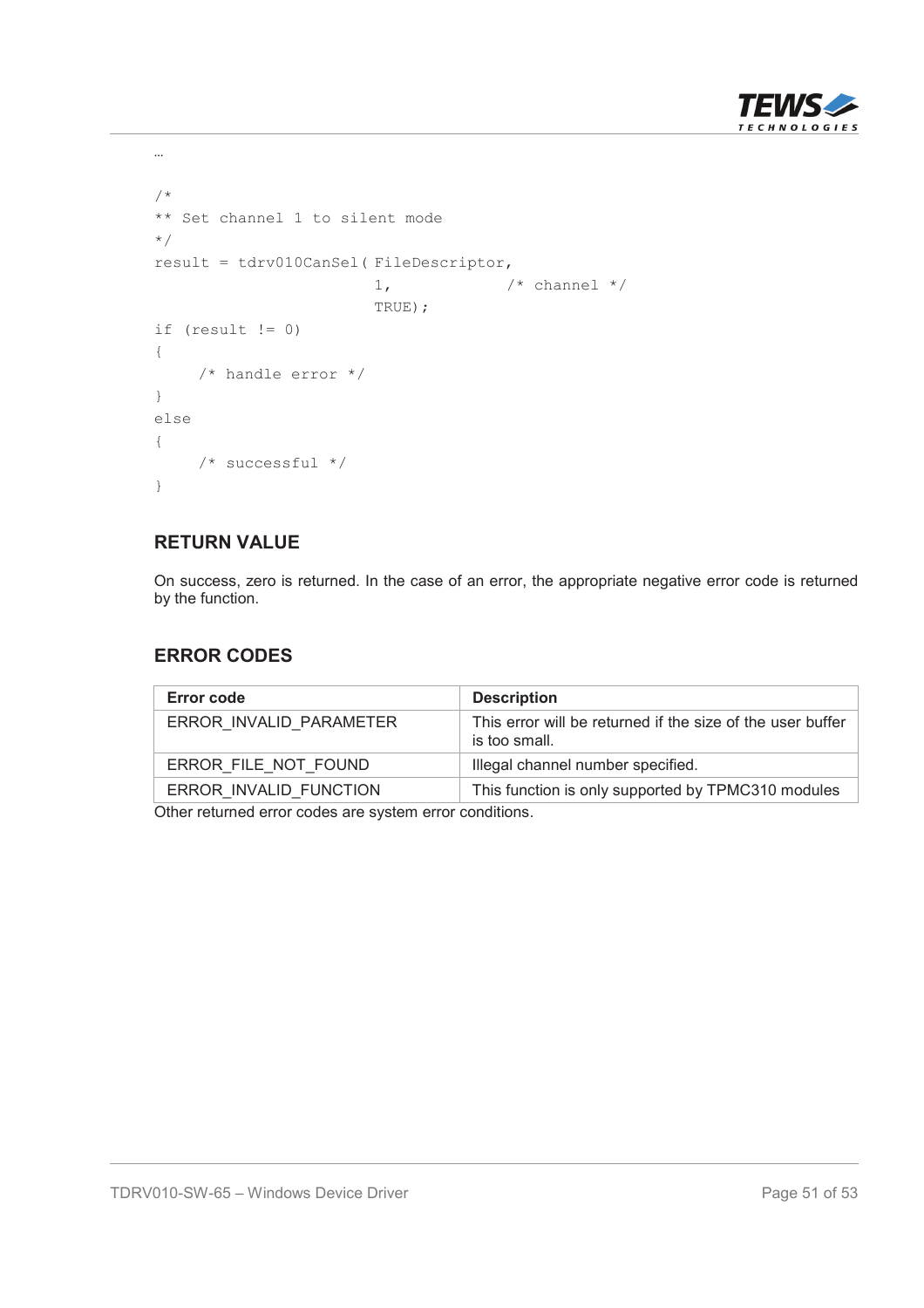

## **4.2.18 tdrv010CanInt**

## **NAME**

tdrv010CanInt – enable or disable the global interrupt of the CAN controller

## **SYNOPSIS**

```
int tdrv010CanInt
(
     TDRV010_HANDLE FileDescriptor,<br>UCHAR canChan.
                           canChan.
     BOOLEAN canInt
)
```
#### **DESCRIPTION**

This function enables or disables the global interrupt of the specified CAN controller.

```
This function is only available for TPMC310.
```
#### **PARAMETERS**

*FileDescriptor*

This parameter specifies the device descriptor to the hardware module retrieved by a call to the corresponding open-function.

*canChan*

This argument specifies the channel to configure. Allowed values are 1 for channel 1 and 2 for channel 2.

*canInt*

This parameter specifies if the global interrupt of the CAN controller shall be enabled (TRUE) or disabled (FALSE).

#### **EXAMPLE**

```
#include "tdrv010api.h"
```

| TDRV010 HANDLE | FileDescriptor; |
|----------------|-----------------|
| int.           | result;         |